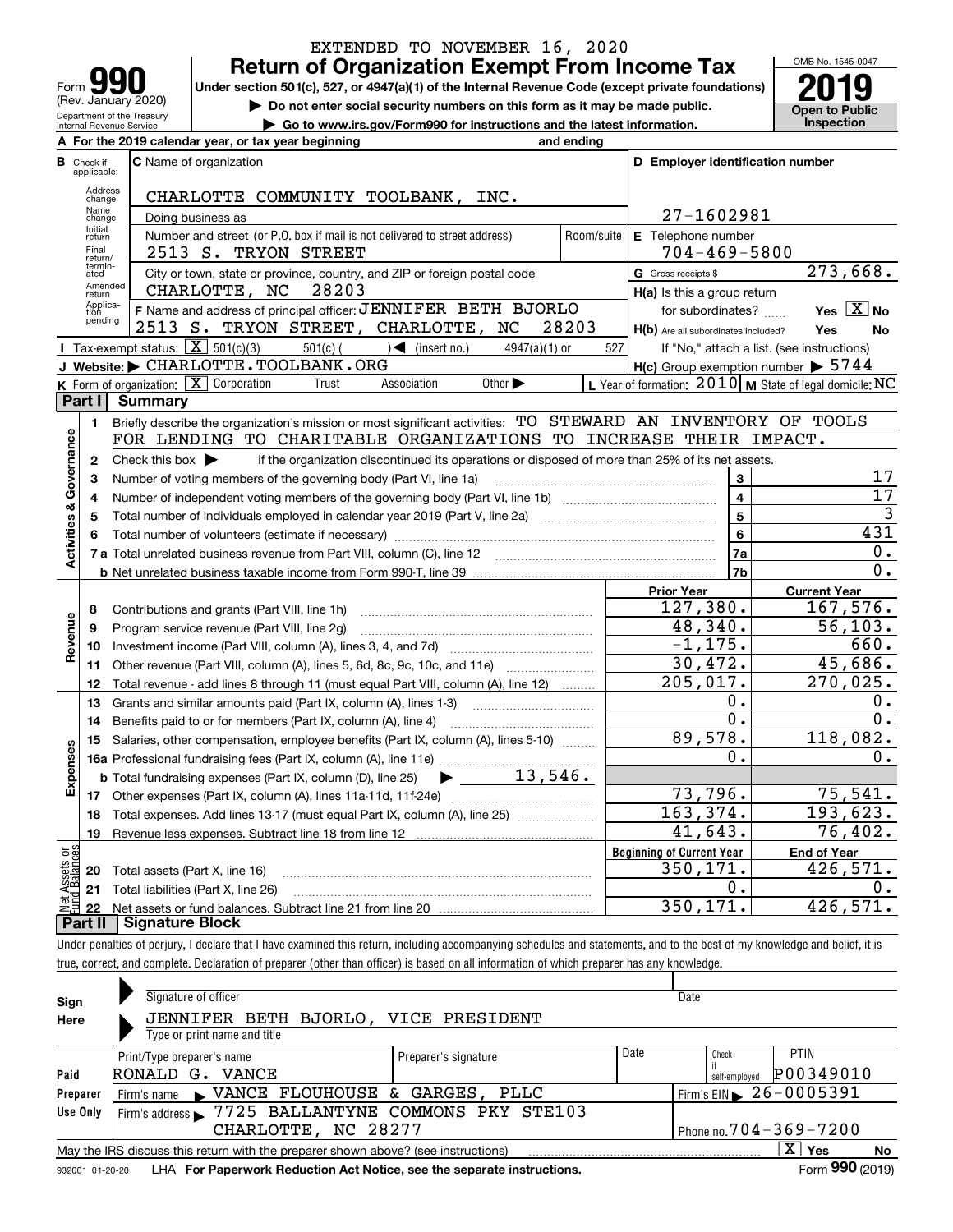|              | CHARLOTTE COMMUNITY TOOLBANK, INC.<br>Form 990 (2019)<br><b>Part III Statement of Program Service Accomplishments</b>                                                | 27-1602981<br>Page 2                    |
|--------------|----------------------------------------------------------------------------------------------------------------------------------------------------------------------|-----------------------------------------|
|              |                                                                                                                                                                      |                                         |
| 1            | Briefly describe the organization's mission:                                                                                                                         |                                         |
|              | TO STEWARD AN INVENTORY OF TOOLS FOR LENDING TO CHARITABLE                                                                                                           |                                         |
|              | ORGANIZATIONS TO INCREASE THEIR IMPACT                                                                                                                               |                                         |
|              |                                                                                                                                                                      |                                         |
| $\mathbf{2}$ | Did the organization undertake any significant program services during the year which were not listed on the                                                         |                                         |
|              | prior Form 990 or 990-EZ?                                                                                                                                            | $\Box$ Yes $[\overline{\mathrm{X}}]$ No |
| 3            | If "Yes," describe these new services on Schedule O.<br>Did the organization cease conducting, or make significant changes in how it conducts, any program services? | $\sqrt{}$ Yes $\sqrt{}$ X $\sqrt{}$ No  |
|              | If "Yes," describe these changes on Schedule O.                                                                                                                      |                                         |
| 4            | Describe the organization's program service accomplishments for each of its three largest program services, as measured by expenses.                                 |                                         |
|              | Section 501(c)(3) and 501(c)(4) organizations are required to report the amount of grants and allocations to others, the total expenses, and                         |                                         |
| 4а           | revenue, if any, for each program service reported.<br>152, 291. including grants of \$<br>$(\text{Expenses }$ \$                                                    | 66,873.<br>) (Revenue \$                |
|              | (Code:<br>REBUILDING NEIGHBORHOODS BY LENDING TOOLS AND EQUIPMENT FOR COMMUNITY                                                                                      |                                         |
|              | SERVICE PROJECTS                                                                                                                                                     |                                         |
|              |                                                                                                                                                                      |                                         |
|              |                                                                                                                                                                      |                                         |
|              |                                                                                                                                                                      |                                         |
|              |                                                                                                                                                                      |                                         |
|              |                                                                                                                                                                      |                                         |
|              |                                                                                                                                                                      |                                         |
|              |                                                                                                                                                                      |                                         |
|              |                                                                                                                                                                      |                                         |
|              |                                                                                                                                                                      |                                         |
| 4b           |                                                                                                                                                                      |                                         |
|              |                                                                                                                                                                      |                                         |
|              |                                                                                                                                                                      |                                         |
|              |                                                                                                                                                                      |                                         |
|              |                                                                                                                                                                      |                                         |
|              |                                                                                                                                                                      |                                         |
|              |                                                                                                                                                                      |                                         |
|              |                                                                                                                                                                      |                                         |
|              |                                                                                                                                                                      |                                         |
|              |                                                                                                                                                                      |                                         |
|              |                                                                                                                                                                      |                                         |
| 4с           | $\left(\text{Code:}\right)$ $\left(\text{Expenses $}\right)$                                                                                                         | $\overline{\phantom{a}}$ )              |
|              |                                                                                                                                                                      |                                         |
|              |                                                                                                                                                                      |                                         |
|              |                                                                                                                                                                      |                                         |
|              |                                                                                                                                                                      |                                         |
|              |                                                                                                                                                                      |                                         |
|              |                                                                                                                                                                      |                                         |
|              |                                                                                                                                                                      |                                         |
|              |                                                                                                                                                                      |                                         |
|              |                                                                                                                                                                      |                                         |
|              |                                                                                                                                                                      |                                         |
| 4d           | Other program services (Describe on Schedule O.)                                                                                                                     |                                         |
|              | (Expenses \$<br>(Revenue \$<br>including grants of \$                                                                                                                |                                         |
| 4е           | 152, 291.<br>Total program service expenses                                                                                                                          |                                         |
|              |                                                                                                                                                                      | Form 990 (2019)                         |
|              | 932002 01-20-20<br>2                                                                                                                                                 |                                         |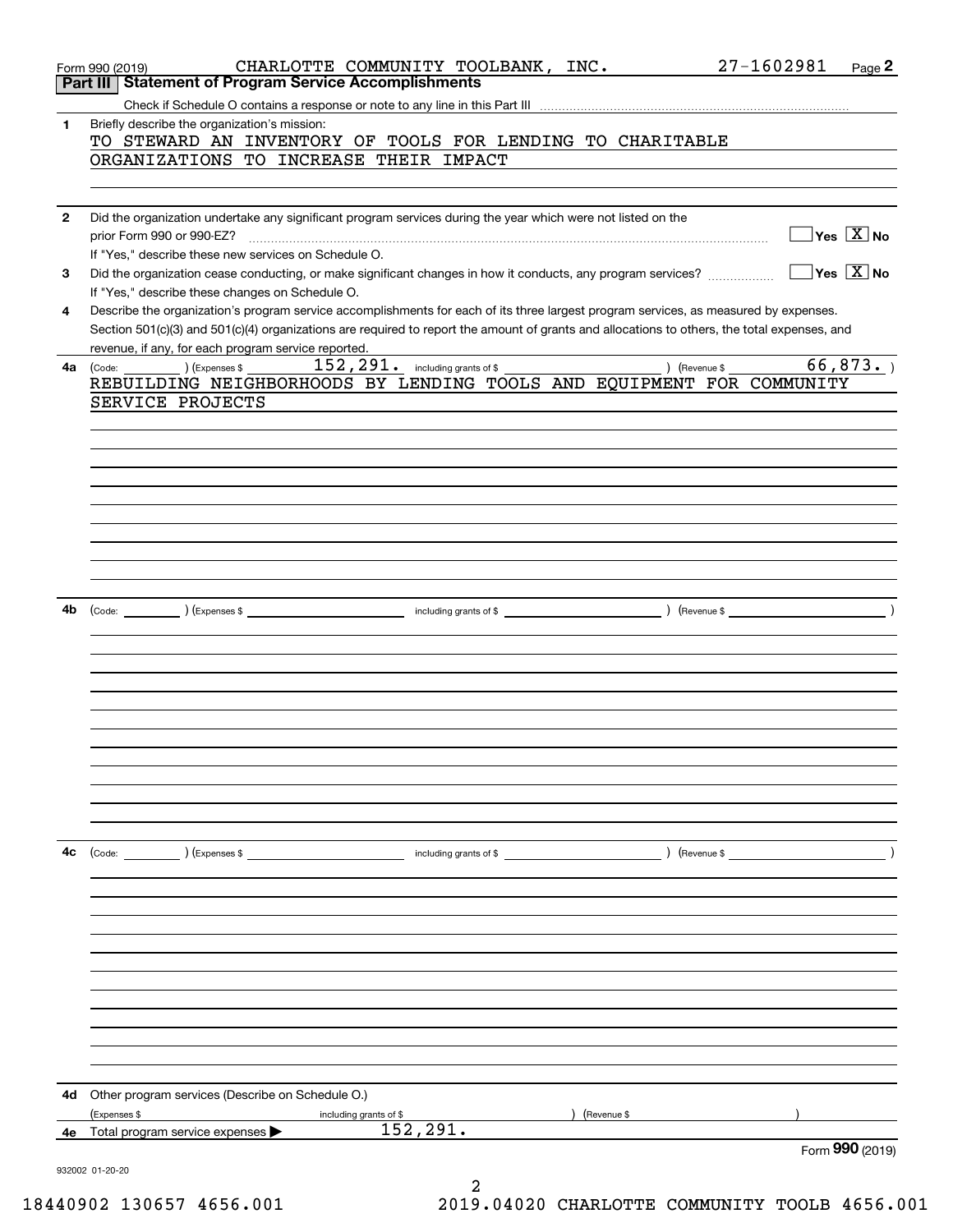|  | Form 990 (2019) |
|--|-----------------|

Form 990 (2019) CHARLOTTE COMMUNITY TOOLBANK, INC**.** 27-160 29 81 <sub>Page</sub> 3<br>**Part IV | Checklist of Required Schedules** 

|     |                                                                                                                                       |                 | <b>Yes</b>              | No                      |
|-----|---------------------------------------------------------------------------------------------------------------------------------------|-----------------|-------------------------|-------------------------|
| 1   | Is the organization described in section $501(c)(3)$ or $4947(a)(1)$ (other than a private foundation)?                               |                 |                         |                         |
|     |                                                                                                                                       | 1.              | х                       |                         |
| 2   |                                                                                                                                       | $\mathbf 2$     | $\overline{\mathbf{x}}$ |                         |
| 3   | Did the organization engage in direct or indirect political campaign activities on behalf of or in opposition to candidates for       |                 |                         |                         |
|     |                                                                                                                                       | 3               |                         | x                       |
| 4   | Section 501(c)(3) organizations. Did the organization engage in lobbying activities, or have a section 501(h) election in effect      |                 |                         |                         |
|     |                                                                                                                                       | 4               |                         | x                       |
| 5   | Is the organization a section 501(c)(4), 501(c)(5), or 501(c)(6) organization that receives membership dues, assessments, or          |                 |                         |                         |
|     |                                                                                                                                       | 5               |                         | х                       |
| 6   | Did the organization maintain any donor advised funds or any similar funds or accounts for which donors have the right to             |                 |                         |                         |
|     | provide advice on the distribution or investment of amounts in such funds or accounts? If "Yes," complete Schedule D. Part I          | 6               |                         | х                       |
| 7   | Did the organization receive or hold a conservation easement, including easements to preserve open space,                             |                 |                         |                         |
|     |                                                                                                                                       | $\overline{7}$  |                         | x                       |
| 8   | Did the organization maintain collections of works of art, historical treasures, or other similar assets? If "Yes," complete          |                 |                         |                         |
|     |                                                                                                                                       | 8               |                         | x                       |
| 9   | Did the organization report an amount in Part X, line 21, for escrow or custodial account liability, serve as a custodian for         |                 |                         |                         |
|     | amounts not listed in Part X; or provide credit counseling, debt management, credit repair, or debt negotiation services?             |                 |                         |                         |
|     |                                                                                                                                       | 9               |                         | x                       |
| 10  | Did the organization, directly or through a related organization, hold assets in donor-restricted endowments                          |                 |                         |                         |
|     |                                                                                                                                       | 10              |                         | x                       |
| 11  | If the organization's answer to any of the following questions is "Yes," then complete Schedule D, Parts VI, VII, VIII, IX, or X      |                 |                         |                         |
|     | as applicable.                                                                                                                        |                 |                         |                         |
|     | a Did the organization report an amount for land, buildings, and equipment in Part X, line 10? If "Yes," complete Schedule D,         |                 |                         |                         |
|     | Part VI                                                                                                                               | 11a             | х                       |                         |
|     | <b>b</b> Did the organization report an amount for investments - other securities in Part X, line 12, that is 5% or more of its total |                 |                         |                         |
|     |                                                                                                                                       | 11b             |                         | x                       |
|     | c Did the organization report an amount for investments - program related in Part X, line 13, that is 5% or more of its total         |                 |                         |                         |
|     |                                                                                                                                       | 11c             |                         | х                       |
|     | d Did the organization report an amount for other assets in Part X, line 15, that is 5% or more of its total assets reported in       |                 |                         |                         |
|     |                                                                                                                                       | 11d             |                         | x                       |
|     |                                                                                                                                       | <b>11e</b>      |                         | $\overline{\mathbf{x}}$ |
| f   | Did the organization's separate or consolidated financial statements for the tax year include a footnote that addresses               |                 |                         |                         |
|     | the organization's liability for uncertain tax positions under FIN 48 (ASC 740)? If "Yes," complete Schedule D. Part X                | 11f             |                         | х                       |
|     | 12a Did the organization obtain separate, independent audited financial statements for the tax year? If "Yes," complete               |                 |                         |                         |
|     |                                                                                                                                       | 12a             |                         | X                       |
|     | <b>b</b> Was the organization included in consolidated, independent audited financial statements for the tax year?                    |                 |                         |                         |
|     | If "Yes," and if the organization answered "No" to line 12a, then completing Schedule D, Parts XI and XII is optional                 | <b>12b</b>      |                         | х                       |
| 13  |                                                                                                                                       | 13              |                         | X                       |
| 14a | Did the organization maintain an office, employees, or agents outside of the United States?                                           | 14a             |                         | $\mathbf X$             |
|     | b Did the organization have aggregate revenues or expenses of more than \$10,000 from grantmaking, fundraising, business,             |                 |                         |                         |
|     | investment, and program service activities outside the United States, or aggregate foreign investments valued at \$100,000            |                 |                         |                         |
|     |                                                                                                                                       | 14b             |                         | x                       |
| 15  | Did the organization report on Part IX, column (A), line 3, more than \$5,000 of grants or other assistance to or for any             |                 |                         |                         |
|     |                                                                                                                                       | 15              |                         | x                       |
| 16  | Did the organization report on Part IX, column (A), line 3, more than \$5,000 of aggregate grants or other assistance to              |                 |                         |                         |
|     |                                                                                                                                       | 16              |                         | x                       |
| 17  | Did the organization report a total of more than \$15,000 of expenses for professional fundraising services on Part IX,               |                 |                         |                         |
|     |                                                                                                                                       | 17              |                         | x                       |
| 18  | Did the organization report more than \$15,000 total of fundraising event gross income and contributions on Part VIII, lines          |                 |                         |                         |
|     |                                                                                                                                       | 18              | х                       |                         |
| 19  | Did the organization report more than \$15,000 of gross income from gaming activities on Part VIII, line 9a? If "Yes."                |                 |                         |                         |
|     |                                                                                                                                       | 19              |                         | X                       |
| 20a |                                                                                                                                       | <b>20a</b>      |                         | X                       |
|     | b If "Yes" to line 20a, did the organization attach a copy of its audited financial statements to this return?                        | 20 <sub>b</sub> |                         |                         |
| 21  | Did the organization report more than \$5,000 of grants or other assistance to any domestic organization or                           |                 |                         |                         |
|     |                                                                                                                                       | 21              |                         | x                       |
|     | 932003 01-20-20                                                                                                                       |                 |                         | Form 990 (2019)         |

932003 01-20-20

3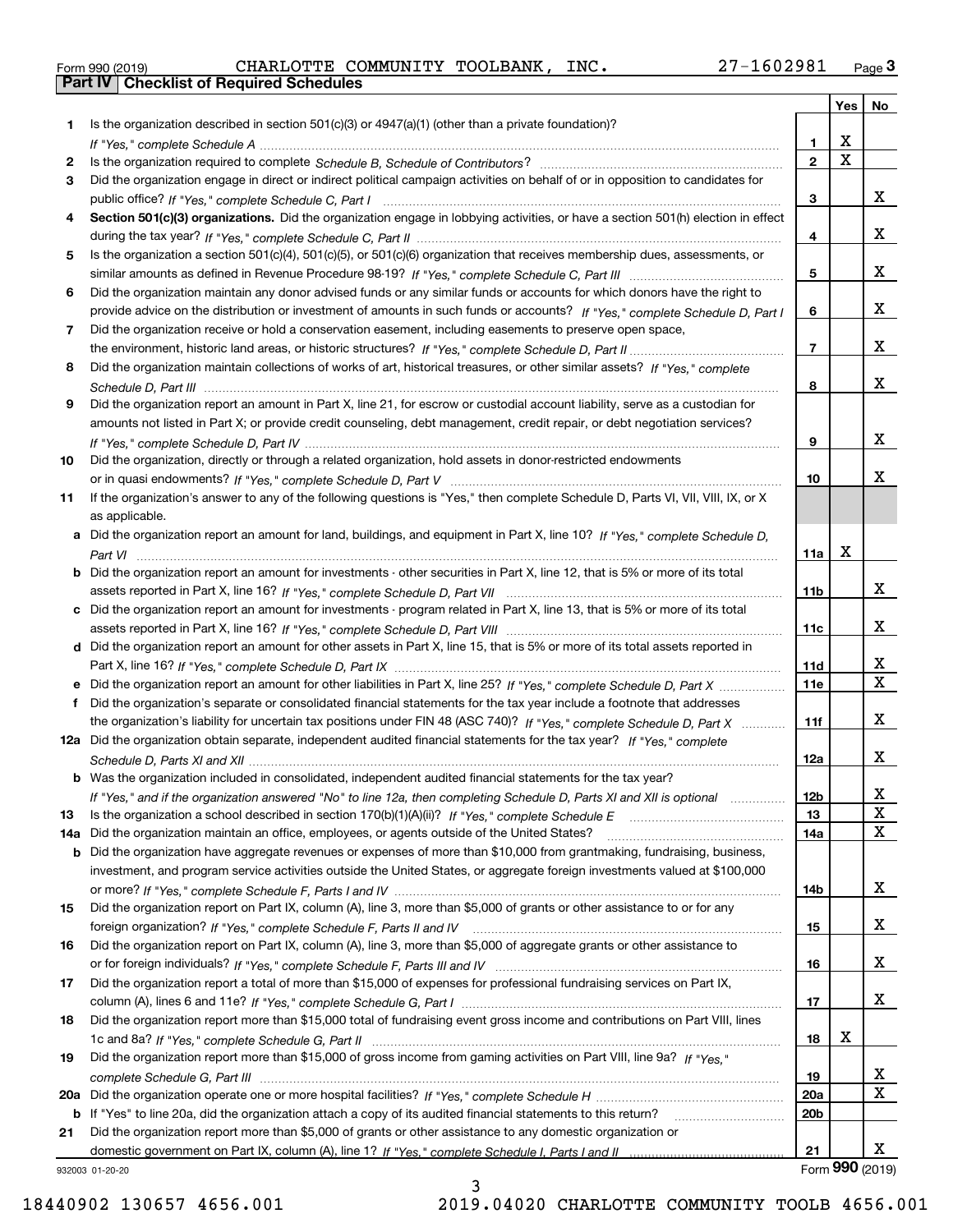| Form 990 (2019) |  |  |
|-----------------|--|--|

Form 990 (2019) CHARLOTTE COMMUNITY TOOLBANK, INC**.** 27-160 29 81 <sub>Page</sub> 4<br>**Part IV | Checklist of Required Schedules** <sub>(continued)</sub>

*(continued)*

|               |                                                                                                                                       |                 | Yes | No               |
|---------------|---------------------------------------------------------------------------------------------------------------------------------------|-----------------|-----|------------------|
| 22            | Did the organization report more than \$5,000 of grants or other assistance to or for domestic individuals on                         |                 |     |                  |
|               |                                                                                                                                       | 22              |     | х                |
| 23            | Did the organization answer "Yes" to Part VII, Section A, line 3, 4, or 5 about compensation of the organization's current            |                 |     |                  |
|               | and former officers, directors, trustees, key employees, and highest compensated employees? If "Yes," complete                        |                 |     |                  |
|               |                                                                                                                                       | 23              |     | х                |
|               | 24a Did the organization have a tax-exempt bond issue with an outstanding principal amount of more than \$100,000 as of the           |                 |     |                  |
|               | last day of the year, that was issued after December 31, 2002? If "Yes," answer lines 24b through 24d and complete                    |                 |     |                  |
|               |                                                                                                                                       | 24a             |     | х                |
|               |                                                                                                                                       | 24 <sub>b</sub> |     |                  |
|               | c Did the organization maintain an escrow account other than a refunding escrow at any time during the year to defease                |                 |     |                  |
|               |                                                                                                                                       | 24c             |     |                  |
|               |                                                                                                                                       | 24d             |     |                  |
|               | 25a Section 501(c)(3), 501(c)(4), and 501(c)(29) organizations. Did the organization engage in an excess benefit                      |                 |     |                  |
|               |                                                                                                                                       | 25a             |     | х                |
|               | b Is the organization aware that it engaged in an excess benefit transaction with a disqualified person in a prior year, and          |                 |     |                  |
|               | that the transaction has not been reported on any of the organization's prior Forms 990 or 990-EZ? If "Yes," complete                 |                 |     |                  |
|               |                                                                                                                                       | 25b             |     | х                |
| 26            | Schedule L, Part I<br>Did the organization report any amount on Part X, line 5 or 22, for receivables from or payables to any current |                 |     |                  |
|               | or former officer, director, trustee, key employee, creator or founder, substantial contributor, or 35%                               |                 |     |                  |
|               |                                                                                                                                       | 26              |     | х                |
| 27            | Did the organization provide a grant or other assistance to any current or former officer, director, trustee, key employee,           |                 |     |                  |
|               | creator or founder, substantial contributor or employee thereof, a grant selection committee member, or to a 35% controlled           |                 |     |                  |
|               | entity (including an employee thereof) or family member of any of these persons? If "Yes," complete Schedule L, Part III              | 27              |     | x                |
| 28            | Was the organization a party to a business transaction with one of the following parties (see Schedule L, Part IV                     |                 |     |                  |
|               |                                                                                                                                       |                 |     |                  |
|               | instructions, for applicable filing thresholds, conditions, and exceptions):                                                          |                 |     |                  |
|               | a A current or former officer, director, trustee, key employee, creator or founder, or substantial contributor? If                    |                 |     | x                |
|               |                                                                                                                                       | 28a             |     | $\mathbf x$      |
|               |                                                                                                                                       | 28b             |     |                  |
|               | c A 35% controlled entity of one or more individuals and/or organizations described in lines 28a or 28b? If                           |                 |     | х                |
|               |                                                                                                                                       | 28c             |     | $\mathbf X$      |
| 29            |                                                                                                                                       | 29              |     |                  |
| 30            | Did the organization receive contributions of art, historical treasures, or other similar assets, or qualified conservation           |                 |     |                  |
|               |                                                                                                                                       | 30              |     | х<br>$\mathbf X$ |
| 31            | Did the organization liquidate, terminate, or dissolve and cease operations? If "Yes," complete Schedule N, Part I                    | 31              |     |                  |
| 32            | Did the organization sell, exchange, dispose of, or transfer more than 25% of its net assets? If "Yes," complete                      |                 |     |                  |
|               |                                                                                                                                       | 32              |     | х                |
| 33            | Did the organization own 100% of an entity disregarded as separate from the organization under Regulations                            |                 |     |                  |
|               |                                                                                                                                       | 33              |     | х                |
| 34            | Was the organization related to any tax-exempt or taxable entity? If "Yes," complete Schedule R, Part II, III, or IV, and             |                 |     |                  |
|               |                                                                                                                                       | 34              |     | x                |
|               | 35a Did the organization have a controlled entity within the meaning of section 512(b)(13)?                                           | <b>35a</b>      |     | X                |
|               | <b>b</b> If "Yes" to line 35a, did the organization receive any payment from or engage in any transaction with a controlled entity    |                 |     |                  |
|               |                                                                                                                                       | 35b             |     |                  |
| 36            | Section 501(c)(3) organizations. Did the organization make any transfers to an exempt non-charitable related organization?            |                 |     |                  |
|               |                                                                                                                                       | 36              |     | x                |
| 37            | Did the organization conduct more than 5% of its activities through an entity that is not a related organization                      |                 |     |                  |
|               |                                                                                                                                       | 37              |     | х                |
| 38            | Did the organization complete Schedule O and provide explanations in Schedule O for Part VI, lines 11b and 19?                        |                 |     |                  |
|               | Note: All Form 990 filers are required to complete Schedule O                                                                         | 38              | x   |                  |
| <b>Part V</b> | <b>Statements Regarding Other IRS Filings and Tax Compliance</b>                                                                      |                 |     |                  |
|               | Check if Schedule O contains a response or note to any line in this Part V                                                            |                 |     |                  |
|               |                                                                                                                                       |                 | Yes | No               |
|               | 1a                                                                                                                                    |                 |     |                  |
|               | 0<br>1b                                                                                                                               |                 |     |                  |
|               | c Did the organization comply with backup withholding rules for reportable payments to vendors and reportable gaming                  |                 |     |                  |
|               | (gambling) winnings to prize winners?                                                                                                 | 1c              |     |                  |
|               | 932004 01-20-20                                                                                                                       |                 |     | Form 990 (2019)  |
|               |                                                                                                                                       |                 |     |                  |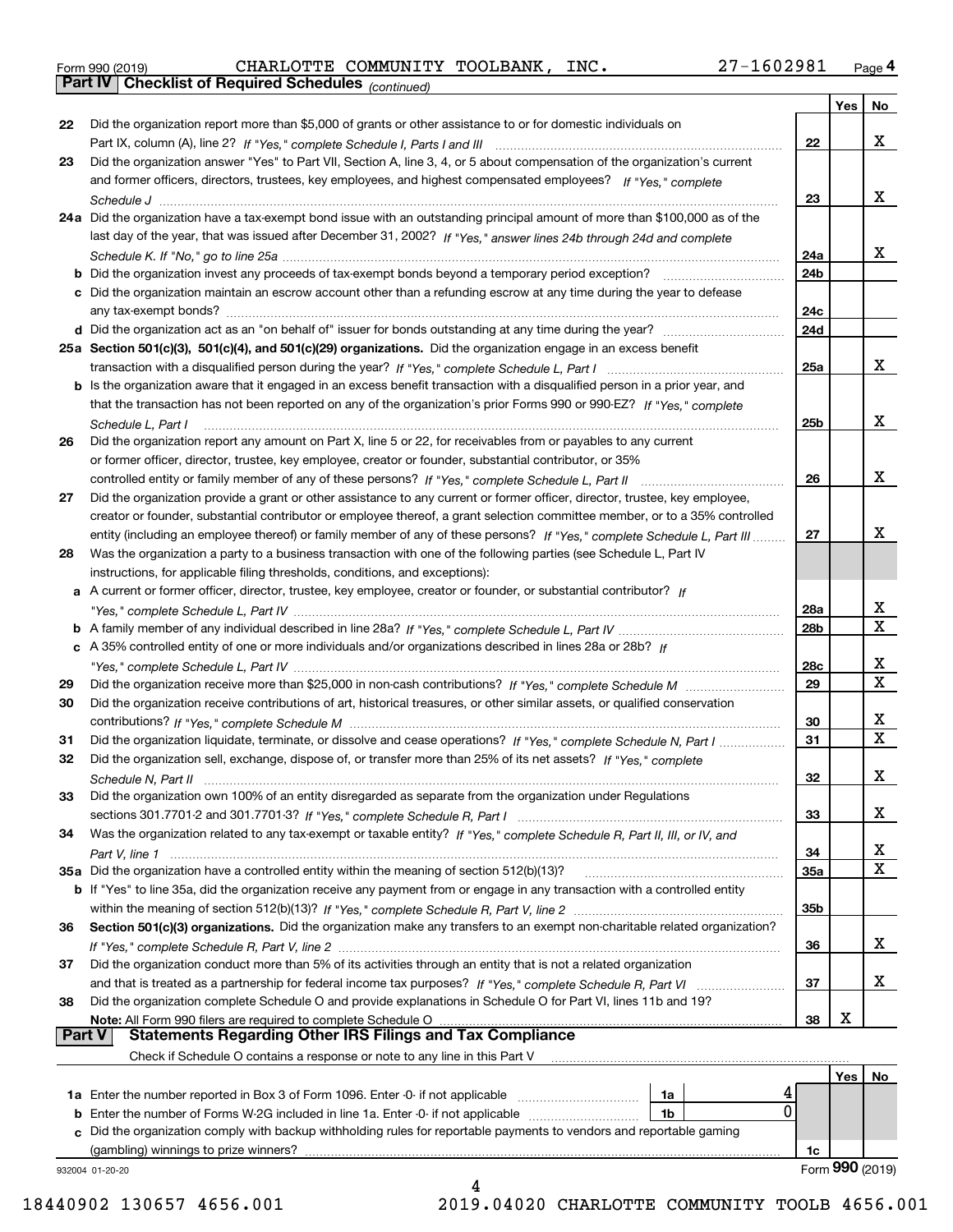|    | 27-1602981<br>CHARLOTTE COMMUNITY TOOLBANK, INC.<br>Form 990 (2019)                                                                                                                                                 |                |            | Page $5$  |
|----|---------------------------------------------------------------------------------------------------------------------------------------------------------------------------------------------------------------------|----------------|------------|-----------|
|    | Statements Regarding Other IRS Filings and Tax Compliance (continued)<br>Part V                                                                                                                                     |                |            |           |
|    |                                                                                                                                                                                                                     |                | <b>Yes</b> | <b>No</b> |
|    | 2a Enter the number of employees reported on Form W-3, Transmittal of Wage and Tax Statements,                                                                                                                      |                |            |           |
|    | 3<br>filed for the calendar year ending with or within the year covered by this return<br>2a                                                                                                                        |                |            |           |
|    |                                                                                                                                                                                                                     | 2 <sub>b</sub> | X          |           |
|    |                                                                                                                                                                                                                     |                |            |           |
|    | 3a Did the organization have unrelated business gross income of \$1,000 or more during the year?                                                                                                                    | 3a             |            | х         |
| b  |                                                                                                                                                                                                                     | 3 <sub>b</sub> |            |           |
|    | 4a At any time during the calendar year, did the organization have an interest in, or a signature or other authority over, a                                                                                        |                |            |           |
|    | financial account in a foreign country (such as a bank account, securities account, or other financial account)?                                                                                                    | 4a             |            | x         |
|    | <b>b</b> If "Yes," enter the name of the foreign country $\triangleright$                                                                                                                                           |                |            |           |
|    | See instructions for filing requirements for FinCEN Form 114, Report of Foreign Bank and Financial Accounts (FBAR).                                                                                                 |                |            |           |
| 5а | Was the organization a party to a prohibited tax shelter transaction at any time during the tax year?                                                                                                               | 5a             |            | х         |
| b  |                                                                                                                                                                                                                     | 5 <sub>b</sub> |            | X         |
| c  |                                                                                                                                                                                                                     | 5 <sub>c</sub> |            |           |
| 6a | Does the organization have annual gross receipts that are normally greater than \$100,000, and did the organization solicit                                                                                         |                |            |           |
|    | any contributions that were not tax deductible as charitable contributions?                                                                                                                                         | 6a             |            | x         |
|    | <b>b</b> If "Yes," did the organization include with every solicitation an express statement that such contributions or gifts                                                                                       |                |            |           |
|    | were not tax deductible?                                                                                                                                                                                            | 6b             |            |           |
| 7  | Organizations that may receive deductible contributions under section 170(c).                                                                                                                                       |                |            |           |
| a  | Did the organization receive a payment in excess of \$75 made partly as a contribution and partly for goods and services provided to the payor?                                                                     | 7a             |            | x         |
| b  | If "Yes," did the organization notify the donor of the value of the goods or services provided?                                                                                                                     | 7b             |            |           |
|    | c Did the organization sell, exchange, or otherwise dispose of tangible personal property for which it was required                                                                                                 |                |            |           |
|    |                                                                                                                                                                                                                     | 7c             |            | х         |
| d  | 7d<br>If "Yes," indicate the number of Forms 8282 filed during the year manufactured in the water of the number of Forms 8282 filed during the year manufactured in the number of Forms 8282 filed during the year. |                |            |           |
| е  | Did the organization receive any funds, directly or indirectly, to pay premiums on a personal benefit contract?                                                                                                     | 7е             |            | х         |
| f  | Did the organization, during the year, pay premiums, directly or indirectly, on a personal benefit contract?                                                                                                        | 7f             |            | X         |
| a  | If the organization received a contribution of qualified intellectual property, did the organization file Form 8899 as required?                                                                                    | 7g             |            |           |

| sponsoring organization have excess business holdings at any time during the year?                                                   |  |  |  |  |  |
|--------------------------------------------------------------------------------------------------------------------------------------|--|--|--|--|--|
| 8 Sponsoring organizations maintaining donor advised funds. Did a donor advised fund maintained by the                               |  |  |  |  |  |
| h If the organization received a contribution of cars, boats, airplanes, or other vehicles, did the organization file a Form 1098-C? |  |  |  |  |  |
| g If the organization received a contribution of qualified intellectual property, did the organization file Form 8899 as required?   |  |  |  |  |  |

#### **9Sponsoring organizations maintaining donor advised funds.**

|     | Sponsoring organizations maintaining donor advised funds.                                                          |                 |                 |   |
|-----|--------------------------------------------------------------------------------------------------------------------|-----------------|-----------------|---|
| a   | Did the sponsoring organization make any taxable distributions under section 4966?                                 |                 | 9а              |   |
| b   | Did the sponsoring organization make a distribution to a donor, donor advisor, or related person?                  |                 | 9b              |   |
| 10  | Section 501(c)(7) organizations. Enter:                                                                            |                 |                 |   |
| a   |                                                                                                                    | 10a             |                 |   |
| b   | Gross receipts, included on Form 990, Part VIII, line 12, for public use of club facilities                        | 10 <sub>b</sub> |                 |   |
| 11  | Section 501(c)(12) organizations. Enter:                                                                           |                 |                 |   |
|     | <b>a</b> Gross income from members or shareholders                                                                 | 11a             |                 |   |
|     | <b>b</b> Gross income from other sources (Do not net amounts due or paid to other sources against                  |                 |                 |   |
|     | amounts due or received from them.)                                                                                | 11 <sub>b</sub> |                 |   |
|     | 12a Section 4947(a)(1) non-exempt charitable trusts. Is the organization filing Form 990 in lieu of Form 1041?     |                 | 12a             |   |
|     | <b>b</b> If "Yes," enter the amount of tax-exempt interest received or accrued during the year                     | <b>12b</b>      |                 |   |
| 13  | Section 501(c)(29) qualified nonprofit health insurance issuers.                                                   |                 |                 |   |
|     | <b>a</b> Is the organization licensed to issue qualified health plans in more than one state?                      |                 | 13a             |   |
|     | <b>Note:</b> See the instructions for additional information the organization must report on Schedule O.           |                 |                 |   |
|     | <b>b</b> Enter the amount of reserves the organization is required to maintain by the states in which the          |                 |                 |   |
|     |                                                                                                                    | 13b             |                 |   |
| c   |                                                                                                                    | 13с             |                 |   |
| 14a | Did the organization receive any payments for indoor tanning services during the tax year?                         |                 | 14a             | х |
|     | <b>b</b> If "Yes," has it filed a Form 720 to report these payments? If "No," provide an explanation on Schedule O |                 | 14 <sub>b</sub> |   |
| 15  | Is the organization subject to the section 4960 tax on payment(s) of more than \$1,000,000 in remuneration or      |                 |                 |   |
|     | excess parachute payment(s) during the year?                                                                       |                 | 15              | x |
|     | If "Yes," see instructions and file Form 4720, Schedule N.                                                         |                 |                 |   |
| 16  | Is the organization an educational institution subject to the section 4968 excise tax on net investment income?    |                 | 16              | x |
|     | If "Yes," complete Form 4720, Schedule O.                                                                          |                 |                 |   |

5

Form (2019) **990**

**7h**

**8**

932005 01-20-20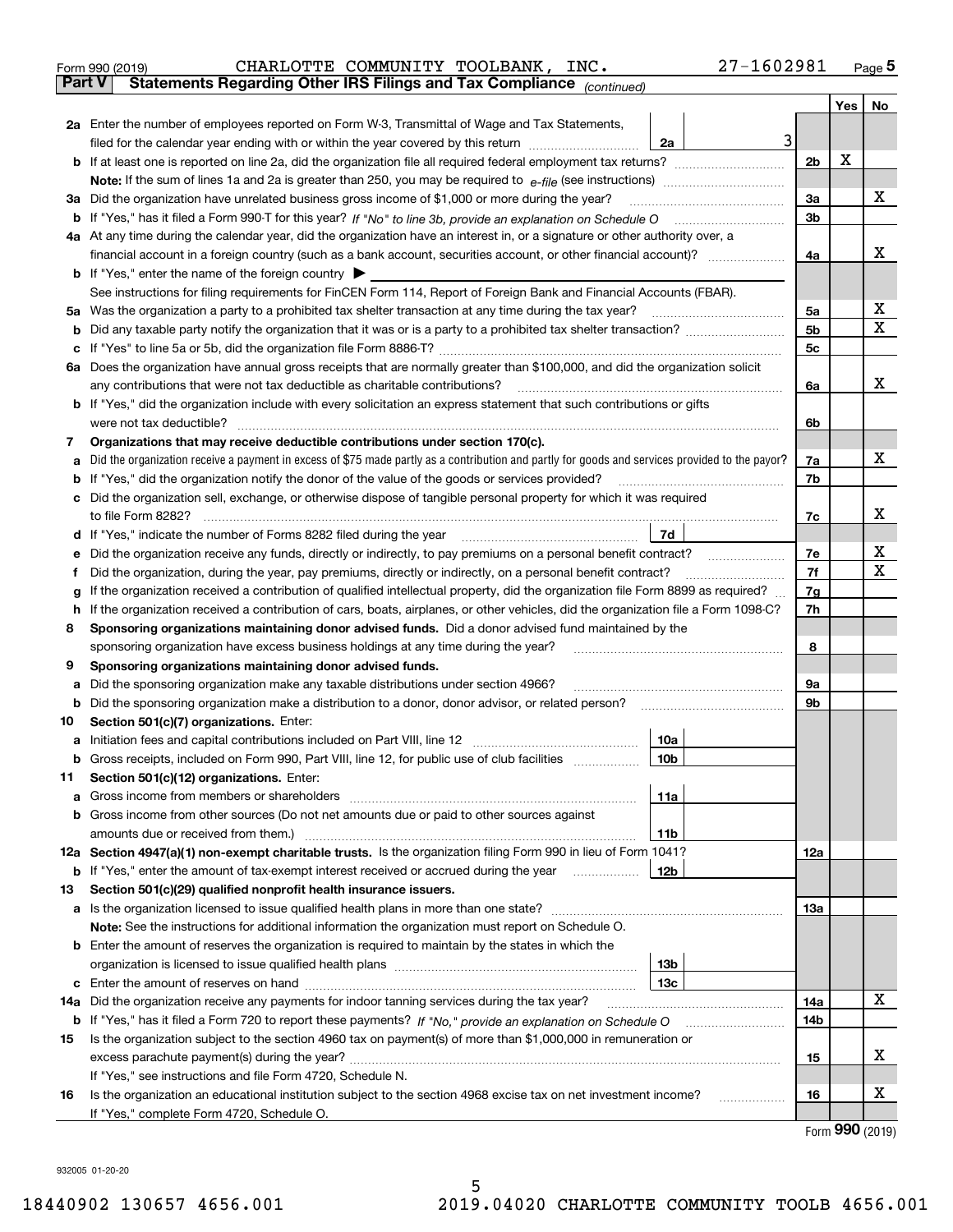|  | Form 990 (2019) |  |
|--|-----------------|--|

CHARLOTTE COMMUNITY TOOLBANK, INC. 27-1602981

*For each "Yes" response to lines 2 through 7b below, and for a "No" response to line 8a, 8b, or 10b below, describe the circumstances, processes, or changes on Schedule O. See instructions.* Form 990 (2019) **CHARLOTTE COMMUNITY TOOLBANK, INC.** 27 – 160 2981 Page 6<br>**Part VI Governance, Management, and Disclosure** For each "Yes" response to lines 2 through 7b below, and for a "No" response

|     | Check if Schedule O contains a response or note to any line in this Part VI                                                                                           |    |    |                 |     | $ {\bf X} $     |
|-----|-----------------------------------------------------------------------------------------------------------------------------------------------------------------------|----|----|-----------------|-----|-----------------|
|     | <b>Section A. Governing Body and Management</b>                                                                                                                       |    |    |                 |     |                 |
|     |                                                                                                                                                                       |    |    |                 | Yes | No              |
|     | <b>1a</b> Enter the number of voting members of the governing body at the end of the tax year                                                                         | 1a | 17 |                 |     |                 |
|     | If there are material differences in voting rights among members of the governing body, or if the governing                                                           |    |    |                 |     |                 |
|     | body delegated broad authority to an executive committee or similar committee, explain on Schedule O.                                                                 |    |    |                 |     |                 |
| b   | Enter the number of voting members included on line 1a, above, who are independent                                                                                    | 1b | 17 |                 |     |                 |
| 2   | Did any officer, director, trustee, or key employee have a family relationship or a business relationship with any other                                              |    |    |                 |     |                 |
|     | officer, director, trustee, or key employee?                                                                                                                          |    |    | 2               |     | X               |
| 3   | Did the organization delegate control over management duties customarily performed by or under the direct supervision                                                 |    |    |                 |     |                 |
|     | of officers, directors, trustees, or key employees to a management company or other person?                                                                           |    |    | 3               |     | х               |
| 4   | Did the organization make any significant changes to its governing documents since the prior Form 990 was filed?                                                      |    |    | $\overline{4}$  |     | X               |
| 5   |                                                                                                                                                                       |    |    | 5               |     | $\mathbf x$     |
| 6   | Did the organization have members or stockholders?                                                                                                                    |    |    | 6               |     | X               |
| 7a  | Did the organization have members, stockholders, or other persons who had the power to elect or appoint one or                                                        |    |    |                 |     |                 |
|     | more members of the governing body?                                                                                                                                   |    |    | 7a              |     | X               |
|     | Are any governance decisions of the organization reserved to (or subject to approval by) members, stockholders, or                                                    |    |    |                 |     |                 |
| b   | persons other than the governing body?                                                                                                                                |    |    |                 |     | х               |
|     |                                                                                                                                                                       |    |    | 7b              |     |                 |
| 8   | Did the organization contemporaneously document the meetings held or written actions undertaken during the year by the following:                                     |    |    |                 | х   |                 |
| a   |                                                                                                                                                                       |    |    | 8a              |     |                 |
| b   | Each committee with authority to act on behalf of the governing body?                                                                                                 |    |    | 8b              | X   |                 |
| 9   | Is there any officer, director, trustee, or key employee listed in Part VII, Section A, who cannot be reached at the                                                  |    |    |                 |     |                 |
|     |                                                                                                                                                                       |    |    | 9               |     | x               |
|     | <b>Section B. Policies</b> (This Section B requests information about policies not required by the Internal Revenue Code.)                                            |    |    |                 |     |                 |
|     |                                                                                                                                                                       |    |    |                 | Yes | No              |
|     |                                                                                                                                                                       |    |    | 10a             |     | x               |
|     | <b>b</b> If "Yes," did the organization have written policies and procedures governing the activities of such chapters, affiliates,                                   |    |    |                 |     |                 |
|     | and branches to ensure their operations are consistent with the organization's exempt purposes?                                                                       |    |    | 10 <sub>b</sub> |     |                 |
|     | 11a Has the organization provided a complete copy of this Form 990 to all members of its governing body before filing the form?                                       |    |    | 11a             | X   |                 |
| b   | Describe in Schedule O the process, if any, used by the organization to review this Form 990.                                                                         |    |    |                 |     |                 |
| 12a |                                                                                                                                                                       |    |    | 12a             | X   |                 |
| b   | Were officers, directors, or trustees, and key employees required to disclose annually interests that could give rise to conflicts?                                   |    |    | 12 <sub>b</sub> | X   |                 |
| c   | Did the organization regularly and consistently monitor and enforce compliance with the policy? If "Yes." describe                                                    |    |    |                 |     |                 |
|     | in Schedule O how this was done www.communication.com/www.communications.com/www.communications.com/                                                                  |    |    | 12c             |     | x               |
| 13  | Did the organization have a written whistleblower policy?                                                                                                             |    |    | 13              |     | $\mathbf X$     |
| 14  | Did the organization have a written document retention and destruction policy?                                                                                        |    |    | 14              | X   |                 |
| 15  | Did the process for determining compensation of the following persons include a review and approval by independent                                                    |    |    |                 |     |                 |
|     | persons, comparability data, and contemporaneous substantiation of the deliberation and decision?                                                                     |    |    |                 |     |                 |
| а   | The organization's CEO, Executive Director, or top management official manufactured content of the organization's CEO, Executive Director, or top management official |    |    | 15a             |     | х               |
| b   | Other officers or key employees of the organization                                                                                                                   |    |    | 15b             |     | X               |
|     | If "Yes" to line 15a or 15b, describe the process in Schedule O (see instructions).                                                                                   |    |    |                 |     |                 |
|     | 16a Did the organization invest in, contribute assets to, or participate in a joint venture or similar arrangement with a                                             |    |    |                 |     |                 |
|     | taxable entity during the year?                                                                                                                                       |    |    | 16a             |     | х               |
|     | b If "Yes," did the organization follow a written policy or procedure requiring the organization to evaluate its participation                                        |    |    |                 |     |                 |
|     | in joint venture arrangements under applicable federal tax law, and take steps to safeguard the organization's                                                        |    |    |                 |     |                 |
|     | exempt status with respect to such arrangements?                                                                                                                      |    |    | 16b             |     |                 |
|     | Section C. Disclosure                                                                                                                                                 |    |    |                 |     |                 |
|     | List the states with which a copy of this Form 990 is required to be filed $\blacktriangleright NC$                                                                   |    |    |                 |     |                 |
| 17  |                                                                                                                                                                       |    |    |                 |     |                 |
| 18  | Section 6104 requires an organization to make its Forms 1023 (1024 or 1024-A, if applicable), 990, and 990-T (Section 501(c)(3)s only) available                      |    |    |                 |     |                 |
|     | for public inspection. Indicate how you made these available. Check all that apply.                                                                                   |    |    |                 |     |                 |
|     | $X$ Upon request<br>Another's website<br>Own website<br>Other (explain on Schedule O)                                                                                 |    |    |                 |     |                 |
| 19  | Describe on Schedule O whether (and if so, how) the organization made its governing documents, conflict of interest policy, and financial                             |    |    |                 |     |                 |
|     | statements available to the public during the tax year.                                                                                                               |    |    |                 |     |                 |
| 20  | State the name, address, and telephone number of the person who possesses the organization's books and records                                                        |    |    |                 |     |                 |
|     | MAUREEN KRUEGER, EXECUTIVE DIRECTOR - 704-469-5800                                                                                                                    |    |    |                 |     |                 |
|     | 28203<br>2513 S.<br>TRYON STREET, CHARLOTTE, NC                                                                                                                       |    |    |                 |     |                 |
|     | 932006 01-20-20                                                                                                                                                       |    |    |                 |     | Form 990 (2019) |
|     | 6                                                                                                                                                                     |    |    |                 |     |                 |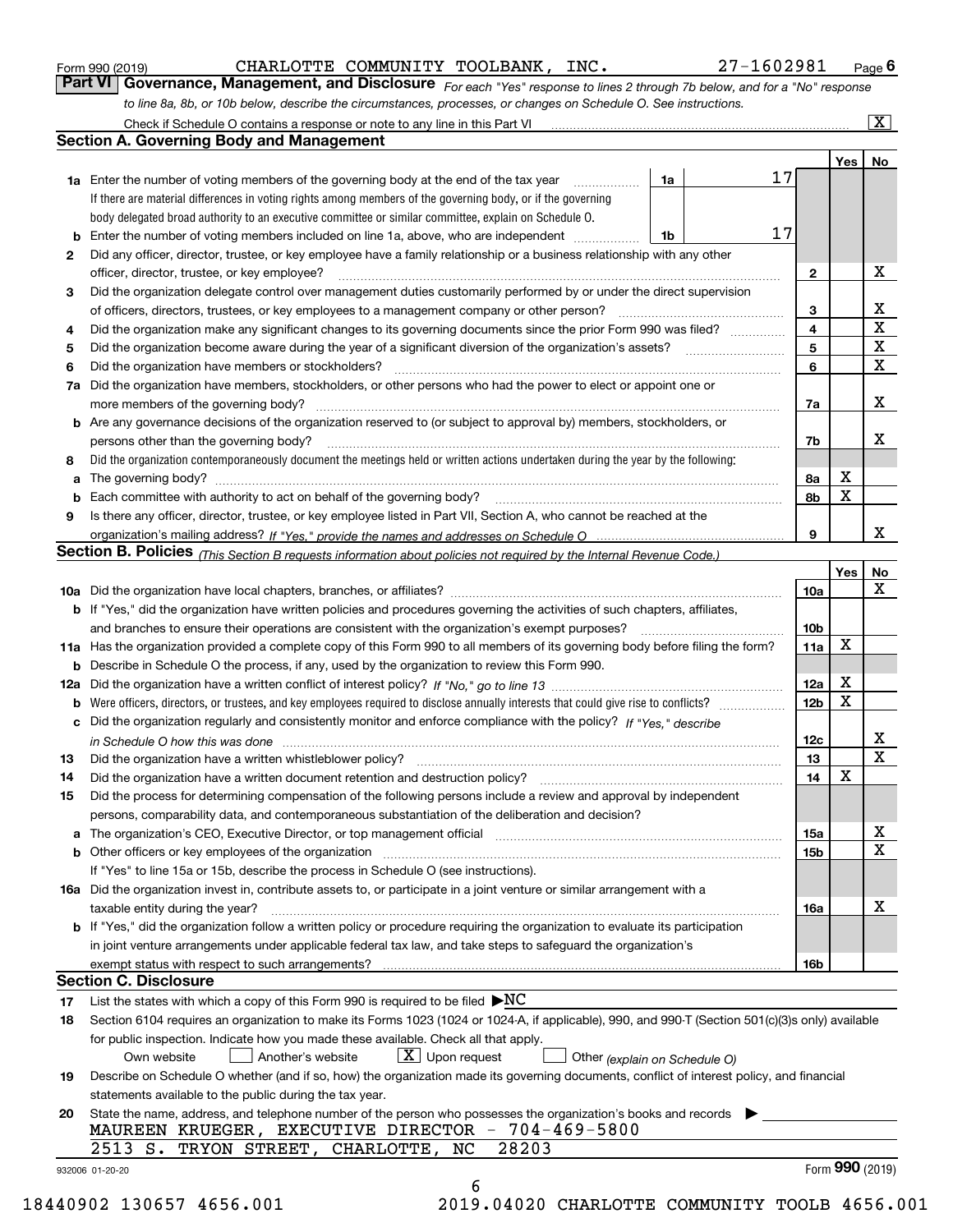Form 990 (2019) CHARLOTTE COMMUNITY TOOLBANK,INC. 27-1602981 <sub>Page</sub>

**7Part VII Compensation of Officers, Directors, Trustees, Key Employees, Highest Compensated Employees, and Independent Contractors**

Check if Schedule O contains a response or note to any line in this Part VII

**Section A. Officers, Directors, Trustees, Key Employees, and Highest Compensated Employees**

**1a**  Complete this table for all persons required to be listed. Report compensation for the calendar year ending with or within the organization's tax year. **•** List all of the organization's current officers, directors, trustees (whether individuals or organizations), regardless of amount of compensation.

Enter -0- in columns (D), (E), and (F) if no compensation was paid.

● List all of the organization's **current** key employees, if any. See instructions for definition of "key employee."<br>● List the organization's five current bighest compensated employees (other than an officer, director, t

• List the organization's five current highest compensated employees (other than an officer, director, trustee, or key employee) who received report-■ List the organization's five current highest compensated employees (other than an officer, director, trustee, or key employee) who received report-<br>able compensation (Box 5 of Form W-2 and/or Box 7 of Form 1099-MISC) of

**•** List all of the organization's former officers, key employees, and highest compensated employees who received more than \$100,000 of reportable compensation from the organization and any related organizations.

**former directors or trustees**  ¥ List all of the organization's that received, in the capacity as a former director or trustee of the organization, more than \$10,000 of reportable compensation from the organization and any related organizations.

See instructions for the order in which to list the persons above.

 $\boxed{\textbf{X}}$  Check this box if neither the organization nor any related organization compensated any current officer, director, or trustee.

| (A)                       | (B)                                                                          |                                |                                                                                                             | (C)     |                            |                                  |                        | (D)                                            | (E)                                              | (F)                                                                               |
|---------------------------|------------------------------------------------------------------------------|--------------------------------|-------------------------------------------------------------------------------------------------------------|---------|----------------------------|----------------------------------|------------------------|------------------------------------------------|--------------------------------------------------|-----------------------------------------------------------------------------------|
| Name and title            | Average<br>hours per                                                         |                                | Position<br>(do not check more than one<br>box, unless person is both an<br>officer and a director/trustee) |         | Reportable<br>compensation | Reportable<br>compensation       | Estimated<br>amount of |                                                |                                                  |                                                                                   |
|                           | week<br>(list any<br>hours for<br>related<br>organizations<br>below<br>line) | Individual trustee or director | Institutional trustee                                                                                       | Officer | Key employee               | Highest compensated<br> employee | Former                 | from<br>the<br>organization<br>(W-2/1099-MISC) | from related<br>organizations<br>(W-2/1099-MISC) | other<br>compensation<br>from the<br>organization<br>and related<br>organizations |
| (1)<br>ALLIE ALU          | 1.00                                                                         |                                |                                                                                                             |         |                            |                                  |                        |                                                |                                                  |                                                                                   |
| <b>DIRECTOR</b>           |                                                                              | X                              |                                                                                                             |         |                            |                                  |                        | 0.                                             | $\mathbf 0$ .                                    | $0_{.}$                                                                           |
| (2)<br><b>BETH BJORLO</b> | 1.00                                                                         |                                |                                                                                                             |         |                            |                                  |                        |                                                |                                                  |                                                                                   |
| <b>DIRECTOR</b>           |                                                                              | X                              |                                                                                                             |         |                            |                                  |                        | 0.                                             | $\mathbf 0$ .                                    | $\mathbf 0$ .                                                                     |
| NED COX<br>(3)            | 1.00                                                                         |                                |                                                                                                             |         |                            |                                  |                        |                                                |                                                  |                                                                                   |
| <b>DIRECTOR</b>           |                                                                              | X                              |                                                                                                             |         |                            |                                  |                        | 0.                                             | $\mathbf 0$ .                                    | $0_{.}$                                                                           |
| STEPHANIE DILLON<br>(4)   | 1.00                                                                         |                                |                                                                                                             |         |                            |                                  |                        |                                                |                                                  |                                                                                   |
| <b>DIRECTOR</b>           |                                                                              | X                              |                                                                                                             |         |                            |                                  |                        | 0.                                             | 0.                                               | $0_{.}$                                                                           |
| TIM DUGAN<br>(5)          | 1.00                                                                         |                                |                                                                                                             |         |                            |                                  |                        |                                                |                                                  |                                                                                   |
| <b>DIRECTOR</b>           |                                                                              | $\overline{\text{X}}$          |                                                                                                             |         |                            |                                  |                        | 0.                                             | 0.                                               | $0_{.}$                                                                           |
| (6)<br><b>ANDREW FOOS</b> | 1.00                                                                         |                                |                                                                                                             |         |                            |                                  |                        |                                                |                                                  |                                                                                   |
| <b>DIRECTOR</b>           |                                                                              | $\overline{\textbf{X}}$        |                                                                                                             |         |                            |                                  |                        | 0.                                             | $\mathbf 0$ .                                    | $0_{.}$                                                                           |
| MERISSA HANNAH<br>(7)     | 1.00                                                                         |                                |                                                                                                             |         |                            |                                  |                        |                                                |                                                  |                                                                                   |
| <b>DIRECTOR</b>           |                                                                              | $\rm X$                        |                                                                                                             |         |                            |                                  |                        | 0.                                             | 0.                                               | $\mathbf 0$ .                                                                     |
| PRESTON HURRELL<br>(8)    | 1.00                                                                         |                                |                                                                                                             |         |                            |                                  |                        |                                                |                                                  |                                                                                   |
| <b>DIRECTOR</b>           |                                                                              | $\overline{\textbf{X}}$        |                                                                                                             |         |                            |                                  |                        | 0.                                             | 0.                                               | $\mathbf 0$ .                                                                     |
| THOMAS KARLSSON<br>(9)    | 1.00                                                                         |                                |                                                                                                             |         |                            |                                  |                        |                                                |                                                  |                                                                                   |
| <b>DIRECTOR</b>           |                                                                              | $\rm X$                        |                                                                                                             |         |                            |                                  |                        | 0.                                             | 0.                                               | $0_{.}$                                                                           |
| (10) TODD LINERODE        | 1.00                                                                         |                                |                                                                                                             |         |                            |                                  |                        |                                                |                                                  |                                                                                   |
| <b>DIRECTOR</b>           |                                                                              | $\overline{\textbf{X}}$        |                                                                                                             |         |                            |                                  |                        | 0.                                             | 0.                                               | $0_{.}$                                                                           |
| (11) LOGAN PAVKOV         | 1.00                                                                         |                                |                                                                                                             |         |                            |                                  |                        |                                                |                                                  |                                                                                   |
| <b>DIRECTOR</b>           |                                                                              | $\rm X$                        |                                                                                                             |         |                            |                                  |                        | 0.                                             | 0.                                               | $0_{.}$                                                                           |
| (12) MEGANNE PRICE        | 1.00                                                                         |                                |                                                                                                             |         |                            |                                  |                        |                                                |                                                  |                                                                                   |
| <b>DIRECTOR</b>           |                                                                              | $\mathbf x$                    |                                                                                                             |         |                            |                                  |                        | 0.                                             | $\mathbf 0$ .                                    | $\mathbf 0$ .                                                                     |
| (13) WILL MUNKRES         | 1.00                                                                         |                                |                                                                                                             |         |                            |                                  |                        |                                                |                                                  |                                                                                   |
| <b>DIRECTOR</b>           |                                                                              | $\mathbf x$                    |                                                                                                             |         |                            |                                  |                        | 0.                                             | $\mathbf 0$ .                                    | $\mathbf 0$ .                                                                     |
| (14) SARAH MITCHELL       | $\overline{2.00}$                                                            |                                |                                                                                                             |         |                            |                                  |                        |                                                |                                                  |                                                                                   |
| PRESIDENT                 |                                                                              |                                | X                                                                                                           |         |                            |                                  |                        | 0.                                             | $\mathbf 0$ .                                    | $\mathbf 0$ .                                                                     |
| (15) ADAM NICHOLSON       | 2.00                                                                         |                                |                                                                                                             |         |                            |                                  |                        |                                                |                                                  |                                                                                   |
| VICE PRESIDENT            |                                                                              |                                | X                                                                                                           |         |                            |                                  |                        | 0.                                             | $\mathbf 0$ .                                    | $\mathbf 0$ .                                                                     |
| (16) MIKE TROPSHA         | $\overline{2.00}$                                                            |                                |                                                                                                             |         |                            |                                  |                        |                                                |                                                  |                                                                                   |
| <b>SECRETARY</b>          |                                                                              |                                | X                                                                                                           |         |                            |                                  |                        | 0.                                             | $\mathbf 0$ .                                    | $\mathbf 0$ .                                                                     |
| (17) DANIEL STEWART JR    | 2.00                                                                         |                                |                                                                                                             |         |                            |                                  |                        |                                                |                                                  |                                                                                   |
| <b>TREASURER</b>          |                                                                              |                                | $\rm X$                                                                                                     |         |                            |                                  |                        | 0.                                             | $\mathbf 0$ .                                    | $0_{.}$                                                                           |

932007 01-20-20

Form (2019) **990**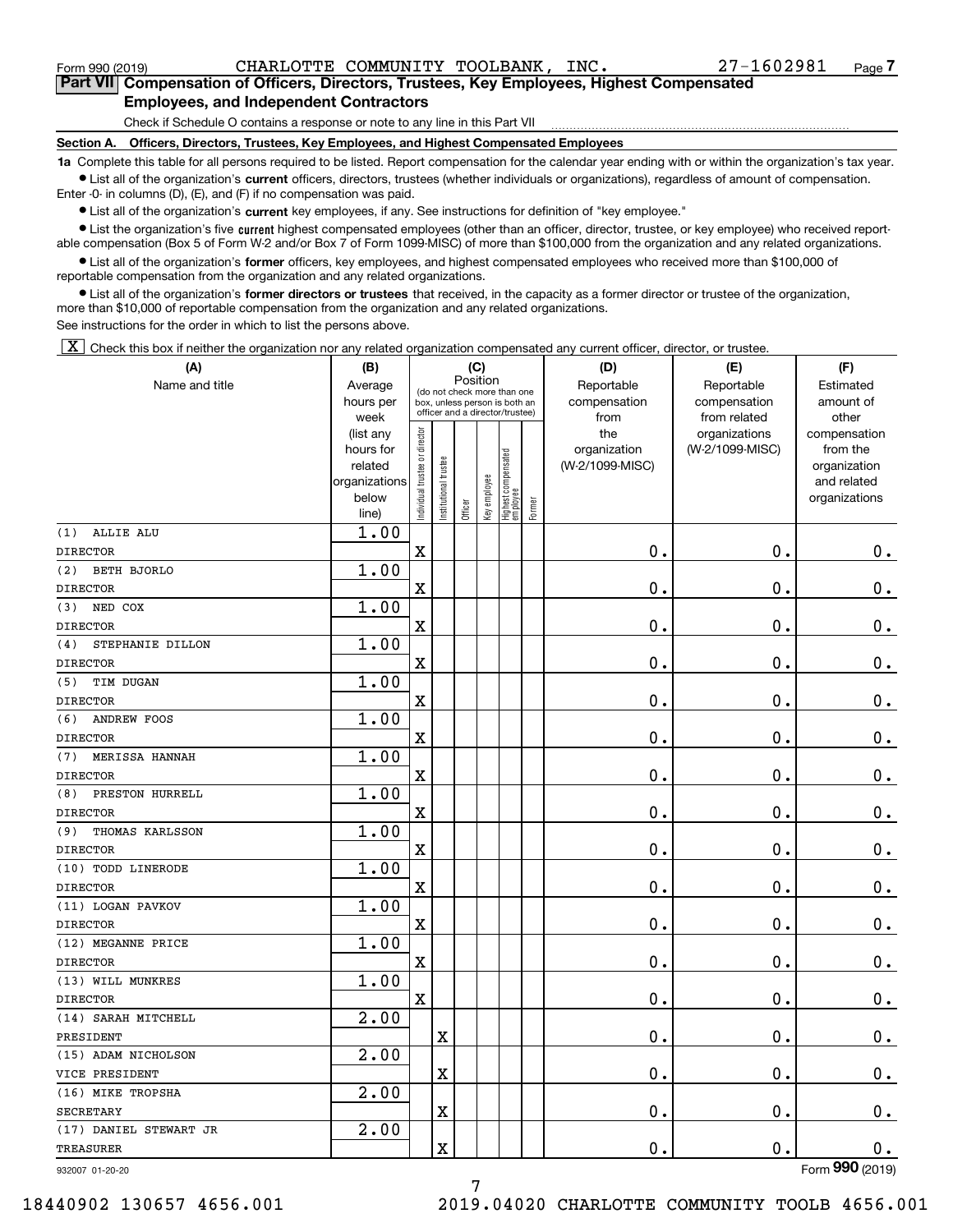| CHARLOTTE COMMUNITY TOOLBANK, INC.<br>Form 990 (2019)                                                                                                                                                                                                                            |                                                                      |                                |                            |                 |              |                                                                                                 |        |                                           | 27-1602981                                        |               |                     | Page 8                                                                   |                       |
|----------------------------------------------------------------------------------------------------------------------------------------------------------------------------------------------------------------------------------------------------------------------------------|----------------------------------------------------------------------|--------------------------------|----------------------------|-----------------|--------------|-------------------------------------------------------------------------------------------------|--------|-------------------------------------------|---------------------------------------------------|---------------|---------------------|--------------------------------------------------------------------------|-----------------------|
| Part VII<br>Section A. Officers, Directors, Trustees, Key Employees, and Highest Compensated Employees (continued)                                                                                                                                                               |                                                                      |                                |                            |                 |              |                                                                                                 |        |                                           |                                                   |               |                     |                                                                          |                       |
| (A)<br>Name and title                                                                                                                                                                                                                                                            | (B)<br>Average<br>hours per<br>week                                  |                                |                            | (C)<br>Position |              | (do not check more than one<br>box, unless person is both an<br>officer and a director/trustee) |        | (D)<br>Reportable<br>compensation<br>from | (E)<br>Reportable<br>compensation<br>from related |               |                     | (F)<br>Estimated<br>amount of<br>other                                   |                       |
|                                                                                                                                                                                                                                                                                  | (list any<br>hours for<br>related<br>organizations<br>below<br>line) | Individual trustee or director | Itustee<br>Institutional t | Officer         | key employee | Highest compensated<br>employee                                                                 | Former | the<br>organization<br>(W-2/1099-MISC)    | organizations<br>(W-2/1099-MISC)                  |               |                     | compensation<br>from the<br>organization<br>and related<br>organizations |                       |
|                                                                                                                                                                                                                                                                                  |                                                                      |                                |                            |                 |              |                                                                                                 |        |                                           |                                                   |               |                     |                                                                          |                       |
|                                                                                                                                                                                                                                                                                  |                                                                      |                                |                            |                 |              |                                                                                                 |        |                                           |                                                   |               |                     |                                                                          |                       |
|                                                                                                                                                                                                                                                                                  |                                                                      |                                |                            |                 |              |                                                                                                 |        |                                           |                                                   |               |                     |                                                                          |                       |
|                                                                                                                                                                                                                                                                                  |                                                                      |                                |                            |                 |              |                                                                                                 |        |                                           |                                                   |               |                     |                                                                          |                       |
|                                                                                                                                                                                                                                                                                  |                                                                      |                                |                            |                 |              |                                                                                                 |        |                                           |                                                   |               |                     |                                                                          |                       |
|                                                                                                                                                                                                                                                                                  |                                                                      |                                |                            |                 |              |                                                                                                 |        |                                           |                                                   |               |                     |                                                                          |                       |
|                                                                                                                                                                                                                                                                                  |                                                                      |                                |                            |                 |              |                                                                                                 |        |                                           |                                                   |               |                     |                                                                          |                       |
| 1b Subtotal<br>c Total from continuation sheets to Part VII, Section A                                                                                                                                                                                                           |                                                                      |                                |                            |                 |              |                                                                                                 |        | 0.<br>0.                                  |                                                   | 0.<br>0.      |                     |                                                                          | $0$ .<br>0.           |
| Total number of individuals (including but not limited to those listed above) who received more than \$100,000 of reportable<br>2<br>compensation from the organization $\blacktriangleright$                                                                                    |                                                                      |                                |                            |                 |              |                                                                                                 |        | $\mathbf 0$ .                             |                                                   | $\mathbf 0$ . |                     |                                                                          | $\overline{0}$ .<br>0 |
| Did the organization list any former officer, director, trustee, key employee, or highest compensated employee on<br>з                                                                                                                                                           |                                                                      |                                |                            |                 |              |                                                                                                 |        |                                           |                                                   |               |                     | Yes                                                                      | No                    |
| line 1a? If "Yes," complete Schedule J for such individual manufactured contained and the 1a? If "Yes," complete Schedule J for such individual<br>For any individual listed on line 1a, is the sum of reportable compensation and other compensation from the organization<br>4 |                                                                      |                                |                            |                 |              |                                                                                                 |        |                                           |                                                   |               | 3                   |                                                                          | X                     |
| Did any person listed on line 1a receive or accrue compensation from any unrelated organization or individual for services<br>5                                                                                                                                                  |                                                                      |                                |                            |                 |              |                                                                                                 |        |                                           |                                                   |               | 4<br>5              |                                                                          | x<br>x                |
| <b>Section B. Independent Contractors</b>                                                                                                                                                                                                                                        |                                                                      |                                |                            |                 |              |                                                                                                 |        |                                           |                                                   |               |                     |                                                                          |                       |
| Complete this table for your five highest compensated independent contractors that received more than \$100,000 of compensation from<br>1<br>the organization. Report compensation for the calendar year ending with or within the organization's tax year.                      |                                                                      |                                |                            |                 |              |                                                                                                 |        |                                           |                                                   |               |                     |                                                                          |                       |
| (A)<br>Name and business address                                                                                                                                                                                                                                                 |                                                                      |                                | <b>NONE</b>                |                 |              |                                                                                                 |        | (B)<br>Description of services            |                                                   |               | (C)<br>Compensation |                                                                          |                       |
|                                                                                                                                                                                                                                                                                  |                                                                      |                                |                            |                 |              |                                                                                                 |        |                                           |                                                   |               |                     |                                                                          |                       |
|                                                                                                                                                                                                                                                                                  |                                                                      |                                |                            |                 |              |                                                                                                 |        |                                           |                                                   |               |                     |                                                                          |                       |
|                                                                                                                                                                                                                                                                                  |                                                                      |                                |                            |                 |              |                                                                                                 |        |                                           |                                                   |               |                     |                                                                          |                       |
|                                                                                                                                                                                                                                                                                  |                                                                      |                                |                            |                 |              |                                                                                                 |        |                                           |                                                   |               |                     |                                                                          |                       |
| Total number of independent contractors (including but not limited to those listed above) who received more than<br>2<br>\$100,000 of compensation from the organization                                                                                                         |                                                                      |                                |                            |                 | 0            |                                                                                                 |        |                                           |                                                   |               | Form 990 (2019)     |                                                                          |                       |
| 000000<br>$\sim$ $\sim$                                                                                                                                                                                                                                                          |                                                                      |                                |                            |                 |              |                                                                                                 |        |                                           |                                                   |               |                     |                                                                          |                       |

932008 01-20-20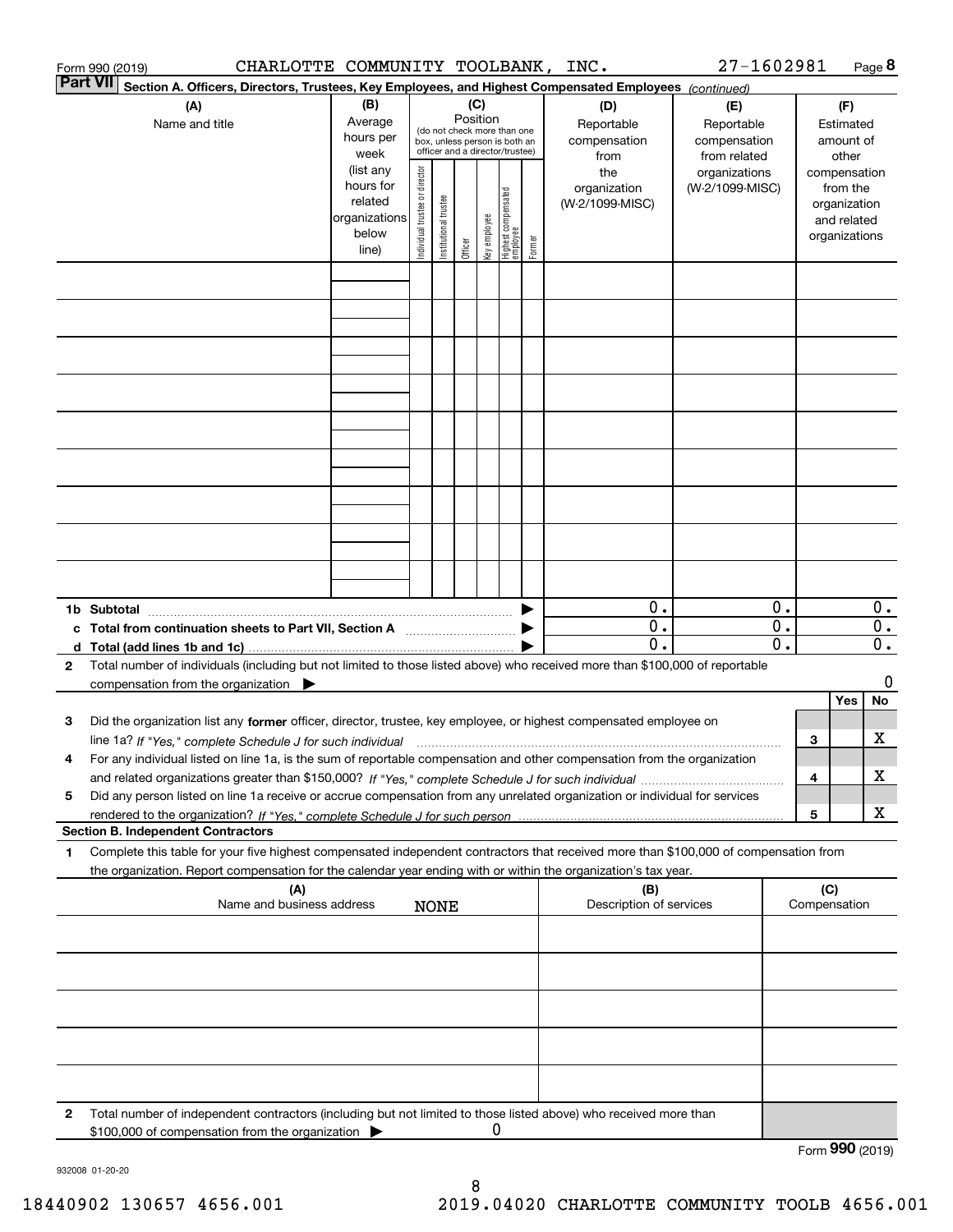|                                                           | <b>Part VIII</b> | <b>Statement of Revenue</b>                                                                                            |                          |                |                |                                |                      |                                                           |                                                 |                                                                 |
|-----------------------------------------------------------|------------------|------------------------------------------------------------------------------------------------------------------------|--------------------------|----------------|----------------|--------------------------------|----------------------|-----------------------------------------------------------|-------------------------------------------------|-----------------------------------------------------------------|
|                                                           |                  | Check if Schedule O contains a response or note to any line in this Part VIII                                          |                          |                |                |                                |                      |                                                           |                                                 |                                                                 |
|                                                           |                  |                                                                                                                        |                          |                |                |                                | (A)<br>Total revenue | $\overline{(B)}$<br>Related or exempt<br>function revenue | $\overline{C}$<br>Unrelated<br>business revenue | (D)<br>Revenue excluded<br>from tax under<br>sections 512 - 514 |
|                                                           |                  | 1 a Federated campaigns                                                                                                |                          | 1a             |                |                                |                      |                                                           |                                                 |                                                                 |
| Contributions, Gifts, Grants<br>and Other Similar Amounts | b                | Membership dues                                                                                                        |                          | 1b             |                |                                |                      |                                                           |                                                 |                                                                 |
|                                                           | с                | Fundraising events                                                                                                     |                          | 1 <sub>c</sub> |                | 27,330.                        |                      |                                                           |                                                 |                                                                 |
|                                                           | d                | Related organizations                                                                                                  | $\overline{\phantom{a}}$ | 1d             |                |                                |                      |                                                           |                                                 |                                                                 |
|                                                           |                  | Government grants (contributions)                                                                                      |                          | 1e             |                |                                |                      |                                                           |                                                 |                                                                 |
|                                                           |                  | f All other contributions, gifts, grants, and                                                                          |                          |                |                |                                |                      |                                                           |                                                 |                                                                 |
|                                                           |                  | similar amounts not included above                                                                                     |                          | 1f             |                | 140,246.                       |                      |                                                           |                                                 |                                                                 |
|                                                           | g                | Noncash contributions included in lines 1a-1f                                                                          |                          | $1g$ \$        |                |                                |                      |                                                           |                                                 |                                                                 |
|                                                           | h                |                                                                                                                        |                          |                |                |                                | 167,576.             |                                                           |                                                 |                                                                 |
|                                                           |                  | 2 a PROGRAM INCOME                                                                                                     |                          |                |                | <b>Business Code</b><br>900099 | 56, 103.             | 56, 103.                                                  |                                                 |                                                                 |
| Program Service<br>Revenue                                | b                |                                                                                                                        |                          |                |                |                                |                      |                                                           |                                                 |                                                                 |
|                                                           | c                | the contract of the contract of the contract of the contract of the contract of                                        |                          |                |                |                                |                      |                                                           |                                                 |                                                                 |
|                                                           | d                | <u> 1989 - Johann Barn, mars ann an t-Amhain ann an t-Amhain an t-Amhain an t-Amhain an t-Amhain an t-Amhain an t-</u> |                          |                |                |                                |                      |                                                           |                                                 |                                                                 |
|                                                           |                  |                                                                                                                        |                          |                |                |                                |                      |                                                           |                                                 |                                                                 |
|                                                           | f                | All other program service revenue                                                                                      |                          |                |                |                                |                      |                                                           |                                                 |                                                                 |
|                                                           |                  |                                                                                                                        |                          |                |                |                                | 56, 103.             |                                                           |                                                 |                                                                 |
|                                                           | 3                | Investment income (including dividends, interest, and                                                                  |                          |                |                |                                |                      |                                                           |                                                 |                                                                 |
|                                                           |                  |                                                                                                                        |                          |                |                |                                | 604.                 | 604.                                                      |                                                 |                                                                 |
|                                                           | 4                | Income from investment of tax-exempt bond proceeds                                                                     |                          |                |                |                                |                      |                                                           |                                                 |                                                                 |
|                                                           | 5                |                                                                                                                        |                          |                |                |                                |                      |                                                           |                                                 |                                                                 |
|                                                           |                  |                                                                                                                        |                          | (i) Real       |                | (ii) Personal                  |                      |                                                           |                                                 |                                                                 |
|                                                           |                  | 6 a Gross rents<br>.                                                                                                   | l 6a                     |                |                |                                |                      |                                                           |                                                 |                                                                 |
|                                                           | b                | Less: rental expenses<br>Rental income or (loss)                                                                       | 6b<br>6с                 |                |                |                                |                      |                                                           |                                                 |                                                                 |
|                                                           | с<br>d           | Net rental income or (loss)                                                                                            |                          |                |                |                                |                      |                                                           |                                                 |                                                                 |
|                                                           |                  | 7 a Gross amount from sales of                                                                                         |                          | (i) Securities |                | (ii) Other                     |                      |                                                           |                                                 |                                                                 |
|                                                           |                  | assets other than inventory                                                                                            | 7a                       |                |                | 56.                            |                      |                                                           |                                                 |                                                                 |
|                                                           |                  | <b>b</b> Less: cost or other basis                                                                                     |                          |                |                |                                |                      |                                                           |                                                 |                                                                 |
|                                                           |                  | and sales expenses                                                                                                     | 7b                       |                |                | 0.                             |                      |                                                           |                                                 |                                                                 |
| Revenue                                                   |                  | c Gain or (loss)                                                                                                       | 7c                       |                |                | $\overline{56}$ .              |                      |                                                           |                                                 |                                                                 |
|                                                           |                  |                                                                                                                        |                          |                |                |                                | 56.                  | 56.                                                       |                                                 |                                                                 |
| <b>Other</b>                                              |                  | 8 a Gross income from fundraising events (not                                                                          |                          |                |                |                                |                      |                                                           |                                                 |                                                                 |
|                                                           |                  | including $$$                                                                                                          |                          | $27, 330.$ of  |                |                                |                      |                                                           |                                                 |                                                                 |
|                                                           |                  | contributions reported on line 1c). See                                                                                |                          |                |                |                                |                      |                                                           |                                                 |                                                                 |
|                                                           |                  |                                                                                                                        |                          |                | 8a<br>8b       | 39,219.<br>3,643.              |                      |                                                           |                                                 |                                                                 |
|                                                           |                  | c Net income or (loss) from fundraising events                                                                         |                          |                |                |                                | 35,576.              |                                                           |                                                 | 35,576.                                                         |
|                                                           |                  | 9 a Gross income from gaming activities. See                                                                           |                          |                |                |                                |                      |                                                           |                                                 |                                                                 |
|                                                           |                  |                                                                                                                        |                          |                | 9a             |                                |                      |                                                           |                                                 |                                                                 |
|                                                           |                  | <b>b</b> Less: direct expenses <b>manually</b>                                                                         |                          |                | 9 <sub>b</sub> |                                |                      |                                                           |                                                 |                                                                 |
|                                                           |                  | c Net income or (loss) from gaming activities                                                                          |                          |                |                |                                |                      |                                                           |                                                 |                                                                 |
|                                                           |                  | 10 a Gross sales of inventory, less returns                                                                            |                          |                |                |                                |                      |                                                           |                                                 |                                                                 |
|                                                           |                  |                                                                                                                        |                          |                | 10a            |                                |                      |                                                           |                                                 |                                                                 |
|                                                           |                  | <b>b</b> Less: cost of goods sold                                                                                      |                          |                | 10b            |                                |                      |                                                           |                                                 |                                                                 |
|                                                           |                  | c Net income or (loss) from sales of inventory                                                                         |                          |                |                |                                |                      |                                                           |                                                 |                                                                 |
|                                                           |                  |                                                                                                                        |                          |                |                | <b>Business Code</b><br>900099 | 10, 110.             | 10, 110.                                                  |                                                 |                                                                 |
|                                                           |                  | 11 a GAIN ON INVENTORY VALU                                                                                            |                          |                |                |                                |                      |                                                           |                                                 |                                                                 |
| Revenue                                                   | b<br>с           |                                                                                                                        |                          |                |                |                                |                      |                                                           |                                                 |                                                                 |
| Miscellaneous                                             |                  |                                                                                                                        |                          |                |                |                                |                      |                                                           |                                                 |                                                                 |
|                                                           |                  |                                                                                                                        |                          |                |                |                                | 10, 110.             |                                                           |                                                 |                                                                 |
|                                                           | 12               |                                                                                                                        |                          |                |                |                                | 270,025.             | 66, 873.                                                  | $0$ .                                           | 35,576.                                                         |
|                                                           | 932009 01-20-20  |                                                                                                                        |                          |                |                |                                |                      |                                                           |                                                 | Form 990 (2019)                                                 |
|                                                           |                  |                                                                                                                        |                          |                |                |                                | a                    |                                                           |                                                 |                                                                 |

Form 990 (2019) CHARLOTTE COMMUNITY TOOLBANK,INC**.** 27-1602981 Page **9** 

9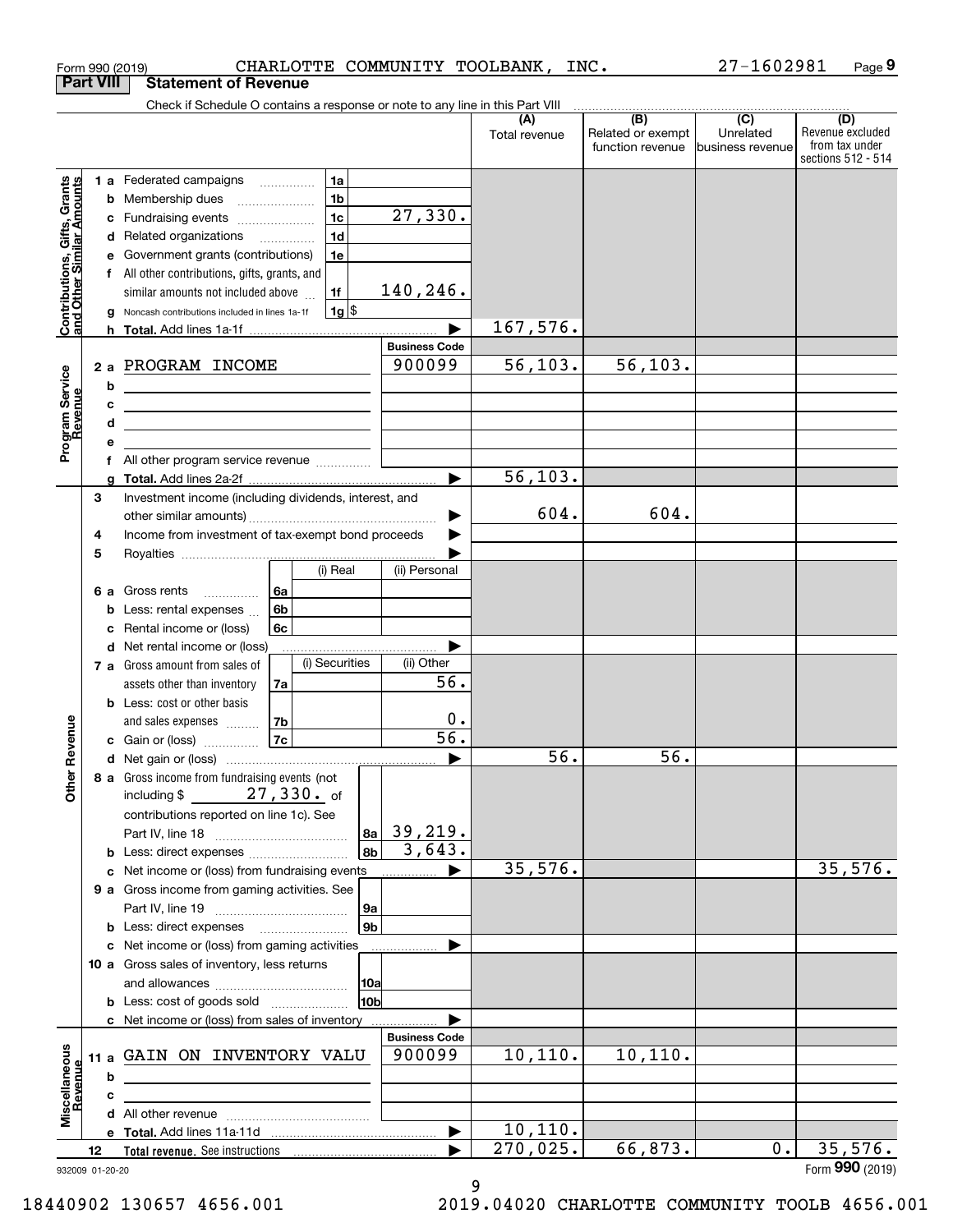**Part IX Statement of Functional Expenses**

*Section 501(c)(3) and 501(c)(4) organizations must complete all columns. All other organizations must complete column (A).*

|          | Do not include amounts reported on lines 6b,<br>7b, 8b, 9b, and 10b of Part VIII.                                                                        | (A)<br>Total expenses | (B)<br>Program service<br>expenses | $\overline{C}$<br>Management and<br>general expenses | (D)<br>Fundraising<br>expenses |
|----------|----------------------------------------------------------------------------------------------------------------------------------------------------------|-----------------------|------------------------------------|------------------------------------------------------|--------------------------------|
| 1.       | Grants and other assistance to domestic organizations                                                                                                    |                       |                                    |                                                      |                                |
|          | and domestic governments. See Part IV, line 21                                                                                                           |                       |                                    |                                                      |                                |
| 2        | Grants and other assistance to domestic                                                                                                                  |                       |                                    |                                                      |                                |
|          | individuals. See Part IV, line 22                                                                                                                        |                       |                                    |                                                      |                                |
| 3        | Grants and other assistance to foreign                                                                                                                   |                       |                                    |                                                      |                                |
|          | organizations, foreign governments, and foreign                                                                                                          |                       |                                    |                                                      |                                |
|          | individuals. See Part IV, lines 15 and 16                                                                                                                |                       |                                    |                                                      |                                |
| 4        | Benefits paid to or for members                                                                                                                          |                       |                                    |                                                      |                                |
| 5        | Compensation of current officers, directors,                                                                                                             |                       |                                    |                                                      |                                |
|          | trustees, and key employees                                                                                                                              |                       |                                    |                                                      |                                |
| 6        | Compensation not included above to disqualified                                                                                                          |                       |                                    |                                                      |                                |
|          | persons (as defined under section $4958(f)(1)$ ) and                                                                                                     |                       |                                    |                                                      |                                |
|          | persons described in section 4958(c)(3)(B)                                                                                                               | 118,082.              | 91,083.                            | 15,737.                                              | 11, 262.                       |
| 7        | Other salaries and wages                                                                                                                                 |                       |                                    |                                                      |                                |
| 8        | Pension plan accruals and contributions (include                                                                                                         |                       |                                    |                                                      |                                |
|          | section 401(k) and 403(b) employer contributions)                                                                                                        |                       |                                    |                                                      |                                |
| 9        |                                                                                                                                                          |                       |                                    |                                                      |                                |
| 10<br>11 | Fees for services (nonemployees):                                                                                                                        |                       |                                    |                                                      |                                |
|          |                                                                                                                                                          |                       |                                    |                                                      |                                |
| a<br>b   |                                                                                                                                                          |                       |                                    |                                                      |                                |
| c        |                                                                                                                                                          | 5,830.                |                                    | 5,830.                                               |                                |
| d        |                                                                                                                                                          |                       |                                    |                                                      |                                |
| e        | Professional fundraising services. See Part IV, line 17                                                                                                  |                       |                                    |                                                      |                                |
| f        | Investment management fees                                                                                                                               |                       |                                    |                                                      |                                |
| g        | Other. (If line 11g amount exceeds 10% of line 25,                                                                                                       |                       |                                    |                                                      |                                |
|          | column (A) amount, list line 11g expenses on Sch O.)                                                                                                     |                       |                                    |                                                      |                                |
| 12       |                                                                                                                                                          | 782.                  |                                    |                                                      | 782.                           |
| 13       |                                                                                                                                                          | 944.                  | 327.                               | 567.                                                 | $\overline{50}$ .              |
| 14       |                                                                                                                                                          |                       |                                    |                                                      |                                |
| 15       |                                                                                                                                                          |                       |                                    |                                                      |                                |
| 16       |                                                                                                                                                          | 55,094.               | 52, 339.                           | 2,755.                                               |                                |
| 17       | Travel                                                                                                                                                   |                       |                                    |                                                      |                                |
| 18       | Payments of travel or entertainment expenses                                                                                                             |                       |                                    |                                                      |                                |
|          | for any federal, state, or local public officials                                                                                                        |                       |                                    |                                                      |                                |
| 19       | Conferences, conventions, and meetings                                                                                                                   | 266.                  |                                    | 266.                                                 |                                |
| 20       | Interest                                                                                                                                                 |                       |                                    |                                                      |                                |
| 21       |                                                                                                                                                          |                       |                                    |                                                      |                                |
| 22       | Depreciation, depletion, and amortization                                                                                                                | $\overline{512}$ .    | 382.                               | 130.                                                 |                                |
| 23       | Insurance                                                                                                                                                | $\overline{5,250}$ .  | 4,518.                             | $\overline{577}$ .                                   | 155.                           |
| 24       | Other expenses. Itemize expenses not covered<br>above (List miscellaneous expenses on line 24e. If<br>line 24e amount exceeds 10% of line 25, column (A) |                       |                                    |                                                      |                                |
| a        | amount, list line 24e expenses on Schedule O.)<br>FEES AND DUES                                                                                          | 2,705.                | 1,484.                             | $\overline{7}$ .                                     | 1,214.                         |
| b        | INFORMATION TECHNOLOGY                                                                                                                                   | 1,648.                | 200.                               | 1,448.                                               |                                |
| C        | REPAIRS AND MAINTENANCE                                                                                                                                  | 1,319.                | 1,269.                             | 50.                                                  |                                |
| d        | WAREHOUSE SUPPLIES                                                                                                                                       | 689.                  | 689.                               |                                                      |                                |
|          | e All other expenses                                                                                                                                     | $\overline{502}$ .    |                                    | 419.                                                 | 83.                            |
| 25       | Total functional expenses. Add lines 1 through 24e                                                                                                       | 193,623.              | 152, 291.                          | 27,786.                                              | 13,546.                        |
| 26       | <b>Joint costs.</b> Complete this line only if the organization                                                                                          |                       |                                    |                                                      |                                |
|          | reported in column (B) joint costs from a combined                                                                                                       |                       |                                    |                                                      |                                |
|          | educational campaign and fundraising solicitation.                                                                                                       |                       |                                    |                                                      |                                |
|          | Check here $\blacktriangleright$<br>if following SOP 98-2 (ASC 958-720)                                                                                  |                       |                                    |                                                      |                                |
|          | 932010 01-20-20                                                                                                                                          | 1 <sub>0</sub>        |                                    |                                                      | Form 990 (2019)                |
|          |                                                                                                                                                          |                       |                                    |                                                      |                                |

10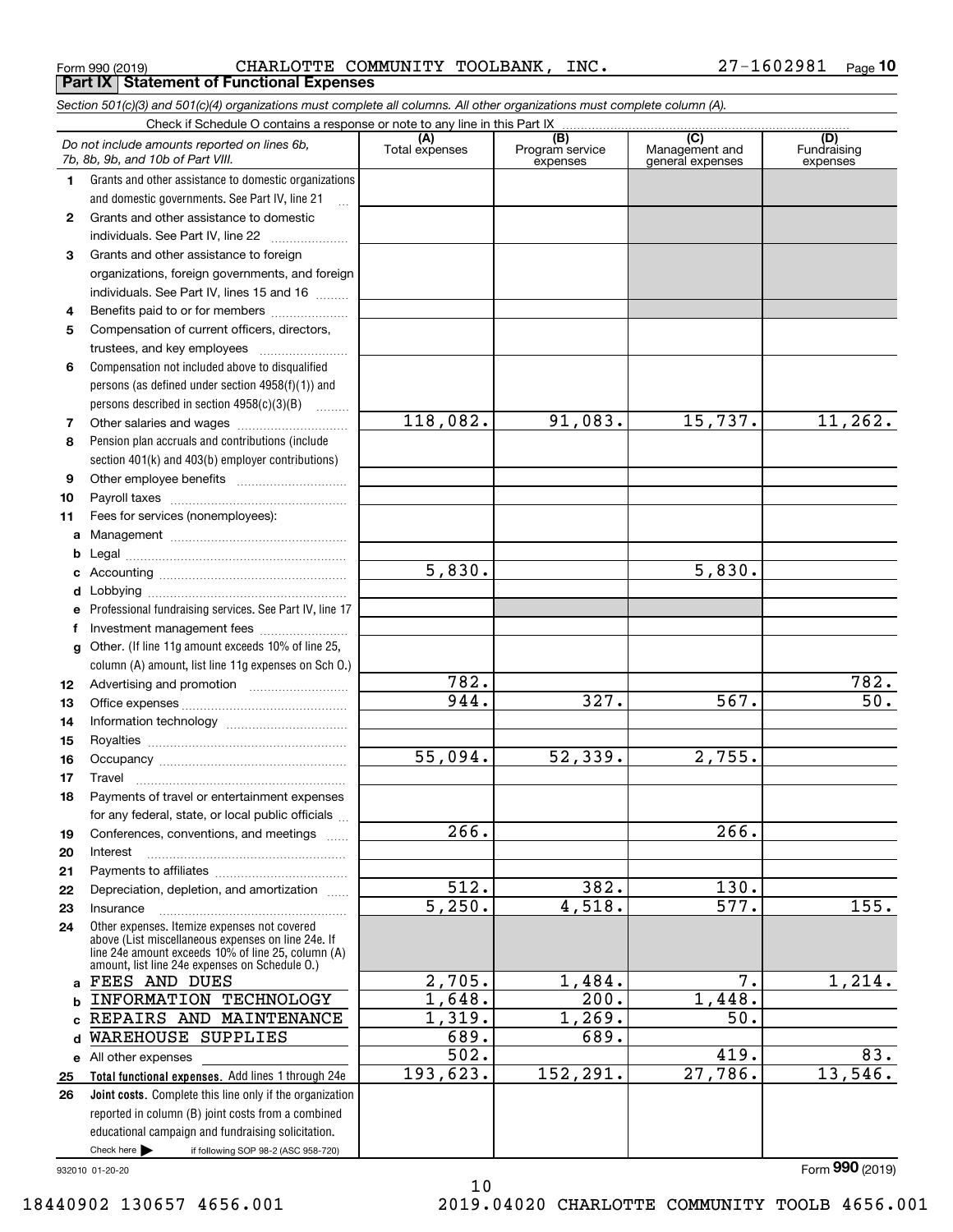Form (2019) **990**

#### Form 990 (2019) CHARLOTTE COMMUNITY TOOLBANK, INC 27-1602981 <sub>Page</sub> Check if Schedule O contains a response or note to any line in this Part X **Part X Balance Sheet**

**1**Cash - non-interest-bearing ~~~~~~~~~~~~~~~~~~~~~~~~~

Savings and temporary cash investments ~~~~~~~~~~~~~~~~~~

|                   | з  |                                                                                                                                                                                                                                |  |          |           | 3              |                                     |
|-------------------|----|--------------------------------------------------------------------------------------------------------------------------------------------------------------------------------------------------------------------------------|--|----------|-----------|----------------|-------------------------------------|
|                   | 4  |                                                                                                                                                                                                                                |  |          | 4         |                |                                     |
|                   | 5  | Loans and other receivables from any current or former officer, director,                                                                                                                                                      |  |          |           |                |                                     |
|                   |    | trustee, key employee, creator or founder, substantial contributor, or 35%                                                                                                                                                     |  |          |           |                |                                     |
|                   |    | controlled entity or family member of any of these persons                                                                                                                                                                     |  |          |           | 5              |                                     |
|                   | 6  | Loans and other receivables from other disqualified persons (as defined                                                                                                                                                        |  |          |           |                |                                     |
|                   |    | under section $4958(f)(1)$ , and persons described in section $4958(c)(3)(B)$                                                                                                                                                  |  |          |           | 6              |                                     |
|                   | 7  |                                                                                                                                                                                                                                |  |          |           | $\overline{7}$ |                                     |
| Assets            | 8  |                                                                                                                                                                                                                                |  |          |           | 8              |                                     |
|                   | 9  |                                                                                                                                                                                                                                |  |          | 9         |                |                                     |
|                   |    | 10a Land, buildings, and equipment: cost or other                                                                                                                                                                              |  |          |           |                |                                     |
|                   |    | basis. Complete Part VI of Schedule D  10a                                                                                                                                                                                     |  | 291,605. |           |                |                                     |
|                   |    |                                                                                                                                                                                                                                |  | 12,318.  | 259, 198. | 10c            | 279,287.                            |
|                   | 11 |                                                                                                                                                                                                                                |  |          |           | 11             |                                     |
|                   | 12 |                                                                                                                                                                                                                                |  |          |           | 12             |                                     |
|                   | 13 |                                                                                                                                                                                                                                |  |          |           | 13             |                                     |
|                   | 14 |                                                                                                                                                                                                                                |  |          |           | 14             |                                     |
|                   | 15 |                                                                                                                                                                                                                                |  |          | 2,150.    | 15             | 4,319.                              |
|                   | 16 |                                                                                                                                                                                                                                |  |          | 350, 171. | 16             | 426,571.                            |
|                   | 17 |                                                                                                                                                                                                                                |  |          |           | 17             |                                     |
|                   | 18 |                                                                                                                                                                                                                                |  |          |           | 18             |                                     |
|                   | 19 | Deferred revenue material contracts and a contract of the contract of the contract of the contract of the contract of the contract of the contract of the contract of the contract of the contract of the contract of the cont |  | 19       |           |                |                                     |
|                   | 20 |                                                                                                                                                                                                                                |  | 20       |           |                |                                     |
|                   | 21 | Escrow or custodial account liability. Complete Part IV of Schedule D                                                                                                                                                          |  |          | 21        |                |                                     |
|                   | 22 | Loans and other payables to any current or former officer, director,                                                                                                                                                           |  |          |           |                |                                     |
| Liabilities       |    | trustee, key employee, creator or founder, substantial contributor, or 35%                                                                                                                                                     |  |          |           |                |                                     |
|                   |    | controlled entity or family member of any of these persons                                                                                                                                                                     |  |          | 22        |                |                                     |
|                   | 23 | Secured mortgages and notes payable to unrelated third parties                                                                                                                                                                 |  |          |           | 23             |                                     |
|                   | 24 | Unsecured notes and loans payable to unrelated third parties                                                                                                                                                                   |  |          | 24        |                |                                     |
|                   | 25 | Other liabilities (including federal income tax, payables to related third                                                                                                                                                     |  |          |           |                |                                     |
|                   |    | parties, and other liabilities not included on lines 17-24). Complete Part X                                                                                                                                                   |  |          |           |                |                                     |
|                   |    | of Schedule D                                                                                                                                                                                                                  |  |          |           | 25             |                                     |
|                   | 26 | <b>Total liabilities.</b> Add lines 17 through 25                                                                                                                                                                              |  |          | 0.        | 26             | $0$ .                               |
|                   |    | Organizations that follow FASB ASC 958, check here $\triangleright \lfloor X \rfloor$                                                                                                                                          |  |          |           |                |                                     |
|                   |    | and complete lines 27, 28, 32, and 33.                                                                                                                                                                                         |  |          |           |                |                                     |
| <b>Balances</b>   | 27 |                                                                                                                                                                                                                                |  |          | 342,006.  | 27             | <u>423,435.</u>                     |
|                   | 28 |                                                                                                                                                                                                                                |  |          | 8,165.    | 28             | 3,136.                              |
| ē                 |    | Organizations that do not follow FASB ASC 958, check here                                                                                                                                                                      |  | ▶        |           |                |                                     |
|                   |    | and complete lines 29 through 33.                                                                                                                                                                                              |  |          |           |                |                                     |
|                   | 29 |                                                                                                                                                                                                                                |  |          | 29        |                |                                     |
|                   | 30 | Paid-in or capital surplus, or land, building, or equipment fund                                                                                                                                                               |  |          |           | 30             |                                     |
| Net Assets or Ful | 31 | Retained earnings, endowment, accumulated income, or other funds                                                                                                                                                               |  | .        |           | 31             |                                     |
|                   | 32 |                                                                                                                                                                                                                                |  |          | 350,171.  | 32             | 426,571.                            |
|                   | 33 | Total liabilities and net assets/fund balances                                                                                                                                                                                 |  |          | 350,171.  | 33             | 426,571.<br>$F_{\rm c,}$ 990 (2010) |
|                   |    |                                                                                                                                                                                                                                |  |          |           |                |                                     |

**(A) (B)**

Beginning of year | | End of year

**123**

 $88,823.$  142,965.

**23**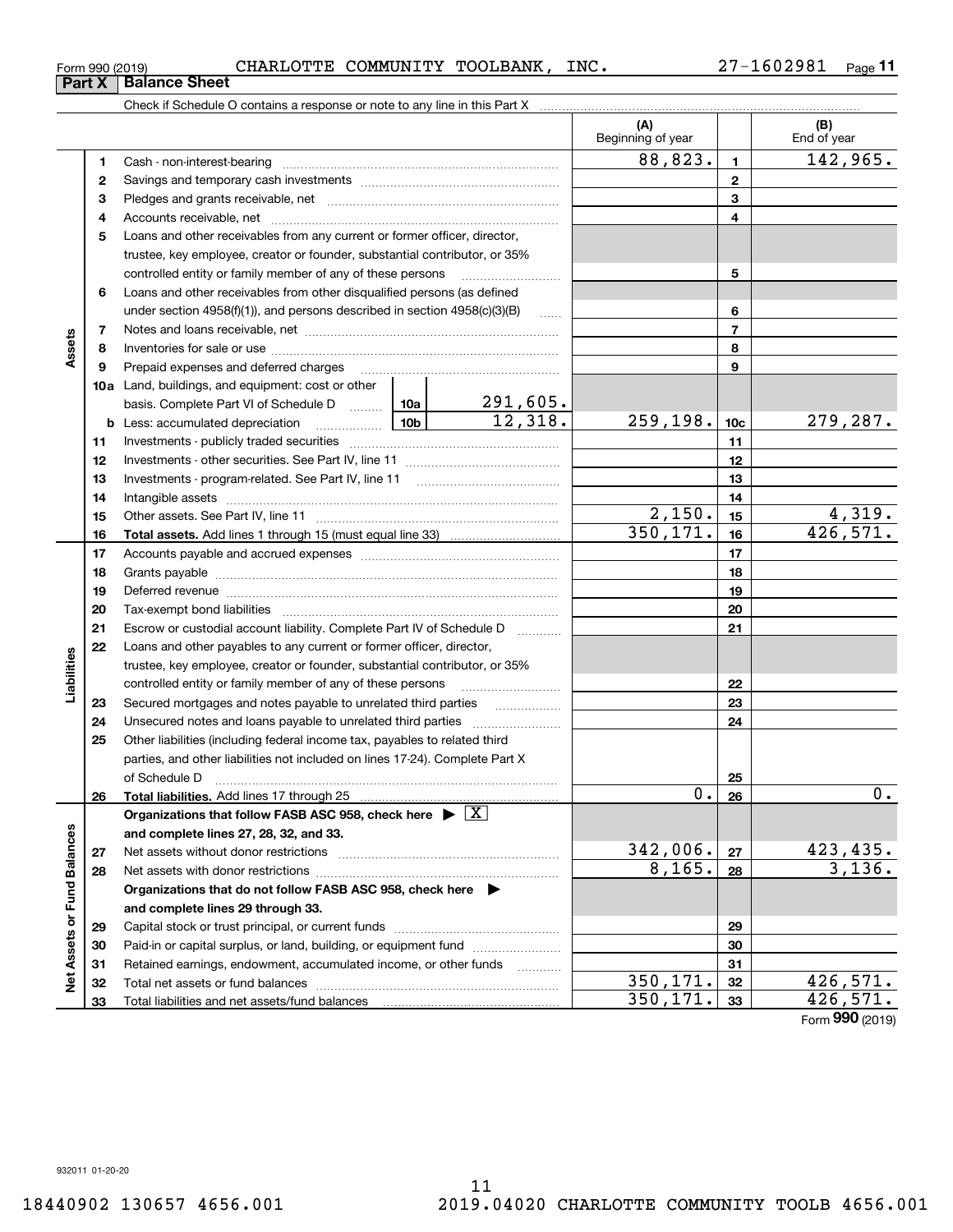| <b>Reconciliation of Net Assets</b><br>Part XI<br>270,025.<br>$\mathbf{1}$<br>1<br>193,623.<br>$\overline{2}$<br>2<br>76,402.<br>3<br>3<br>Revenue less expenses. Subtract line 2 from line 1<br>$\overline{350, 171.}$<br>$\overline{4}$<br>4<br>5<br>5<br>6<br>6<br>$\overline{7}$<br>7<br>$-2.$<br>8<br>8<br>Prior period adjustments manufactured content contract and all the content of the content of the content of the<br>$\overline{0}$ .<br>9<br>Other changes in net assets or fund balances (explain on Schedule O)<br>9<br>Net assets or fund balances at end of year. Combine lines 3 through 9 (must equal Part X, line 32,<br>10<br>426,571.<br>10<br>Part XII Financial Statements and Reporting<br>X<br><b>No</b><br>Yes<br>$\boxed{\text{X}}$ Other MODIFIED CASH<br>  Accrual<br>Accounting method used to prepare the Form 990: <u>June</u> Cash<br>1<br>If the organization changed its method of accounting from a prior year or checked "Other," explain in Schedule O.<br>Х<br>2a Were the organization's financial statements compiled or reviewed by an independent accountant?<br>2a<br>If "Yes," check a box below to indicate whether the financial statements for the year were compiled or reviewed on a<br>separate basis, consolidated basis, or both:<br>$\boxed{\textbf{X}}$ Separate basis<br>Both consolidated and separate basis<br>Consolidated basis<br>Χ<br><b>b</b> Were the organization's financial statements audited by an independent accountant?<br>2 <sub>b</sub><br>If "Yes," check a box below to indicate whether the financial statements for the year were audited on a separate basis,<br>consolidated basis, or both:<br>Consolidated basis<br>Both consolidated and separate basis<br>Separate basis<br>c If "Yes" to line 2a or 2b, does the organization have a committee that assumes responsibility for oversight of the audit,<br>х<br>2c<br>If the organization changed either its oversight process or selection process during the tax year, explain on Schedule O. | CHARLOTTE COMMUNITY TOOLBANK, INC.<br>Form 990 (2019) | 27-1602981 | $_{\text{Page}}$ 12 |
|----------------------------------------------------------------------------------------------------------------------------------------------------------------------------------------------------------------------------------------------------------------------------------------------------------------------------------------------------------------------------------------------------------------------------------------------------------------------------------------------------------------------------------------------------------------------------------------------------------------------------------------------------------------------------------------------------------------------------------------------------------------------------------------------------------------------------------------------------------------------------------------------------------------------------------------------------------------------------------------------------------------------------------------------------------------------------------------------------------------------------------------------------------------------------------------------------------------------------------------------------------------------------------------------------------------------------------------------------------------------------------------------------------------------------------------------------------------------------------------------------------------------------------------------------------------------------------------------------------------------------------------------------------------------------------------------------------------------------------------------------------------------------------------------------------------------------------------------------------------------------------------------------------------------------------------------------------------------------------------------------------------------------------------|-------------------------------------------------------|------------|---------------------|
|                                                                                                                                                                                                                                                                                                                                                                                                                                                                                                                                                                                                                                                                                                                                                                                                                                                                                                                                                                                                                                                                                                                                                                                                                                                                                                                                                                                                                                                                                                                                                                                                                                                                                                                                                                                                                                                                                                                                                                                                                                        |                                                       |            |                     |
|                                                                                                                                                                                                                                                                                                                                                                                                                                                                                                                                                                                                                                                                                                                                                                                                                                                                                                                                                                                                                                                                                                                                                                                                                                                                                                                                                                                                                                                                                                                                                                                                                                                                                                                                                                                                                                                                                                                                                                                                                                        |                                                       |            |                     |
|                                                                                                                                                                                                                                                                                                                                                                                                                                                                                                                                                                                                                                                                                                                                                                                                                                                                                                                                                                                                                                                                                                                                                                                                                                                                                                                                                                                                                                                                                                                                                                                                                                                                                                                                                                                                                                                                                                                                                                                                                                        |                                                       |            |                     |
|                                                                                                                                                                                                                                                                                                                                                                                                                                                                                                                                                                                                                                                                                                                                                                                                                                                                                                                                                                                                                                                                                                                                                                                                                                                                                                                                                                                                                                                                                                                                                                                                                                                                                                                                                                                                                                                                                                                                                                                                                                        |                                                       |            |                     |
|                                                                                                                                                                                                                                                                                                                                                                                                                                                                                                                                                                                                                                                                                                                                                                                                                                                                                                                                                                                                                                                                                                                                                                                                                                                                                                                                                                                                                                                                                                                                                                                                                                                                                                                                                                                                                                                                                                                                                                                                                                        |                                                       |            |                     |
|                                                                                                                                                                                                                                                                                                                                                                                                                                                                                                                                                                                                                                                                                                                                                                                                                                                                                                                                                                                                                                                                                                                                                                                                                                                                                                                                                                                                                                                                                                                                                                                                                                                                                                                                                                                                                                                                                                                                                                                                                                        |                                                       |            |                     |
|                                                                                                                                                                                                                                                                                                                                                                                                                                                                                                                                                                                                                                                                                                                                                                                                                                                                                                                                                                                                                                                                                                                                                                                                                                                                                                                                                                                                                                                                                                                                                                                                                                                                                                                                                                                                                                                                                                                                                                                                                                        |                                                       |            |                     |
|                                                                                                                                                                                                                                                                                                                                                                                                                                                                                                                                                                                                                                                                                                                                                                                                                                                                                                                                                                                                                                                                                                                                                                                                                                                                                                                                                                                                                                                                                                                                                                                                                                                                                                                                                                                                                                                                                                                                                                                                                                        |                                                       |            |                     |
|                                                                                                                                                                                                                                                                                                                                                                                                                                                                                                                                                                                                                                                                                                                                                                                                                                                                                                                                                                                                                                                                                                                                                                                                                                                                                                                                                                                                                                                                                                                                                                                                                                                                                                                                                                                                                                                                                                                                                                                                                                        |                                                       |            |                     |
|                                                                                                                                                                                                                                                                                                                                                                                                                                                                                                                                                                                                                                                                                                                                                                                                                                                                                                                                                                                                                                                                                                                                                                                                                                                                                                                                                                                                                                                                                                                                                                                                                                                                                                                                                                                                                                                                                                                                                                                                                                        |                                                       |            |                     |
|                                                                                                                                                                                                                                                                                                                                                                                                                                                                                                                                                                                                                                                                                                                                                                                                                                                                                                                                                                                                                                                                                                                                                                                                                                                                                                                                                                                                                                                                                                                                                                                                                                                                                                                                                                                                                                                                                                                                                                                                                                        |                                                       |            |                     |
|                                                                                                                                                                                                                                                                                                                                                                                                                                                                                                                                                                                                                                                                                                                                                                                                                                                                                                                                                                                                                                                                                                                                                                                                                                                                                                                                                                                                                                                                                                                                                                                                                                                                                                                                                                                                                                                                                                                                                                                                                                        |                                                       |            |                     |
|                                                                                                                                                                                                                                                                                                                                                                                                                                                                                                                                                                                                                                                                                                                                                                                                                                                                                                                                                                                                                                                                                                                                                                                                                                                                                                                                                                                                                                                                                                                                                                                                                                                                                                                                                                                                                                                                                                                                                                                                                                        |                                                       |            |                     |
|                                                                                                                                                                                                                                                                                                                                                                                                                                                                                                                                                                                                                                                                                                                                                                                                                                                                                                                                                                                                                                                                                                                                                                                                                                                                                                                                                                                                                                                                                                                                                                                                                                                                                                                                                                                                                                                                                                                                                                                                                                        |                                                       |            |                     |
|                                                                                                                                                                                                                                                                                                                                                                                                                                                                                                                                                                                                                                                                                                                                                                                                                                                                                                                                                                                                                                                                                                                                                                                                                                                                                                                                                                                                                                                                                                                                                                                                                                                                                                                                                                                                                                                                                                                                                                                                                                        |                                                       |            |                     |
|                                                                                                                                                                                                                                                                                                                                                                                                                                                                                                                                                                                                                                                                                                                                                                                                                                                                                                                                                                                                                                                                                                                                                                                                                                                                                                                                                                                                                                                                                                                                                                                                                                                                                                                                                                                                                                                                                                                                                                                                                                        |                                                       |            |                     |
|                                                                                                                                                                                                                                                                                                                                                                                                                                                                                                                                                                                                                                                                                                                                                                                                                                                                                                                                                                                                                                                                                                                                                                                                                                                                                                                                                                                                                                                                                                                                                                                                                                                                                                                                                                                                                                                                                                                                                                                                                                        |                                                       |            |                     |
|                                                                                                                                                                                                                                                                                                                                                                                                                                                                                                                                                                                                                                                                                                                                                                                                                                                                                                                                                                                                                                                                                                                                                                                                                                                                                                                                                                                                                                                                                                                                                                                                                                                                                                                                                                                                                                                                                                                                                                                                                                        |                                                       |            |                     |
|                                                                                                                                                                                                                                                                                                                                                                                                                                                                                                                                                                                                                                                                                                                                                                                                                                                                                                                                                                                                                                                                                                                                                                                                                                                                                                                                                                                                                                                                                                                                                                                                                                                                                                                                                                                                                                                                                                                                                                                                                                        |                                                       |            |                     |
|                                                                                                                                                                                                                                                                                                                                                                                                                                                                                                                                                                                                                                                                                                                                                                                                                                                                                                                                                                                                                                                                                                                                                                                                                                                                                                                                                                                                                                                                                                                                                                                                                                                                                                                                                                                                                                                                                                                                                                                                                                        |                                                       |            |                     |
|                                                                                                                                                                                                                                                                                                                                                                                                                                                                                                                                                                                                                                                                                                                                                                                                                                                                                                                                                                                                                                                                                                                                                                                                                                                                                                                                                                                                                                                                                                                                                                                                                                                                                                                                                                                                                                                                                                                                                                                                                                        |                                                       |            |                     |
|                                                                                                                                                                                                                                                                                                                                                                                                                                                                                                                                                                                                                                                                                                                                                                                                                                                                                                                                                                                                                                                                                                                                                                                                                                                                                                                                                                                                                                                                                                                                                                                                                                                                                                                                                                                                                                                                                                                                                                                                                                        |                                                       |            |                     |
|                                                                                                                                                                                                                                                                                                                                                                                                                                                                                                                                                                                                                                                                                                                                                                                                                                                                                                                                                                                                                                                                                                                                                                                                                                                                                                                                                                                                                                                                                                                                                                                                                                                                                                                                                                                                                                                                                                                                                                                                                                        |                                                       |            |                     |
|                                                                                                                                                                                                                                                                                                                                                                                                                                                                                                                                                                                                                                                                                                                                                                                                                                                                                                                                                                                                                                                                                                                                                                                                                                                                                                                                                                                                                                                                                                                                                                                                                                                                                                                                                                                                                                                                                                                                                                                                                                        |                                                       |            |                     |
|                                                                                                                                                                                                                                                                                                                                                                                                                                                                                                                                                                                                                                                                                                                                                                                                                                                                                                                                                                                                                                                                                                                                                                                                                                                                                                                                                                                                                                                                                                                                                                                                                                                                                                                                                                                                                                                                                                                                                                                                                                        |                                                       |            |                     |
|                                                                                                                                                                                                                                                                                                                                                                                                                                                                                                                                                                                                                                                                                                                                                                                                                                                                                                                                                                                                                                                                                                                                                                                                                                                                                                                                                                                                                                                                                                                                                                                                                                                                                                                                                                                                                                                                                                                                                                                                                                        |                                                       |            |                     |
|                                                                                                                                                                                                                                                                                                                                                                                                                                                                                                                                                                                                                                                                                                                                                                                                                                                                                                                                                                                                                                                                                                                                                                                                                                                                                                                                                                                                                                                                                                                                                                                                                                                                                                                                                                                                                                                                                                                                                                                                                                        |                                                       |            |                     |
|                                                                                                                                                                                                                                                                                                                                                                                                                                                                                                                                                                                                                                                                                                                                                                                                                                                                                                                                                                                                                                                                                                                                                                                                                                                                                                                                                                                                                                                                                                                                                                                                                                                                                                                                                                                                                                                                                                                                                                                                                                        |                                                       |            |                     |
|                                                                                                                                                                                                                                                                                                                                                                                                                                                                                                                                                                                                                                                                                                                                                                                                                                                                                                                                                                                                                                                                                                                                                                                                                                                                                                                                                                                                                                                                                                                                                                                                                                                                                                                                                                                                                                                                                                                                                                                                                                        |                                                       |            |                     |
|                                                                                                                                                                                                                                                                                                                                                                                                                                                                                                                                                                                                                                                                                                                                                                                                                                                                                                                                                                                                                                                                                                                                                                                                                                                                                                                                                                                                                                                                                                                                                                                                                                                                                                                                                                                                                                                                                                                                                                                                                                        |                                                       |            |                     |
| 3a As a result of a federal award, was the organization required to undergo an audit or audits as set forth in the Single Audit                                                                                                                                                                                                                                                                                                                                                                                                                                                                                                                                                                                                                                                                                                                                                                                                                                                                                                                                                                                                                                                                                                                                                                                                                                                                                                                                                                                                                                                                                                                                                                                                                                                                                                                                                                                                                                                                                                        |                                                       |            |                     |
| x<br>За                                                                                                                                                                                                                                                                                                                                                                                                                                                                                                                                                                                                                                                                                                                                                                                                                                                                                                                                                                                                                                                                                                                                                                                                                                                                                                                                                                                                                                                                                                                                                                                                                                                                                                                                                                                                                                                                                                                                                                                                                                |                                                       |            |                     |
| b If "Yes," did the organization undergo the required audit or audits? If the organization did not undergo the required audit                                                                                                                                                                                                                                                                                                                                                                                                                                                                                                                                                                                                                                                                                                                                                                                                                                                                                                                                                                                                                                                                                                                                                                                                                                                                                                                                                                                                                                                                                                                                                                                                                                                                                                                                                                                                                                                                                                          |                                                       |            |                     |
| 3b<br>$\Omega$                                                                                                                                                                                                                                                                                                                                                                                                                                                                                                                                                                                                                                                                                                                                                                                                                                                                                                                                                                                                                                                                                                                                                                                                                                                                                                                                                                                                                                                                                                                                                                                                                                                                                                                                                                                                                                                                                                                                                                                                                         |                                                       |            |                     |

Form (2019) **990**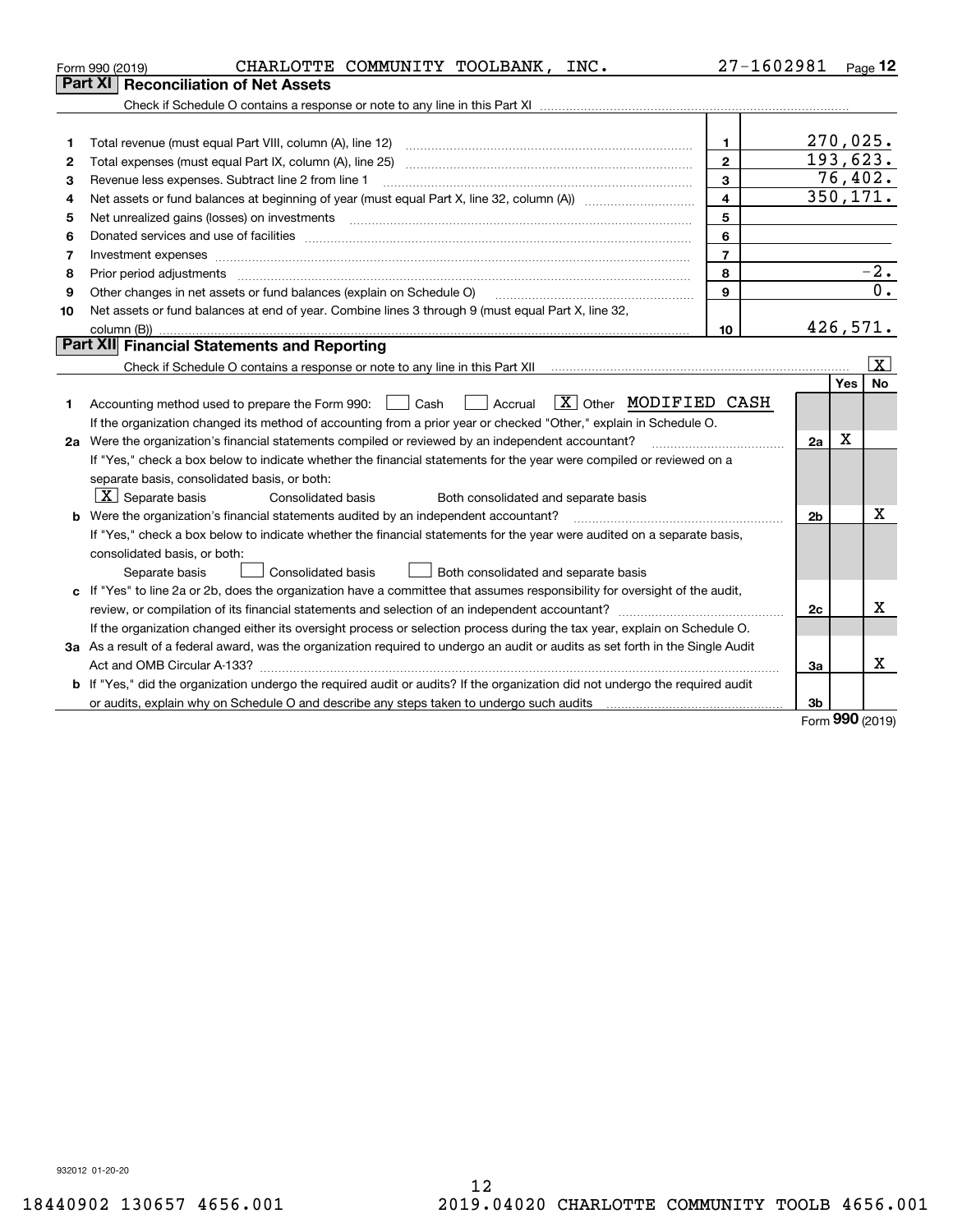| <b>SCHEDULE A</b> |
|-------------------|
|-------------------|

Department of the Treasury Internal Revenue Service

| (Form 990 or 990-EZ) |  |  |  |  |
|----------------------|--|--|--|--|
|----------------------|--|--|--|--|

# **Public Charity Status and Public Support**

**Complete if the organization is a section 501(c)(3) organization or a section 4947(a)(1) nonexempt charitable trust. | Attach to Form 990 or Form 990-EZ.** 

| $\triangleright$ . The same section is the section of $\blacksquare$     |
|--------------------------------------------------------------------------|
| ▶ Go to www.irs.gov/Form990 for instructions and the latest information. |

| OMB No. 1545-0047                   |
|-------------------------------------|
| 119                                 |
| <b>Open to Public</b><br>Inspection |

|                                           | Name of the organization                                                                                                                                                                                                 |            |                                                       |                                                                |    |                            | <b>Employer identification number</b> |
|-------------------------------------------|--------------------------------------------------------------------------------------------------------------------------------------------------------------------------------------------------------------------------|------------|-------------------------------------------------------|----------------------------------------------------------------|----|----------------------------|---------------------------------------|
|                                           |                                                                                                                                                                                                                          |            | CHARLOTTE COMMUNITY TOOLBANK, INC.                    |                                                                |    |                            | 27-1602981                            |
| Part I                                    | Reason for Public Charity Status (All organizations must complete this part.) See instructions.                                                                                                                          |            |                                                       |                                                                |    |                            |                                       |
|                                           | The organization is not a private foundation because it is: (For lines 1 through 12, check only one box.)                                                                                                                |            |                                                       |                                                                |    |                            |                                       |
| 1                                         | A church, convention of churches, or association of churches described in section 170(b)(1)(A)(i).                                                                                                                       |            |                                                       |                                                                |    |                            |                                       |
| 2                                         | A school described in section 170(b)(1)(A)(ii). (Attach Schedule E (Form 990 or 990-EZ).)                                                                                                                                |            |                                                       |                                                                |    |                            |                                       |
| 3                                         | A hospital or a cooperative hospital service organization described in section 170(b)(1)(A)(iii).                                                                                                                        |            |                                                       |                                                                |    |                            |                                       |
| 4                                         | A medical research organization operated in conjunction with a hospital described in section 170(b)(1)(A)(iii). Enter the hospital's name,                                                                               |            |                                                       |                                                                |    |                            |                                       |
|                                           | city, and state:                                                                                                                                                                                                         |            |                                                       |                                                                |    |                            |                                       |
| 5                                         | An organization operated for the benefit of a college or university owned or operated by a governmental unit described in                                                                                                |            |                                                       |                                                                |    |                            |                                       |
|                                           | section 170(b)(1)(A)(iv). (Complete Part II.)                                                                                                                                                                            |            |                                                       |                                                                |    |                            |                                       |
| 6                                         | A federal, state, or local government or governmental unit described in section 170(b)(1)(A)(v).                                                                                                                         |            |                                                       |                                                                |    |                            |                                       |
| $7\left[\frac{\text{X}}{\text{X}}\right]$ | An organization that normally receives a substantial part of its support from a governmental unit or from the general public described in                                                                                |            |                                                       |                                                                |    |                            |                                       |
|                                           | section 170(b)(1)(A)(vi). (Complete Part II.)                                                                                                                                                                            |            |                                                       |                                                                |    |                            |                                       |
| 8                                         | A community trust described in section 170(b)(1)(A)(vi). (Complete Part II.)                                                                                                                                             |            |                                                       |                                                                |    |                            |                                       |
| 9                                         | An agricultural research organization described in section 170(b)(1)(A)(ix) operated in conjunction with a land-grant college                                                                                            |            |                                                       |                                                                |    |                            |                                       |
|                                           | or university or a non-land-grant college of agriculture (see instructions). Enter the name, city, and state of the college or                                                                                           |            |                                                       |                                                                |    |                            |                                       |
|                                           | university:                                                                                                                                                                                                              |            |                                                       |                                                                |    |                            |                                       |
| 10                                        | An organization that normally receives: (1) more than 33 1/3% of its support from contributions, membership fees, and gross receipts from                                                                                |            |                                                       |                                                                |    |                            |                                       |
|                                           | activities related to its exempt functions - subject to certain exceptions, and (2) no more than 33 1/3% of its support from gross investment                                                                            |            |                                                       |                                                                |    |                            |                                       |
|                                           | income and unrelated business taxable income (less section 511 tax) from businesses acquired by the organization after June 30, 1975.                                                                                    |            |                                                       |                                                                |    |                            |                                       |
|                                           | See section 509(a)(2). (Complete Part III.)                                                                                                                                                                              |            |                                                       |                                                                |    |                            |                                       |
| 11                                        | An organization organized and operated exclusively to test for public safety. See section 509(a)(4).                                                                                                                     |            |                                                       |                                                                |    |                            |                                       |
| 12                                        | An organization organized and operated exclusively for the benefit of, to perform the functions of, or to carry out the purposes of one or                                                                               |            |                                                       |                                                                |    |                            |                                       |
|                                           | more publicly supported organizations described in section 509(a)(1) or section 509(a)(2). See section 509(a)(3). Check the box in                                                                                       |            |                                                       |                                                                |    |                            |                                       |
|                                           | lines 12a through 12d that describes the type of supporting organization and complete lines 12e, 12f, and 12g.                                                                                                           |            |                                                       |                                                                |    |                            |                                       |
| а                                         | Type I. A supporting organization operated, supervised, or controlled by its supported organization(s), typically by giving                                                                                              |            |                                                       |                                                                |    |                            |                                       |
|                                           | the supported organization(s) the power to regularly appoint or elect a majority of the directors or trustees of the supporting                                                                                          |            |                                                       |                                                                |    |                            |                                       |
|                                           | organization. You must complete Part IV, Sections A and B.                                                                                                                                                               |            |                                                       |                                                                |    |                            |                                       |
| b                                         | Type II. A supporting organization supervised or controlled in connection with its supported organization(s), by having                                                                                                  |            |                                                       |                                                                |    |                            |                                       |
|                                           | control or management of the supporting organization vested in the same persons that control or manage the supported                                                                                                     |            |                                                       |                                                                |    |                            |                                       |
|                                           | organization(s). You must complete Part IV, Sections A and C.                                                                                                                                                            |            |                                                       |                                                                |    |                            |                                       |
| с                                         | Type III functionally integrated. A supporting organization operated in connection with, and functionally integrated with,                                                                                               |            |                                                       |                                                                |    |                            |                                       |
|                                           | its supported organization(s) (see instructions). You must complete Part IV, Sections A, D, and E.                                                                                                                       |            |                                                       |                                                                |    |                            |                                       |
| d                                         | Type III non-functionally integrated. A supporting organization operated in connection with its supported organization(s)                                                                                                |            |                                                       |                                                                |    |                            |                                       |
|                                           | that is not functionally integrated. The organization generally must satisfy a distribution requirement and an attentiveness<br>requirement (see instructions). You must complete Part IV, Sections A and D, and Part V. |            |                                                       |                                                                |    |                            |                                       |
|                                           |                                                                                                                                                                                                                          |            |                                                       |                                                                |    |                            |                                       |
| е                                         | Check this box if the organization received a written determination from the IRS that it is a Type I, Type II, Type III<br>functionally integrated, or Type III non-functionally integrated supporting organization.     |            |                                                       |                                                                |    |                            |                                       |
| f                                         | Enter the number of supported organizations                                                                                                                                                                              |            |                                                       |                                                                |    |                            |                                       |
| a                                         | Provide the following information about the supported organization(s).                                                                                                                                                   |            |                                                       |                                                                |    |                            |                                       |
|                                           | (i) Name of supported                                                                                                                                                                                                    | $(ii)$ EIN | (iii) Type of organization                            | (iv) Is the organization listed<br>in your governing document? |    | (v) Amount of monetary     | (vi) Amount of other                  |
|                                           | organization                                                                                                                                                                                                             |            | (described on lines 1-10<br>above (see instructions)) | Yes                                                            | No | support (see instructions) | support (see instructions)            |
|                                           |                                                                                                                                                                                                                          |            |                                                       |                                                                |    |                            |                                       |
|                                           |                                                                                                                                                                                                                          |            |                                                       |                                                                |    |                            |                                       |
|                                           |                                                                                                                                                                                                                          |            |                                                       |                                                                |    |                            |                                       |
|                                           |                                                                                                                                                                                                                          |            |                                                       |                                                                |    |                            |                                       |
|                                           |                                                                                                                                                                                                                          |            |                                                       |                                                                |    |                            |                                       |
|                                           |                                                                                                                                                                                                                          |            |                                                       |                                                                |    |                            |                                       |
|                                           |                                                                                                                                                                                                                          |            |                                                       |                                                                |    |                            |                                       |
|                                           |                                                                                                                                                                                                                          |            |                                                       |                                                                |    |                            |                                       |
|                                           |                                                                                                                                                                                                                          |            |                                                       |                                                                |    |                            |                                       |
|                                           |                                                                                                                                                                                                                          |            |                                                       |                                                                |    |                            |                                       |

**Total**

LHA For Paperwork Reduction Act Notice, see the Instructions for Form 990 or 990-EZ. 932021 09-25-19 Schedule A (Form 990 or 990-EZ) 2019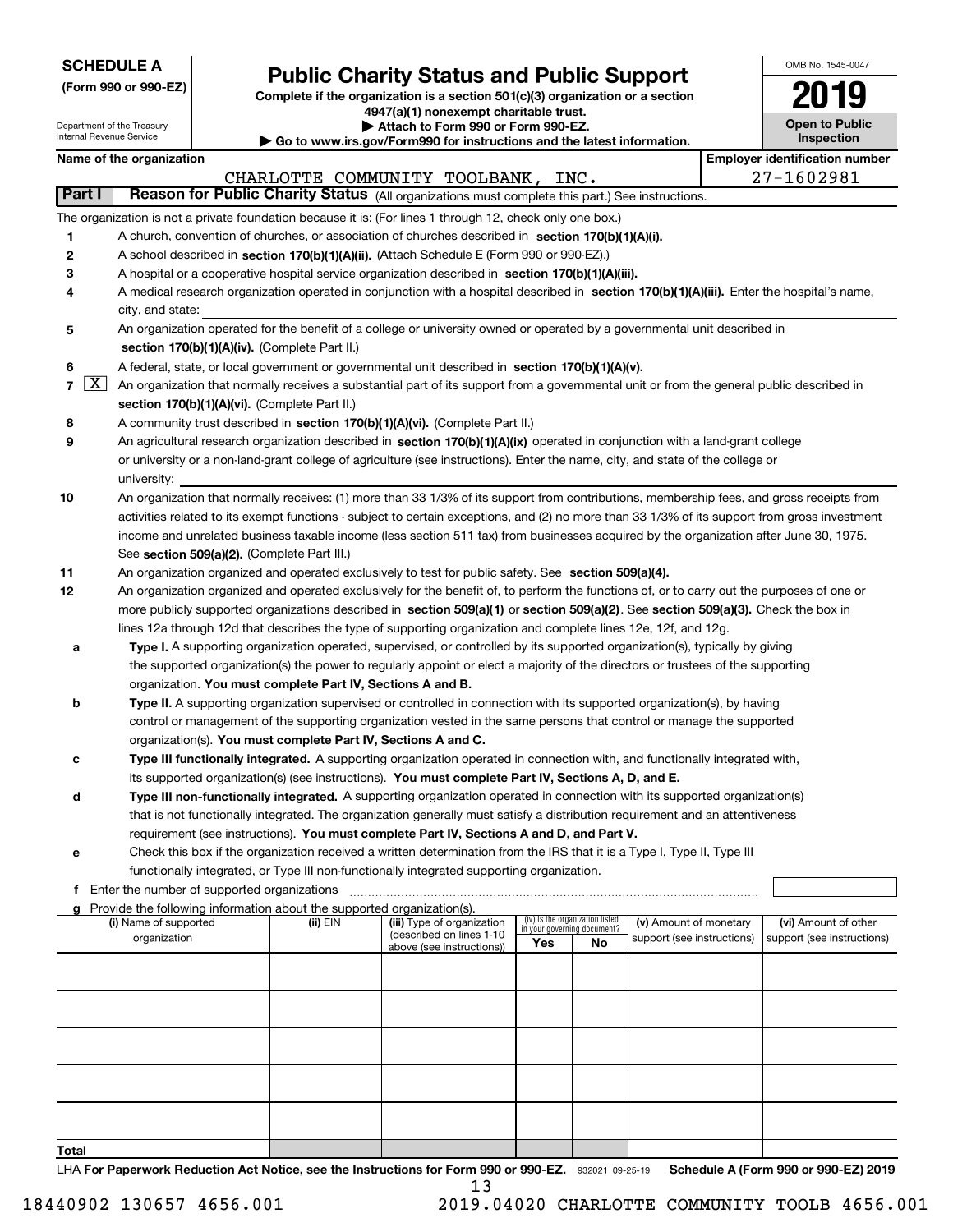#### Schedule A (Form 990 or 990-EZ) 2019 CHARLOTTE COMMUNITY TOOLBANK, INC. CHARLOTTE COMMUNITY TOOLBANK, INC. 27-1602981

27-1602981 Page 2

(Complete only if you checked the box on line 5, 7, or 8 of Part I or if the organization failed to qualify under Part III. If the organization fails to qualify under the tests listed below, please complete Part III.) **Part II** Support Schedule for Organizations Described in Sections 170(b)(1)(A)(iv) and 170(b)(1)(A)(vi)<sup></sup><br>Complete only if you checked the box on line 5. 7. or 8 of Part I or if the organization failed to qualify under Pa

|    | <b>Section A. Public Support</b>                                                                                                               |           |            |            |                        |                                      |                                         |
|----|------------------------------------------------------------------------------------------------------------------------------------------------|-----------|------------|------------|------------------------|--------------------------------------|-----------------------------------------|
|    | Calendar year (or fiscal year beginning in) $\blacktriangleright$                                                                              | (a) 2015  | $(b)$ 2016 | $(c)$ 2017 | $(d)$ 2018             | (e) 2019                             | (f) Total                               |
|    | <b>1</b> Gifts, grants, contributions, and                                                                                                     |           |            |            |                        |                                      |                                         |
|    | membership fees received. (Do not                                                                                                              |           |            |            |                        |                                      |                                         |
|    | include any "unusual grants.")                                                                                                                 | 158, 369. | 120,040.   | 140, 212.  | 127, 380.              | 167,546.                             | 713,547.                                |
|    | 2 Tax revenues levied for the organ-                                                                                                           |           |            |            |                        |                                      |                                         |
|    | ization's benefit and either paid to                                                                                                           |           |            |            |                        |                                      |                                         |
|    | or expended on its behalf                                                                                                                      |           |            |            |                        |                                      |                                         |
|    | 3 The value of services or facilities                                                                                                          |           |            |            |                        |                                      |                                         |
|    | furnished by a governmental unit to                                                                                                            |           |            |            |                        |                                      |                                         |
|    | the organization without charge                                                                                                                |           |            |            |                        |                                      |                                         |
|    | 4 Total. Add lines 1 through 3                                                                                                                 | 158, 369. | 120,040.   | 140, 212.  | $\overline{127,380}$ . | 167,546.                             | 713,547.                                |
|    | 5 The portion of total contributions                                                                                                           |           |            |            |                        |                                      |                                         |
|    | by each person (other than a                                                                                                                   |           |            |            |                        |                                      |                                         |
|    | governmental unit or publicly                                                                                                                  |           |            |            |                        |                                      |                                         |
|    | supported organization) included                                                                                                               |           |            |            |                        |                                      |                                         |
|    | on line 1 that exceeds 2% of the                                                                                                               |           |            |            |                        |                                      |                                         |
|    | amount shown on line 11,                                                                                                                       |           |            |            |                        |                                      |                                         |
|    | column (f)                                                                                                                                     |           |            |            |                        |                                      | 197,461.                                |
|    | 6 Public support. Subtract line 5 from line 4.                                                                                                 |           |            |            |                        |                                      | 516,086.                                |
|    | <b>Section B. Total Support</b>                                                                                                                |           |            |            |                        |                                      |                                         |
|    | Calendar year (or fiscal year beginning in)                                                                                                    | (a) 2015  | $(b)$ 2016 | $(c)$ 2017 | $(d)$ 2018             | (e) 2019                             | (f) Total                               |
|    | <b>7</b> Amounts from line 4                                                                                                                   | 158,369.  | 120,040.   | 140, 212.  | 127,380.               | 167,546.                             | 713, 547.                               |
|    | 8 Gross income from interest,                                                                                                                  |           |            |            |                        |                                      |                                         |
|    | dividends, payments received on                                                                                                                |           |            |            |                        |                                      |                                         |
|    | securities loans, rents, royalties,                                                                                                            |           |            |            |                        |                                      |                                         |
|    | and income from similar sources                                                                                                                |           |            |            |                        |                                      |                                         |
|    | 9 Net income from unrelated business                                                                                                           |           |            |            |                        |                                      |                                         |
|    | activities, whether or not the                                                                                                                 |           |            |            |                        |                                      |                                         |
|    | business is regularly carried on                                                                                                               |           |            |            |                        |                                      |                                         |
|    | <b>10</b> Other income. Do not include gain                                                                                                    |           |            |            |                        |                                      |                                         |
|    | or loss from the sale of capital                                                                                                               |           |            |            |                        |                                      |                                         |
|    | assets (Explain in Part VI.)                                                                                                                   |           |            |            |                        |                                      |                                         |
|    | 11 Total support. Add lines 7 through 10                                                                                                       |           |            |            |                        |                                      | 713,547.                                |
|    | <b>12</b> Gross receipts from related activities, etc. (see instructions)                                                                      |           |            |            |                        | 12                                   |                                         |
|    | 13 First five years. If the Form 990 is for the organization's first, second, third, fourth, or fifth tax year as a section 501(c)(3)          |           |            |            |                        |                                      |                                         |
|    | organization, check this box and stop here                                                                                                     |           |            |            |                        |                                      |                                         |
|    | Section C. Computation of Public Support Percentage                                                                                            |           |            |            |                        |                                      |                                         |
|    | 14 Public support percentage for 2019 (line 6, column (f) divided by line 11, column (f) <i>mummumumum</i>                                     |           |            |            |                        | 14                                   | 72.33<br>%                              |
|    |                                                                                                                                                |           |            |            |                        | 15                                   | 68.18<br>%                              |
|    | 16a 33 1/3% support test - 2019. If the organization did not check the box on line 13, and line 14 is 33 1/3% or more, check this box and      |           |            |            |                        |                                      |                                         |
|    | stop here. The organization qualifies as a publicly supported organization                                                                     |           |            |            |                        |                                      | $\blacktriangleright$ $\vert$ X $\vert$ |
|    | b 33 1/3% support test - 2018. If the organization did not check a box on line 13 or 16a, and line 15 is 33 1/3% or more, check this box       |           |            |            |                        |                                      |                                         |
|    | and stop here. The organization qualifies as a publicly supported organization                                                                 |           |            |            |                        |                                      |                                         |
|    | 17a 10% -facts-and-circumstances test - 2019. If the organization did not check a box on line 13, 16a, or 16b, and line 14 is 10% or more,     |           |            |            |                        |                                      |                                         |
|    | and if the organization meets the "facts-and-circumstances" test, check this box and stop here. Explain in Part VI how the organization        |           |            |            |                        |                                      |                                         |
|    | meets the "facts-and-circumstances" test. The organization qualifies as a publicly supported organization                                      |           |            |            |                        |                                      |                                         |
|    | <b>b 10% -facts-and-circumstances test - 2018.</b> If the organization did not check a box on line 13, 16a, 16b, or 17a, and line 15 is 10% or |           |            |            |                        |                                      |                                         |
|    | more, and if the organization meets the "facts-and-circumstances" test, check this box and stop here. Explain in Part VI how the               |           |            |            |                        |                                      |                                         |
|    | organization meets the "facts-and-circumstances" test. The organization qualifies as a publicly supported organization                         |           |            |            |                        |                                      |                                         |
| 18 | Private foundation. If the organization did not check a box on line 13, 16a, 16b, 17a, or 17b, check this box and see instructions             |           |            |            |                        |                                      |                                         |
|    |                                                                                                                                                |           |            |            |                        | Schedule A (Form 990 or 990-F7) 2019 |                                         |

**Schedule A (Form 990 or 990-EZ) 2019**

932022 09-25-19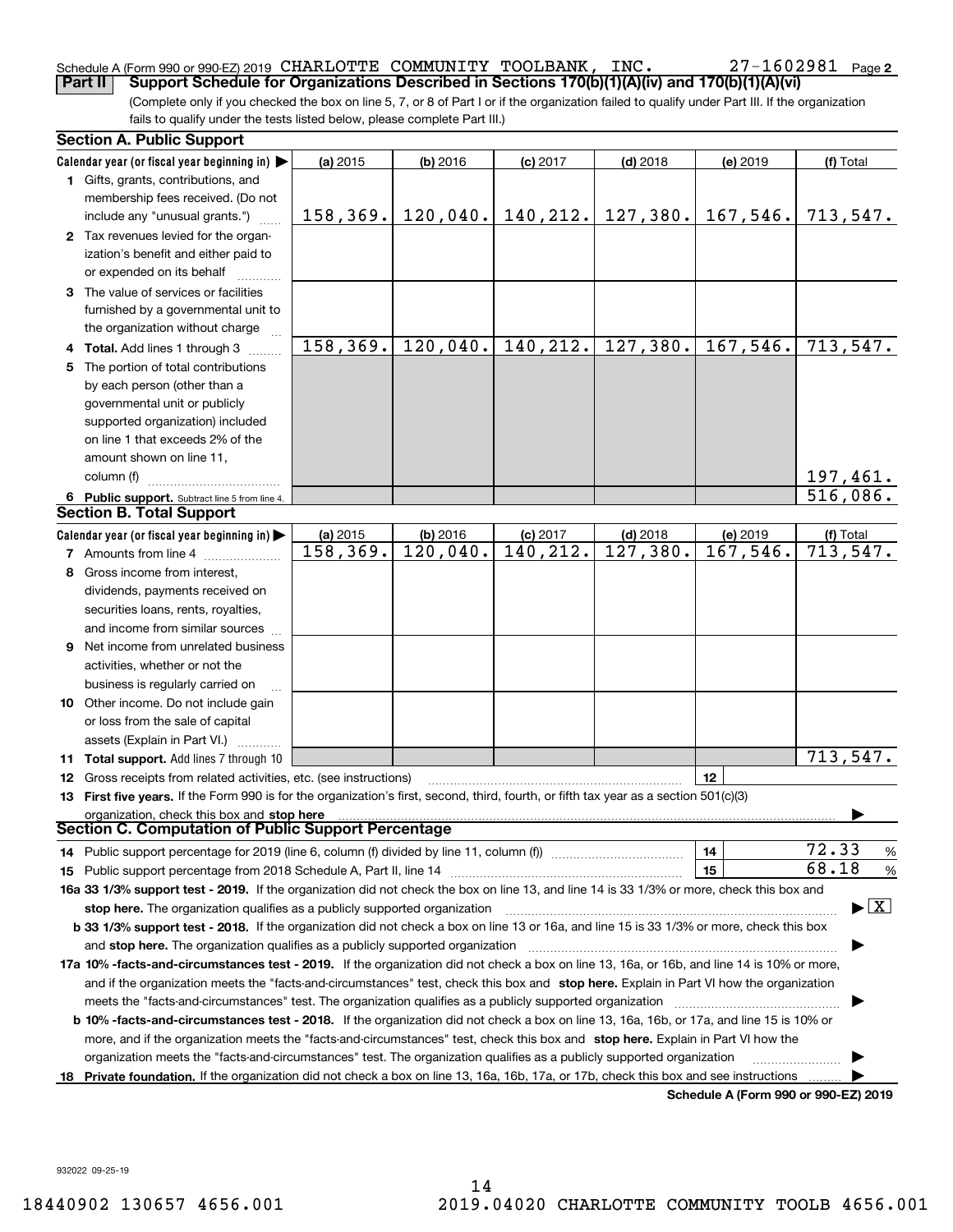#### Schedule A (Form 990 or 990-EZ) 2019 CHARLOTTE COMMUNITY TOOLBANK, INC. 27–1602981 Page<br>LPart III LSupport Schedule for Organizations Described in Section 509(a)(2) **Part III** | Support Schedule for Organizations Described in Section 509(a)(2)

(Complete only if you checked the box on line 10 of Part I or if the organization failed to qualify under Part II. If the organization fails to qualify under the tests listed below, please complete Part II.)

| <b>Section A. Public Support</b>                                                                                                                                                         |            |          |            |            |          |                                      |
|------------------------------------------------------------------------------------------------------------------------------------------------------------------------------------------|------------|----------|------------|------------|----------|--------------------------------------|
| Calendar year (or fiscal year beginning in) $\blacktriangleright$                                                                                                                        | (a) 2015   | (b) 2016 | $(c)$ 2017 | $(d)$ 2018 | (e) 2019 | (f) Total                            |
| 1 Gifts, grants, contributions, and                                                                                                                                                      |            |          |            |            |          |                                      |
| membership fees received. (Do not                                                                                                                                                        |            |          |            |            |          |                                      |
| include any "unusual grants.")                                                                                                                                                           |            |          |            |            |          |                                      |
| 2 Gross receipts from admissions,<br>merchandise sold or services per-<br>formed, or facilities furnished in<br>any activity that is related to the<br>organization's tax-exempt purpose |            |          |            |            |          |                                      |
| 3 Gross receipts from activities that<br>are not an unrelated trade or bus-                                                                                                              |            |          |            |            |          |                                      |
| iness under section 513                                                                                                                                                                  |            |          |            |            |          |                                      |
| 4 Tax revenues levied for the organ-<br>ization's benefit and either paid to                                                                                                             |            |          |            |            |          |                                      |
| or expended on its behalf<br>.                                                                                                                                                           |            |          |            |            |          |                                      |
| 5 The value of services or facilities<br>furnished by a governmental unit to                                                                                                             |            |          |            |            |          |                                      |
| the organization without charge                                                                                                                                                          |            |          |            |            |          |                                      |
| <b>6 Total.</b> Add lines 1 through 5<br>7a Amounts included on lines 1, 2, and                                                                                                          |            |          |            |            |          |                                      |
| 3 received from disqualified persons                                                                                                                                                     |            |          |            |            |          |                                      |
| <b>b</b> Amounts included on lines 2 and 3 received<br>from other than disqualified persons that<br>exceed the greater of \$5,000 or 1% of the<br>amount on line 13 for the year         |            |          |            |            |          |                                      |
| c Add lines 7a and 7b                                                                                                                                                                    |            |          |            |            |          |                                      |
| 8 Public support. (Subtract line 7c from line 6.)<br><b>Section B. Total Support</b>                                                                                                     |            |          |            |            |          |                                      |
| Calendar year (or fiscal year beginning in)                                                                                                                                              | (a) $2015$ | (b) 2016 | $(c)$ 2017 | $(d)$ 2018 | (e) 2019 | (f) Total                            |
| 9 Amounts from line 6                                                                                                                                                                    |            |          |            |            |          |                                      |
| 10a Gross income from interest,<br>dividends, payments received on<br>securities loans, rents, royalties,<br>and income from similar sources                                             |            |          |            |            |          |                                      |
| <b>b</b> Unrelated business taxable income<br>(less section 511 taxes) from businesses<br>acquired after June 30, 1975                                                                   |            |          |            |            |          |                                      |
| c Add lines 10a and 10b                                                                                                                                                                  |            |          |            |            |          |                                      |
| <b>11</b> Net income from unrelated business<br>activities not included in line 10b,<br>whether or not the business is<br>regularly carried on                                           |            |          |            |            |          |                                      |
| 12 Other income. Do not include gain<br>or loss from the sale of capital<br>assets (Explain in Part VI.)                                                                                 |            |          |            |            |          |                                      |
| <b>13</b> Total support. (Add lines 9, 10c, 11, and 12.)                                                                                                                                 |            |          |            |            |          |                                      |
| 14 First five years. If the Form 990 is for the organization's first, second, third, fourth, or fifth tax year as a section 501(c)(3) organization,                                      |            |          |            |            |          |                                      |
| check this box and stop here www.altamana.com/management/community/community/community/community/community/comm<br><b>Section C. Computation of Public Support Percentage</b>            |            |          |            |            |          |                                      |
|                                                                                                                                                                                          |            |          |            |            |          |                                      |
|                                                                                                                                                                                          |            |          |            |            | 15       | %                                    |
| 16 Public support percentage from 2018 Schedule A, Part III, line 15<br><b>Section D. Computation of Investment Income Percentage</b>                                                    |            |          |            |            | 16       | %                                    |
| 17 Investment income percentage for 2019 (line 10c, column (f), divided by line 13, column (f))                                                                                          |            |          |            |            | 17       | %                                    |
| 18 Investment income percentage from 2018 Schedule A, Part III, line 17                                                                                                                  |            |          |            |            | 18       | %                                    |
| 19a 33 1/3% support tests - 2019. If the organization did not check the box on line 14, and line 15 is more than 33 1/3%, and line 17 is not                                             |            |          |            |            |          |                                      |
| more than 33 1/3%, check this box and stop here. The organization qualifies as a publicly supported organization                                                                         |            |          |            |            |          |                                      |
| b 33 1/3% support tests - 2018. If the organization did not check a box on line 14 or line 19a, and line 16 is more than 33 1/3%, and                                                    |            |          |            |            |          |                                      |
| line 18 is not more than 33 1/3%, check this box and stop here. The organization qualifies as a publicly supported organization <i>marrouum</i>                                          |            |          |            |            |          |                                      |
|                                                                                                                                                                                          |            |          |            |            |          |                                      |
| 932023 09-25-19                                                                                                                                                                          |            |          |            |            |          | Schedule A (Form 990 or 990-EZ) 2019 |
|                                                                                                                                                                                          |            | 15       |            |            |          |                                      |

 <sup>18440902 130657 4656.001</sup> 2019.04020 CHARLOTTE COMMUNITY TOOLB 4656.001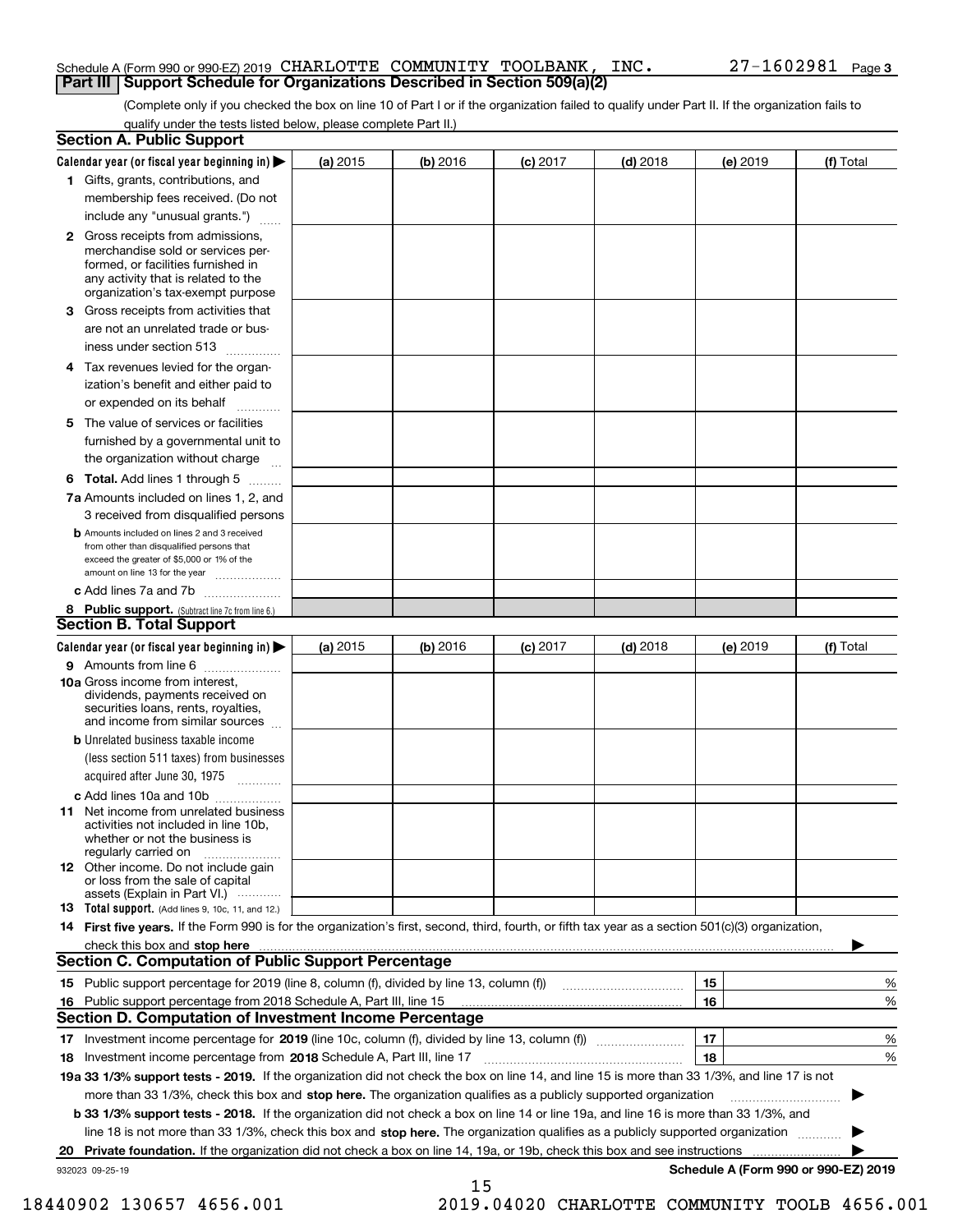# Schedule A (Form 990 or 990-EZ) 2019 CHARLOTTE COMMUNITY TOOLBANK, INC. 27-1602981 Page<br>Part IV L. Supporting Organizations

#### $27 - 1602981$  Page 4

**1**

**2**

**3a**

**3b**

**3c**

**4a**

**4b**

**4c**

**5a**

**5b5c**

**6**

**7**

**8**

**9a**

**9b**

**9c**

**10a**

**10b**

**Yes No**

## **Part IV Supporting Organizations**

(Complete only if you checked a box in line 12 on Part I. If you checked 12a of Part I, complete Sections A and B. If you checked 12b of Part I, complete Sections A and C. If you checked 12c of Part I, complete Sections A, D, and E. If you checked 12d of Part I, complete Sections A and D, and complete Part V.)

### **Section A. All Supporting Organizations**

- **1** Are all of the organization's supported organizations listed by name in the organization's governing documents? If "No," describe in **Part VI** how the supported organizations are designated. If designated by *class or purpose, describe the designation. If historic and continuing relationship, explain.*
- **2** Did the organization have any supported organization that does not have an IRS determination of status under section 509(a)(1) or (2)? If "Yes," explain in Part VI how the organization determined that the supported *organization was described in section 509(a)(1) or (2).*
- **3a** Did the organization have a supported organization described in section 501(c)(4), (5), or (6)? If "Yes," answer *(b) and (c) below.*
- **b** Did the organization confirm that each supported organization qualified under section 501(c)(4), (5), or (6) and satisfied the public support tests under section 509(a)(2)? If "Yes," describe in **Part VI** when and how the *organization made the determination.*
- **c**Did the organization ensure that all support to such organizations was used exclusively for section 170(c)(2)(B) purposes? If "Yes," explain in **Part VI** what controls the organization put in place to ensure such use.
- **4a***If* Was any supported organization not organized in the United States ("foreign supported organization")? *"Yes," and if you checked 12a or 12b in Part I, answer (b) and (c) below.*
- **b** Did the organization have ultimate control and discretion in deciding whether to make grants to the foreign supported organization? If "Yes," describe in **Part VI** how the organization had such control and discretion *despite being controlled or supervised by or in connection with its supported organizations.*
- **c** Did the organization support any foreign supported organization that does not have an IRS determination under sections 501(c)(3) and 509(a)(1) or (2)? If "Yes," explain in **Part VI** what controls the organization used *to ensure that all support to the foreign supported organization was used exclusively for section 170(c)(2)(B) purposes.*
- **5a** Did the organization add, substitute, or remove any supported organizations during the tax year? If "Yes," answer (b) and (c) below (if applicable). Also, provide detail in **Part VI,** including (i) the names and EIN *numbers of the supported organizations added, substituted, or removed; (ii) the reasons for each such action; (iii) the authority under the organization's organizing document authorizing such action; and (iv) how the action was accomplished (such as by amendment to the organizing document).*
- **b** Type I or Type II only. Was any added or substituted supported organization part of a class already designated in the organization's organizing document?
- **cSubstitutions only.**  Was the substitution the result of an event beyond the organization's control?
- **6** Did the organization provide support (whether in the form of grants or the provision of services or facilities) to **Part VI.** *If "Yes," provide detail in* support or benefit one or more of the filing organization's supported organizations? anyone other than (i) its supported organizations, (ii) individuals that are part of the charitable class benefited by one or more of its supported organizations, or (iii) other supporting organizations that also
- **7**Did the organization provide a grant, loan, compensation, or other similar payment to a substantial contributor *If "Yes," complete Part I of Schedule L (Form 990 or 990-EZ).* regard to a substantial contributor? (as defined in section 4958(c)(3)(C)), a family member of a substantial contributor, or a 35% controlled entity with
- **8** Did the organization make a loan to a disqualified person (as defined in section 4958) not described in line 7? *If "Yes," complete Part I of Schedule L (Form 990 or 990-EZ).*
- **9a** Was the organization controlled directly or indirectly at any time during the tax year by one or more in section 509(a)(1) or (2))? If "Yes," *provide detail in* <code>Part VI.</code> disqualified persons as defined in section 4946 (other than foundation managers and organizations described
- **b** Did one or more disqualified persons (as defined in line 9a) hold a controlling interest in any entity in which the supporting organization had an interest? If "Yes," provide detail in P**art VI**.
- **c**Did a disqualified person (as defined in line 9a) have an ownership interest in, or derive any personal benefit from, assets in which the supporting organization also had an interest? If "Yes," provide detail in P**art VI.**
- **10a** Was the organization subject to the excess business holdings rules of section 4943 because of section supporting organizations)? If "Yes," answer 10b below. 4943(f) (regarding certain Type II supporting organizations, and all Type III non-functionally integrated
- **b** Did the organization have any excess business holdings in the tax year? (Use Schedule C, Form 4720, to *determine whether the organization had excess business holdings.)*

16

932024 09-25-19

**Schedule A (Form 990 or 990-EZ) 2019**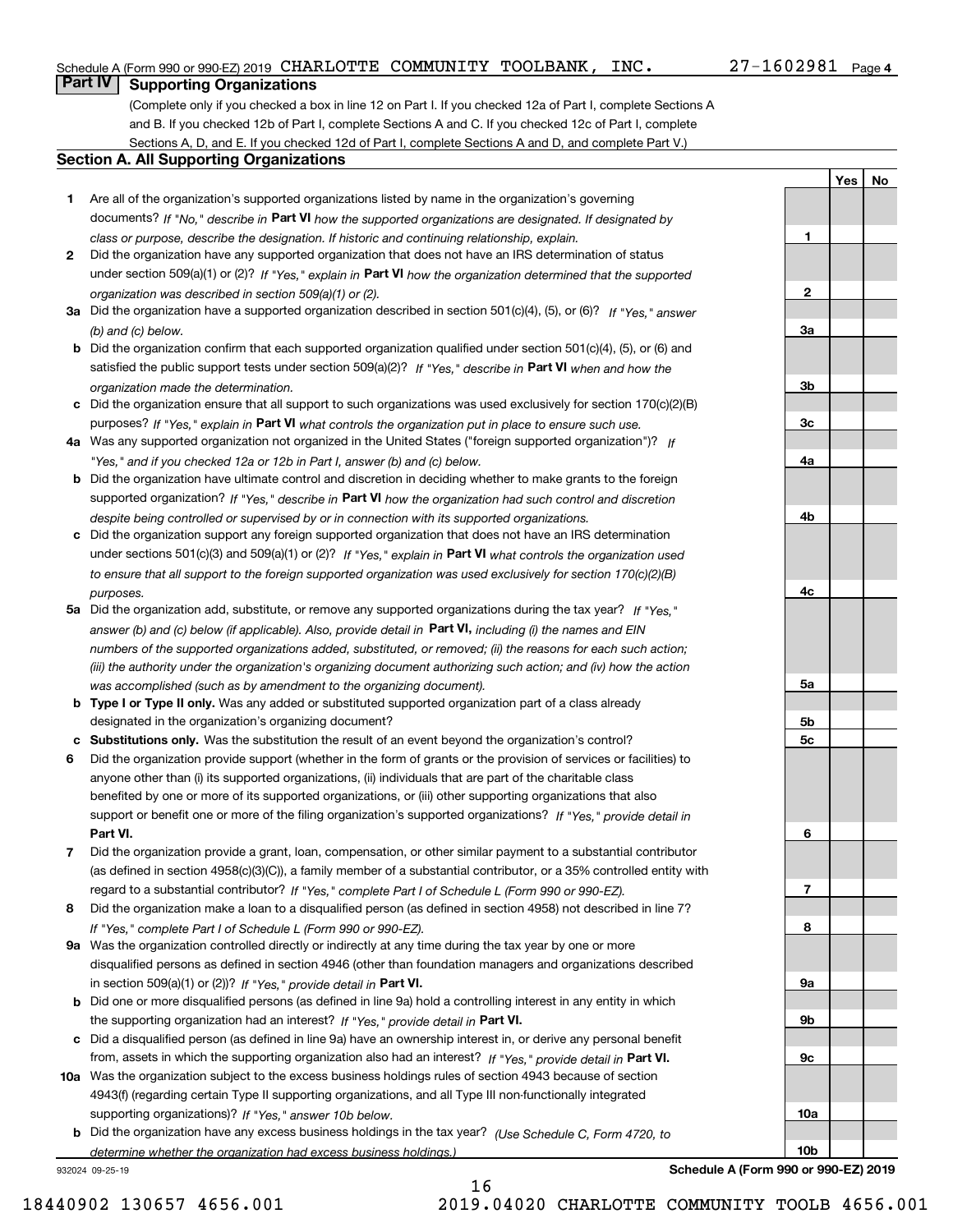#### Schedule A (Form 990 or 990-EZ) 2019 CHARLOTTE COMMUNITY TOOLBANK, INC. 27-1602981 <sub>Page 5</sub><br>L**Part IV L. Supporting Organizations** / www.shopportions.com **Part IV Supporting Organizations** *(continued)*

|    |                                                                                                                                                                                                                      |                 | Yes | No |
|----|----------------------------------------------------------------------------------------------------------------------------------------------------------------------------------------------------------------------|-----------------|-----|----|
| 11 | Has the organization accepted a gift or contribution from any of the following persons?                                                                                                                              |                 |     |    |
|    | a A person who directly or indirectly controls, either alone or together with persons described in (b) and (c)                                                                                                       |                 |     |    |
|    | below, the governing body of a supported organization?                                                                                                                                                               | 11a             |     |    |
|    | <b>b</b> A family member of a person described in (a) above?                                                                                                                                                         | 11 <sub>b</sub> |     |    |
|    | c A 35% controlled entity of a person described in (a) or (b) above? If "Yes" to a, b, or c, provide detail in Part VI.                                                                                              | 11c             |     |    |
|    | <b>Section B. Type I Supporting Organizations</b>                                                                                                                                                                    |                 |     |    |
|    |                                                                                                                                                                                                                      |                 | Yes | No |
| 1. | Did the directors, trustees, or membership of one or more supported organizations have the power to                                                                                                                  |                 |     |    |
|    | regularly appoint or elect at least a majority of the organization's directors or trustees at all times during the                                                                                                   |                 |     |    |
|    | tax year? If "No," describe in Part VI how the supported organization(s) effectively operated, supervised, or                                                                                                        |                 |     |    |
|    | controlled the organization's activities. If the organization had more than one supported organization,                                                                                                              |                 |     |    |
|    | describe how the powers to appoint and/or remove directors or trustees were allocated among the supported                                                                                                            |                 |     |    |
|    | organizations and what conditions or restrictions, if any, applied to such powers during the tax year.                                                                                                               | 1               |     |    |
| 2  | Did the organization operate for the benefit of any supported organization other than the supported                                                                                                                  |                 |     |    |
|    | organization(s) that operated, supervised, or controlled the supporting organization? If "Yes," explain in                                                                                                           |                 |     |    |
|    | Part VI how providing such benefit carried out the purposes of the supported organization(s) that operated,                                                                                                          |                 |     |    |
|    | supervised, or controlled the supporting organization.                                                                                                                                                               | 2               |     |    |
|    | <b>Section C. Type II Supporting Organizations</b>                                                                                                                                                                   |                 |     |    |
|    |                                                                                                                                                                                                                      |                 | Yes | No |
| 1. | Were a majority of the organization's directors or trustees during the tax year also a majority of the directors                                                                                                     |                 |     |    |
|    | or trustees of each of the organization's supported organization(s)? If "No," describe in Part VI how control                                                                                                        |                 |     |    |
|    | or management of the supporting organization was vested in the same persons that controlled or managed                                                                                                               |                 |     |    |
|    | the supported organization(s).                                                                                                                                                                                       | 1               |     |    |
|    | <b>Section D. All Type III Supporting Organizations</b>                                                                                                                                                              |                 |     |    |
|    |                                                                                                                                                                                                                      |                 | Yes | No |
| 1  | Did the organization provide to each of its supported organizations, by the last day of the fifth month of the                                                                                                       |                 |     |    |
|    | organization's tax year, (i) a written notice describing the type and amount of support provided during the prior tax                                                                                                |                 |     |    |
|    | year, (ii) a copy of the Form 990 that was most recently filed as of the date of notification, and (iii) copies of the                                                                                               |                 |     |    |
|    | organization's governing documents in effect on the date of notification, to the extent not previously provided?                                                                                                     | 1               |     |    |
| 2  | Were any of the organization's officers, directors, or trustees either (i) appointed or elected by the supported                                                                                                     |                 |     |    |
|    | organization(s) or (ii) serving on the governing body of a supported organization? If "No," explain in Part VI how                                                                                                   | 2               |     |    |
| 3  | the organization maintained a close and continuous working relationship with the supported organization(s).<br>By reason of the relationship described in (2), did the organization's supported organizations have a |                 |     |    |
|    | significant voice in the organization's investment policies and in directing the use of the organization's                                                                                                           |                 |     |    |
|    | income or assets at all times during the tax year? If "Yes," describe in Part VI the role the organization's                                                                                                         |                 |     |    |
|    | supported organizations played in this regard.                                                                                                                                                                       | з               |     |    |
|    | <b>Section E. Type III Functionally Integrated Supporting Organizations</b>                                                                                                                                          |                 |     |    |
| 1  | Check the box next to the method that the organization used to satisfy the Integral Part Test during the year (see instructions).                                                                                    |                 |     |    |
| а  | The organization satisfied the Activities Test. Complete line 2 below.                                                                                                                                               |                 |     |    |
| b  | The organization is the parent of each of its supported organizations. Complete line 3 below.                                                                                                                        |                 |     |    |
| c  | The organization supported a governmental entity. Describe in Part VI how you supported a government entity (see instructions),                                                                                      |                 |     |    |
| 2  | Activities Test. Answer (a) and (b) below.                                                                                                                                                                           |                 | Yes | No |
| а  | Did substantially all of the organization's activities during the tax year directly further the exempt purposes of                                                                                                   |                 |     |    |
|    | the supported organization(s) to which the organization was responsive? If "Yes," then in Part VI identify                                                                                                           |                 |     |    |
|    | those supported organizations and explain how these activities directly furthered their exempt purposes,                                                                                                             |                 |     |    |
|    | how the organization was responsive to those supported organizations, and how the organization determined                                                                                                            |                 |     |    |
|    | that these activities constituted substantially all of its activities.                                                                                                                                               | 2a              |     |    |
|    | <b>b</b> Did the activities described in (a) constitute activities that, but for the organization's involvement, one or more                                                                                         |                 |     |    |
|    | of the organization's supported organization(s) would have been engaged in? If "Yes," explain in Part VI the                                                                                                         |                 |     |    |
|    | reasons for the organization's position that its supported organization(s) would have engaged in these                                                                                                               |                 |     |    |
|    | activities but for the organization's involvement.                                                                                                                                                                   | 2b              |     |    |
| З  | Parent of Supported Organizations. Answer (a) and (b) below.                                                                                                                                                         |                 |     |    |
| а  | Did the organization have the power to regularly appoint or elect a majority of the officers, directors, or                                                                                                          |                 |     |    |
|    | trustees of each of the supported organizations? Provide details in Part VI.                                                                                                                                         | За              |     |    |
| b  | Did the organization exercise a substantial degree of direction over the policies, programs, and activities of each                                                                                                  |                 |     |    |
|    | of its supported organizations? If "Yes." describe in Part VI the role played by the organization in this regard.                                                                                                    | 3b              |     |    |

17

932025 09-25-19

**Schedule A (Form 990 or 990-EZ) 2019**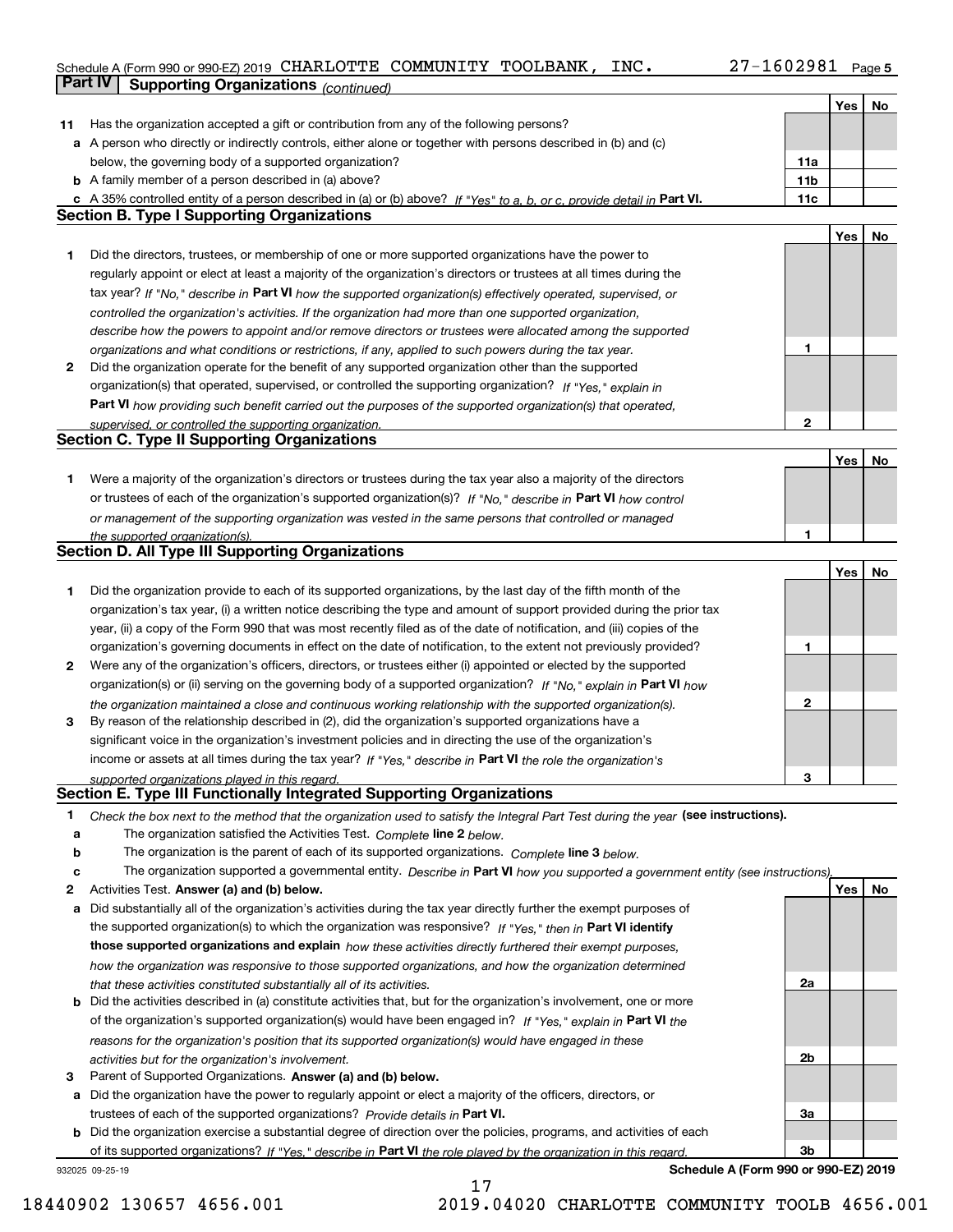|                | Schedule A (Form 990 or 990-EZ) 2019 CHARLOTTE COMMUNITY TOOLBANK,<br>Part V<br>Type III Non-Functionally Integrated 509(a)(3) Supporting Organizations |                | INC.           | $27 - 1602981$ Page 6          |
|----------------|---------------------------------------------------------------------------------------------------------------------------------------------------------|----------------|----------------|--------------------------------|
| 1.             | Check here if the organization satisfied the Integral Part Test as a qualifying trust on Nov. 20, 1970 (explain in Part VI). See instructions. Al       |                |                |                                |
|                | other Type III non-functionally integrated supporting organizations must complete Sections A through E.                                                 |                |                |                                |
|                | Section A - Adjusted Net Income                                                                                                                         |                | (A) Prior Year | (B) Current Year<br>(optional) |
| 1.             | Net short-term capital gain                                                                                                                             | 1              |                |                                |
| 2              | Recoveries of prior-year distributions                                                                                                                  | $\mathbf{2}$   |                |                                |
| 3.             | Other gross income (see instructions)                                                                                                                   | 3              |                |                                |
| 4              | Add lines 1 through 3.                                                                                                                                  | 4              |                |                                |
| 5.             | Depreciation and depletion                                                                                                                              | 5              |                |                                |
| 6              | Portion of operating expenses paid or incurred for production or                                                                                        |                |                |                                |
|                | collection of gross income or for management, conservation, or                                                                                          |                |                |                                |
|                | maintenance of property held for production of income (see instructions)                                                                                | 6              |                |                                |
| 7              | Other expenses (see instructions)                                                                                                                       | $\overline{7}$ |                |                                |
| 8              | Adjusted Net Income (subtract lines 5, 6, and 7 from line 4)                                                                                            | 8              |                |                                |
|                | <b>Section B - Minimum Asset Amount</b>                                                                                                                 |                | (A) Prior Year | (B) Current Year<br>(optional) |
| 1              | Aggregate fair market value of all non-exempt-use assets (see                                                                                           |                |                |                                |
|                | instructions for short tax year or assets held for part of year):                                                                                       |                |                |                                |
|                | <b>a</b> Average monthly value of securities                                                                                                            | 1a             |                |                                |
|                | <b>b</b> Average monthly cash balances                                                                                                                  | 1b             |                |                                |
|                | c Fair market value of other non-exempt-use assets                                                                                                      | 1c             |                |                                |
|                | <b>d</b> Total (add lines 1a, 1b, and 1c)                                                                                                               | 1d             |                |                                |
|                | <b>e</b> Discount claimed for blockage or other                                                                                                         |                |                |                                |
|                | factors (explain in detail in Part VI):                                                                                                                 |                |                |                                |
| 2              | Acquisition indebtedness applicable to non-exempt-use assets                                                                                            | $\mathbf{2}$   |                |                                |
| З.             | Subtract line 2 from line 1d.                                                                                                                           | 3              |                |                                |
| 4              | Cash deemed held for exempt use. Enter 1-1/2% of line 3 (for greater amount,                                                                            |                |                |                                |
|                | see instructions).                                                                                                                                      | 4              |                |                                |
| 5              | Net value of non-exempt-use assets (subtract line 4 from line 3)                                                                                        | 5              |                |                                |
| 6              | Multiply line 5 by .035.                                                                                                                                | 6              |                |                                |
| 7              | Recoveries of prior-year distributions                                                                                                                  | $\overline{7}$ |                |                                |
| 8              | Minimum Asset Amount (add line 7 to line 6)                                                                                                             | 8              |                |                                |
|                | <b>Section C - Distributable Amount</b>                                                                                                                 |                |                | <b>Current Year</b>            |
|                | Adjusted net income for prior year (from Section A, line 8, Column A)                                                                                   | 1              |                |                                |
|                | Enter 85% of line 1.                                                                                                                                    | 2              |                |                                |
| 3.             | Minimum asset amount for prior year (from Section B, line 8, Column A)                                                                                  | 3              |                |                                |
| 4              | Enter greater of line 2 or line 3.                                                                                                                      | 4              |                |                                |
| 5              | Income tax imposed in prior year                                                                                                                        | 5              |                |                                |
| 6              | <b>Distributable Amount.</b> Subtract line 5 from line 4, unless subject to                                                                             |                |                |                                |
|                | emergency temporary reduction (see instructions).                                                                                                       | 6              |                |                                |
| $\overline{7}$ | Check here if the current year is the organization's first as a non-functionally integrated Type III supporting organization (see                       |                |                |                                |

instructions).

**Schedule A (Form 990 or 990-EZ) 2019**

932026 09-25-19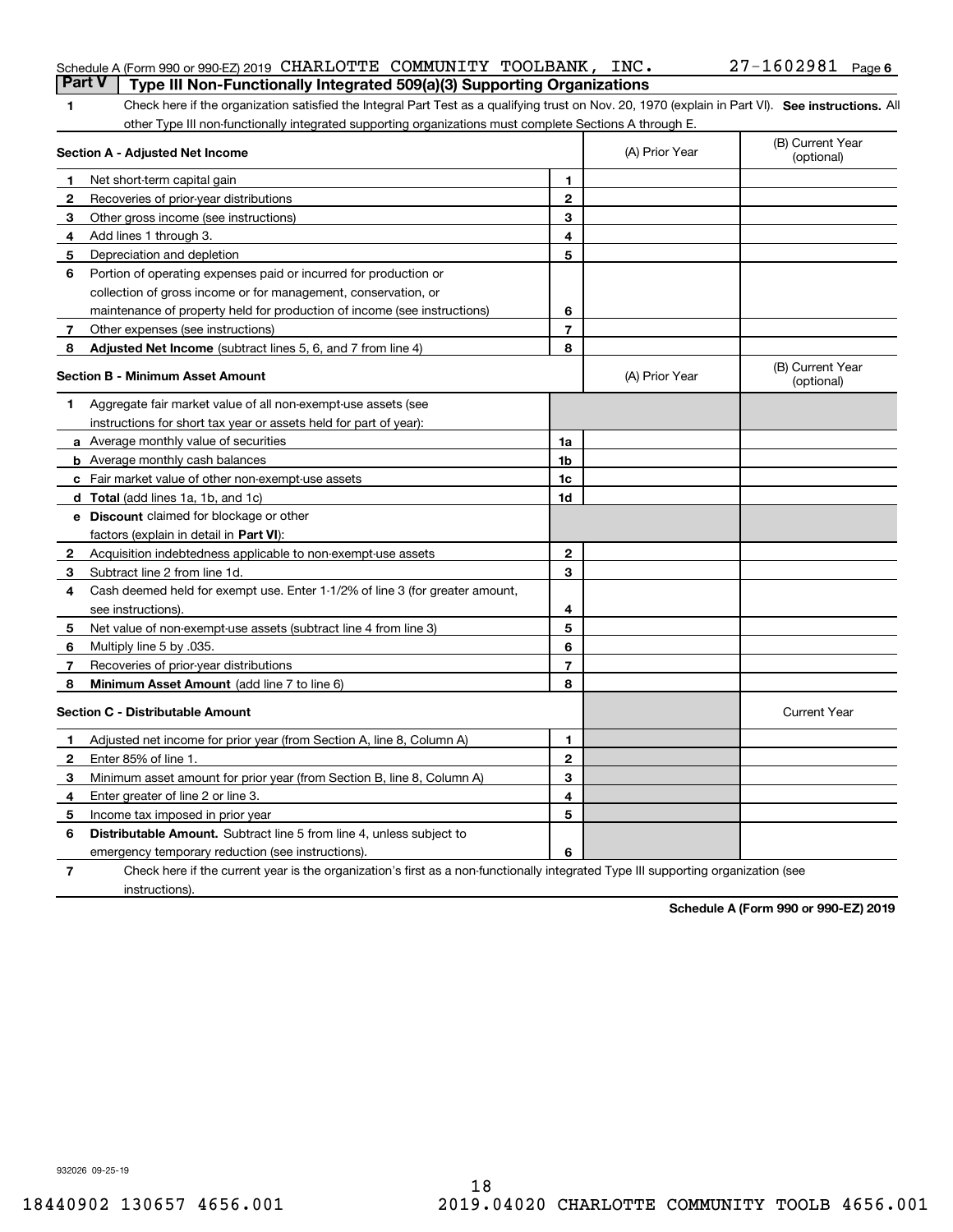#### Schedule A (Form 990 or 990-EZ) 2019 CHARLOTTE COMMUNITY TOOLBANK,INC。 27-I6U298I Page

| <b>Part V</b> | Schedule A (Form 990 or 990-EZ) 2019 CHARLOTTE COMMUNITY TOOLBANK, INC.<br>Type III Non-Functionally Integrated 509(a)(3) Supporting Organizations |                                    |                                   | 27-1602981<br>Page 7          |
|---------------|----------------------------------------------------------------------------------------------------------------------------------------------------|------------------------------------|-----------------------------------|-------------------------------|
|               |                                                                                                                                                    |                                    | (continued)                       |                               |
|               | <b>Section D - Distributions</b>                                                                                                                   |                                    |                                   | <b>Current Year</b>           |
| 1             | Amounts paid to supported organizations to accomplish exempt purposes                                                                              |                                    |                                   |                               |
| 2             | Amounts paid to perform activity that directly furthers exempt purposes of supported                                                               |                                    |                                   |                               |
|               | organizations, in excess of income from activity                                                                                                   |                                    |                                   |                               |
| 3             | Administrative expenses paid to accomplish exempt purposes of supported organizations                                                              |                                    |                                   |                               |
| 4             | Amounts paid to acquire exempt-use assets                                                                                                          |                                    |                                   |                               |
| 5             | Qualified set-aside amounts (prior IRS approval required)                                                                                          |                                    |                                   |                               |
| 6             | Other distributions (describe in Part VI). See instructions.                                                                                       |                                    |                                   |                               |
| 7             | Total annual distributions. Add lines 1 through 6.                                                                                                 |                                    |                                   |                               |
| 8             | Distributions to attentive supported organizations to which the organization is responsive                                                         |                                    |                                   |                               |
|               | (provide details in Part VI). See instructions.                                                                                                    |                                    |                                   |                               |
| 9             | Distributable amount for 2019 from Section C, line 6                                                                                               |                                    |                                   |                               |
| 10            | Line 8 amount divided by line 9 amount                                                                                                             |                                    |                                   |                               |
|               |                                                                                                                                                    | (i)<br><b>Excess Distributions</b> | (ii)<br><b>Underdistributions</b> | (iii)<br><b>Distributable</b> |
|               | <b>Section E - Distribution Allocations</b> (see instructions)                                                                                     |                                    | Pre-2019                          | Amount for 2019               |
|               | Distributable amount for 2019 from Section C, line 6                                                                                               |                                    |                                   |                               |
| 1<br>2        | Underdistributions, if any, for years prior to 2019 (reason-                                                                                       |                                    |                                   |                               |
|               | able cause required-explain in Part VI). See instructions.                                                                                         |                                    |                                   |                               |
| З.            | Excess distributions carryover, if any, to 2019                                                                                                    |                                    |                                   |                               |
|               | <b>a</b> From 2014                                                                                                                                 |                                    |                                   |                               |
|               | $b$ From 2015                                                                                                                                      |                                    |                                   |                               |
|               |                                                                                                                                                    |                                    |                                   |                               |
|               | $c$ From 2016                                                                                                                                      |                                    |                                   |                               |
|               | d From 2017                                                                                                                                        |                                    |                                   |                               |
|               | e From 2018                                                                                                                                        |                                    |                                   |                               |
|               | f Total of lines 3a through e                                                                                                                      |                                    |                                   |                               |
|               | g Applied to underdistributions of prior years                                                                                                     |                                    |                                   |                               |
|               | <b>h</b> Applied to 2019 distributable amount                                                                                                      |                                    |                                   |                               |
| i.            | Carryover from 2014 not applied (see instructions)                                                                                                 |                                    |                                   |                               |
|               | Remainder. Subtract lines 3g, 3h, and 3i from 3f.                                                                                                  |                                    |                                   |                               |
| 4             | Distributions for 2019 from Section D,                                                                                                             |                                    |                                   |                               |
|               | line $7:$<br>\$                                                                                                                                    |                                    |                                   |                               |
|               | a Applied to underdistributions of prior years                                                                                                     |                                    |                                   |                               |
|               | <b>b</b> Applied to 2019 distributable amount                                                                                                      |                                    |                                   |                               |
|               | <b>c</b> Remainder. Subtract lines 4a and 4b from 4.                                                                                               |                                    |                                   |                               |
|               | Remaining underdistributions for years prior to 2019, if                                                                                           |                                    |                                   |                               |
|               | any. Subtract lines 3g and 4a from line 2. For result greater                                                                                      |                                    |                                   |                               |
|               | than zero, explain in Part VI. See instructions.                                                                                                   |                                    |                                   |                               |
| 6             | Remaining underdistributions for 2019. Subtract lines 3h                                                                                           |                                    |                                   |                               |
|               | and 4b from line 1. For result greater than zero, explain in                                                                                       |                                    |                                   |                               |
|               | <b>Part VI.</b> See instructions.                                                                                                                  |                                    |                                   |                               |
| 7             | Excess distributions carryover to 2020. Add lines 3j                                                                                               |                                    |                                   |                               |
|               | and 4c.                                                                                                                                            |                                    |                                   |                               |
| 8             | Breakdown of line 7:                                                                                                                               |                                    |                                   |                               |
|               | a Excess from 2015                                                                                                                                 |                                    |                                   |                               |
|               | <b>b</b> Excess from 2016                                                                                                                          |                                    |                                   |                               |
|               | c Excess from 2017                                                                                                                                 |                                    |                                   |                               |
|               | d Excess from 2018                                                                                                                                 |                                    |                                   |                               |
|               | e Excess from 2019                                                                                                                                 |                                    |                                   |                               |

**Schedule A (Form 990 or 990-EZ) 2019**

932027 09-25-19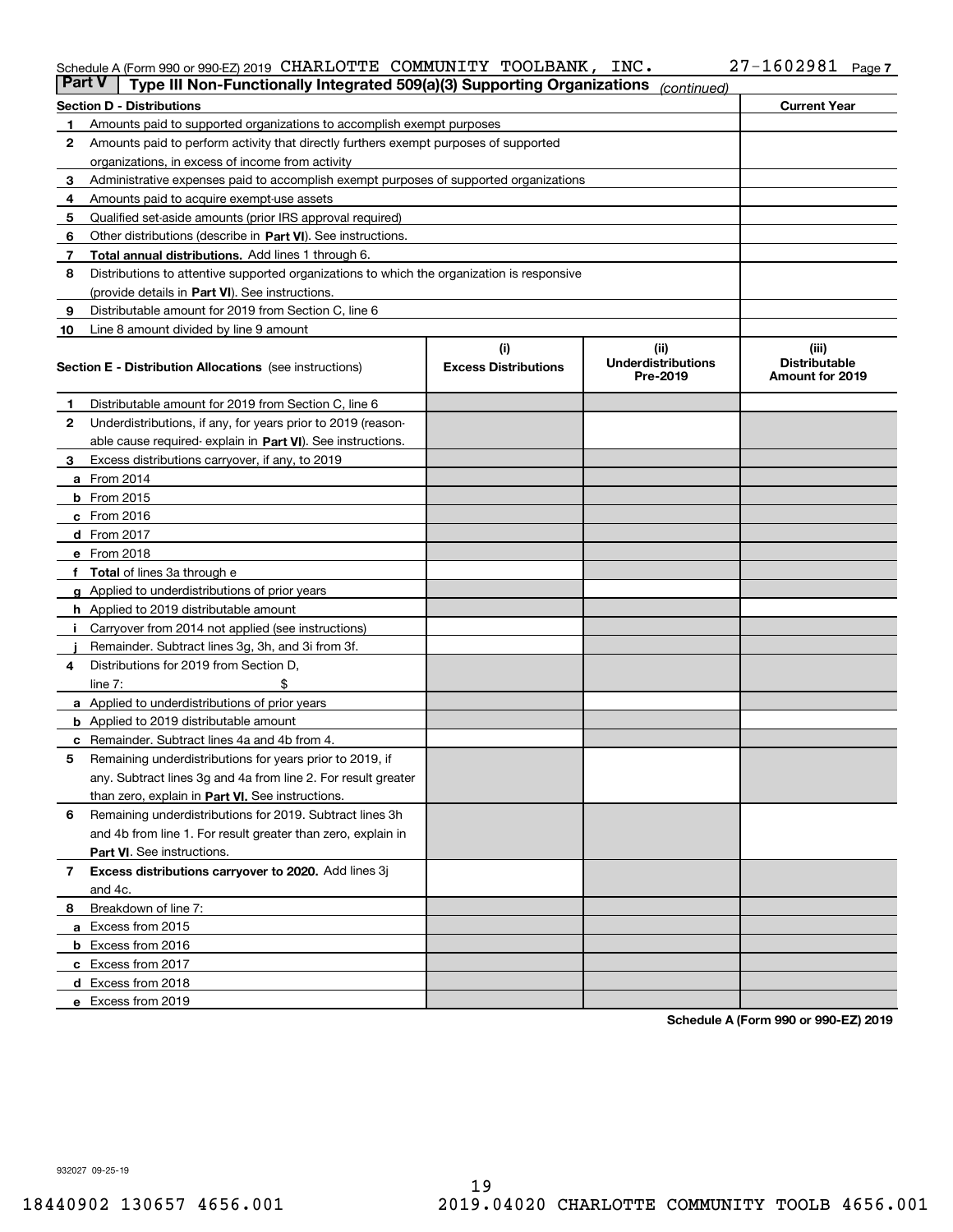|                 | Schedule A (Form 990 or 990-EZ) 2019 CHARLOTTE COMMUNITY TOOLBANK, INC.                                                                                                                                                                                                                                                                                                                                                           |      |  | $27 - 1602981$ Page 8                |  |
|-----------------|-----------------------------------------------------------------------------------------------------------------------------------------------------------------------------------------------------------------------------------------------------------------------------------------------------------------------------------------------------------------------------------------------------------------------------------|------|--|--------------------------------------|--|
| <b>Part VI</b>  | Supplemental Information. Provide the explanations required by Part II, line 10; Part II, line 17a or 17b; Part III, line 12;<br>Part IV, Section A, lines 1, 2, 3b, 3c, 4b, 4c, 5a, 6, 9a, 9b, 9c, 11a, 11b, and 11c; Part IV, Section B, lines 1 and 2; Part IV, Section C,<br>line 1; Part IV, Section D, lines 2 and 3; Part IV, Section E, lines 1c, 2a, 2b, 3a, and 3b; Part V, line 1; Part V, Section B, line 1e; Part V, |      |  |                                      |  |
|                 | Section D, lines 5, 6, and 8; and Part V, Section E, lines 2, 5, and 6. Also complete this part for any additional information.<br>(See instructions.)                                                                                                                                                                                                                                                                            |      |  |                                      |  |
|                 |                                                                                                                                                                                                                                                                                                                                                                                                                                   |      |  |                                      |  |
|                 |                                                                                                                                                                                                                                                                                                                                                                                                                                   |      |  |                                      |  |
|                 |                                                                                                                                                                                                                                                                                                                                                                                                                                   |      |  |                                      |  |
|                 |                                                                                                                                                                                                                                                                                                                                                                                                                                   |      |  |                                      |  |
|                 |                                                                                                                                                                                                                                                                                                                                                                                                                                   |      |  |                                      |  |
|                 |                                                                                                                                                                                                                                                                                                                                                                                                                                   |      |  |                                      |  |
|                 |                                                                                                                                                                                                                                                                                                                                                                                                                                   |      |  |                                      |  |
|                 |                                                                                                                                                                                                                                                                                                                                                                                                                                   |      |  |                                      |  |
|                 |                                                                                                                                                                                                                                                                                                                                                                                                                                   |      |  |                                      |  |
|                 |                                                                                                                                                                                                                                                                                                                                                                                                                                   |      |  |                                      |  |
|                 |                                                                                                                                                                                                                                                                                                                                                                                                                                   |      |  |                                      |  |
|                 |                                                                                                                                                                                                                                                                                                                                                                                                                                   |      |  |                                      |  |
|                 |                                                                                                                                                                                                                                                                                                                                                                                                                                   |      |  |                                      |  |
|                 |                                                                                                                                                                                                                                                                                                                                                                                                                                   |      |  |                                      |  |
|                 |                                                                                                                                                                                                                                                                                                                                                                                                                                   |      |  |                                      |  |
|                 |                                                                                                                                                                                                                                                                                                                                                                                                                                   |      |  |                                      |  |
|                 |                                                                                                                                                                                                                                                                                                                                                                                                                                   |      |  |                                      |  |
|                 |                                                                                                                                                                                                                                                                                                                                                                                                                                   |      |  |                                      |  |
|                 |                                                                                                                                                                                                                                                                                                                                                                                                                                   |      |  |                                      |  |
|                 |                                                                                                                                                                                                                                                                                                                                                                                                                                   |      |  |                                      |  |
|                 |                                                                                                                                                                                                                                                                                                                                                                                                                                   |      |  |                                      |  |
|                 |                                                                                                                                                                                                                                                                                                                                                                                                                                   |      |  |                                      |  |
|                 |                                                                                                                                                                                                                                                                                                                                                                                                                                   |      |  |                                      |  |
|                 |                                                                                                                                                                                                                                                                                                                                                                                                                                   |      |  |                                      |  |
|                 |                                                                                                                                                                                                                                                                                                                                                                                                                                   |      |  |                                      |  |
|                 |                                                                                                                                                                                                                                                                                                                                                                                                                                   |      |  |                                      |  |
|                 |                                                                                                                                                                                                                                                                                                                                                                                                                                   |      |  |                                      |  |
|                 |                                                                                                                                                                                                                                                                                                                                                                                                                                   |      |  |                                      |  |
|                 |                                                                                                                                                                                                                                                                                                                                                                                                                                   |      |  |                                      |  |
|                 |                                                                                                                                                                                                                                                                                                                                                                                                                                   |      |  |                                      |  |
|                 |                                                                                                                                                                                                                                                                                                                                                                                                                                   |      |  |                                      |  |
|                 |                                                                                                                                                                                                                                                                                                                                                                                                                                   |      |  |                                      |  |
|                 |                                                                                                                                                                                                                                                                                                                                                                                                                                   |      |  |                                      |  |
|                 |                                                                                                                                                                                                                                                                                                                                                                                                                                   |      |  |                                      |  |
|                 |                                                                                                                                                                                                                                                                                                                                                                                                                                   |      |  |                                      |  |
|                 |                                                                                                                                                                                                                                                                                                                                                                                                                                   |      |  |                                      |  |
| 932028 09-25-19 |                                                                                                                                                                                                                                                                                                                                                                                                                                   | $20$ |  | Schedule A (Form 990 or 990-EZ) 2019 |  |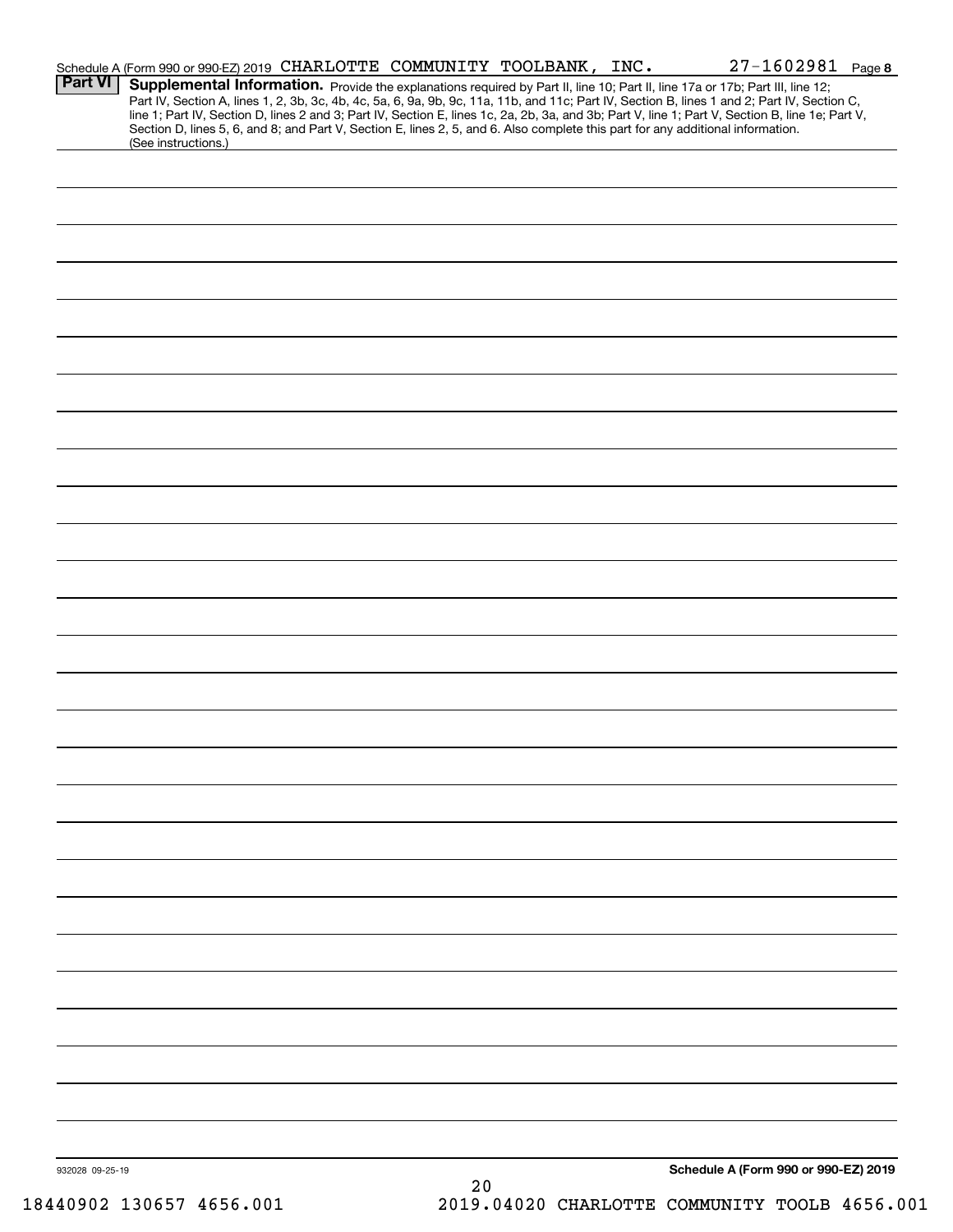| <b>SCHEDULE D</b> |  |
|-------------------|--|
|-------------------|--|

Department of the Treasury

| (Form 990) |  |
|------------|--|
|------------|--|

# **Supplemental Financial Statements**

(Form 990)<br>
Pepartment of the Treasury<br>
Department of the Treasury<br>
Department of the Treasury<br>
Department of the Treasury<br> **Co to www.irs.gov/Form990 for instructions and the latest information.**<br> **Co to www.irs.gov/Form9** 



| Internal Revenue Service | $\blacktriangleright$ Go to www.irs.gov/Form990 for instructions and the latest information. | <b>Inspection</b>                     |
|--------------------------|----------------------------------------------------------------------------------------------|---------------------------------------|
| Name of the organization |                                                                                              | <b>Employer identification number</b> |

CHARLOTTE COMMUNITY TOOLBANK, INC.  $\vert$  27-1602981

| Part I  | Organizations Maintaining Donor Advised Funds or Other Similar Funds or Accounts. Complete if the                                                                                                                             |                         |                                                    |
|---------|-------------------------------------------------------------------------------------------------------------------------------------------------------------------------------------------------------------------------------|-------------------------|----------------------------------------------------|
|         | organization answered "Yes" on Form 990, Part IV, line 6.                                                                                                                                                                     |                         |                                                    |
|         |                                                                                                                                                                                                                               | (a) Donor advised funds | (b) Funds and other accounts                       |
| 1.      |                                                                                                                                                                                                                               |                         |                                                    |
| 2       | Aggregate value of contributions to (during year)                                                                                                                                                                             |                         |                                                    |
| з       |                                                                                                                                                                                                                               |                         |                                                    |
| 4       |                                                                                                                                                                                                                               |                         |                                                    |
| 5       | Did the organization inform all donors and donor advisors in writing that the assets held in donor advised funds                                                                                                              |                         |                                                    |
|         |                                                                                                                                                                                                                               |                         | Yes<br>No.                                         |
| 6       | Did the organization inform all grantees, donors, and donor advisors in writing that grant funds can be used only                                                                                                             |                         |                                                    |
|         | for charitable purposes and not for the benefit of the donor or donor advisor, or for any other purpose conferring                                                                                                            |                         |                                                    |
|         |                                                                                                                                                                                                                               |                         | Yes<br>No l                                        |
| Part II | Conservation Easements. Complete if the organization answered "Yes" on Form 990, Part IV, line 7.                                                                                                                             |                         |                                                    |
| 1.      | Purpose(s) of conservation easements held by the organization (check all that apply).                                                                                                                                         |                         |                                                    |
|         | Preservation of land for public use (for example, recreation or education)                                                                                                                                                    |                         | Preservation of a historically important land area |
|         | Protection of natural habitat                                                                                                                                                                                                 |                         | Preservation of a certified historic structure     |
|         | Preservation of open space                                                                                                                                                                                                    |                         |                                                    |
| 2       | Complete lines 2a through 2d if the organization held a qualified conservation contribution in the form of a conservation easement on the last                                                                                |                         |                                                    |
|         | day of the tax year.                                                                                                                                                                                                          |                         | Held at the End of the Tax Year                    |
| a       | Total number of conservation easements                                                                                                                                                                                        |                         | 2a                                                 |
| b       | Total acreage restricted by conservation easements                                                                                                                                                                            |                         | 2 <sub>b</sub>                                     |
| c       | Number of conservation easements on a certified historic structure included in (a) manufacture included in (a)                                                                                                                |                         | 2c                                                 |
| d       | Number of conservation easements included in (c) acquired after 7/25/06, and not on a historic structure                                                                                                                      |                         |                                                    |
|         | listed in the National Register [11, 1200] [12] The National Register [11, 1200] [12] The National Register [11, 1200] [12] The National Register [11, 1200] [12] The National Register [11, 1200] [12] The National Register |                         | 2d                                                 |
| 3       | Number of conservation easements modified, transferred, released, extinguished, or terminated by the organization during the tax                                                                                              |                         |                                                    |
|         | $year \blacktriangleright$                                                                                                                                                                                                    |                         |                                                    |
| 4       | Number of states where property subject to conservation easement is located >                                                                                                                                                 |                         |                                                    |
| 5       | Does the organization have a written policy regarding the periodic monitoring, inspection, handling of                                                                                                                        |                         |                                                    |
|         | violations, and enforcement of the conservation easements it holds?                                                                                                                                                           |                         | Yes<br>No                                          |
| 6       | Staff and volunteer hours devoted to monitoring, inspecting, handling of violations, and enforcing conservation easements during the year                                                                                     |                         |                                                    |
|         |                                                                                                                                                                                                                               |                         |                                                    |
| 7       | Amount of expenses incurred in monitoring, inspecting, handling of violations, and enforcing conservation easements during the year                                                                                           |                         |                                                    |
|         | ▶ \$                                                                                                                                                                                                                          |                         |                                                    |
| 8       | Does each conservation easement reported on line 2(d) above satisfy the requirements of section 170(h)(4)(B)(i)                                                                                                               |                         |                                                    |
|         | and section $170(h)(4)(B)(ii)?$                                                                                                                                                                                               |                         | Yes<br>No                                          |
| 9       | In Part XIII, describe how the organization reports conservation easements in its revenue and expense statement and                                                                                                           |                         |                                                    |
|         | balance sheet, and include, if applicable, the text of the footnote to the organization's financial statements that describes the                                                                                             |                         |                                                    |
|         | organization's accounting for conservation easements.<br>Organizations Maintaining Collections of Art, Historical Treasures, or Other Similar Assets.<br>Part III                                                             |                         |                                                    |
|         | Complete if the organization answered "Yes" on Form 990, Part IV, line 8.                                                                                                                                                     |                         |                                                    |
|         |                                                                                                                                                                                                                               |                         |                                                    |
|         | 1a If the organization elected, as permitted under FASB ASC 958, not to report in its revenue statement and balance sheet works                                                                                               |                         |                                                    |
|         | of art, historical treasures, or other similar assets held for public exhibition, education, or research in furtherance of public                                                                                             |                         |                                                    |
|         | service, provide in Part XIII the text of the footnote to its financial statements that describes these items.                                                                                                                |                         |                                                    |
|         | <b>b</b> If the organization elected, as permitted under FASB ASC 958, to report in its revenue statement and balance sheet works of                                                                                          |                         |                                                    |
|         | art, historical treasures, or other similar assets held for public exhibition, education, or research in furtherance of public service,                                                                                       |                         |                                                    |
|         | provide the following amounts relating to these items:                                                                                                                                                                        |                         |                                                    |
|         |                                                                                                                                                                                                                               |                         |                                                    |
|         | (ii) Assets included in Form 990, Part X                                                                                                                                                                                      |                         | - \$                                               |
| 2       | If the organization received or held works of art, historical treasures, or other similar assets for financial gain, provide                                                                                                  |                         |                                                    |
|         | the following amounts required to be reported under FASB ASC 958 relating to these items:                                                                                                                                     |                         |                                                    |
|         |                                                                                                                                                                                                                               |                         | \$                                                 |
|         | LHA For Depertuark Poduction Act Notice, see the Instructions for Form 000                                                                                                                                                    |                         | - \$<br>Schodule D (Form 000) 2010                 |

| LHA For Paperwork Reduction Act Notice, see the Instructions for Form 990. |
|----------------------------------------------------------------------------|
| 932051 10-02-19                                                            |

26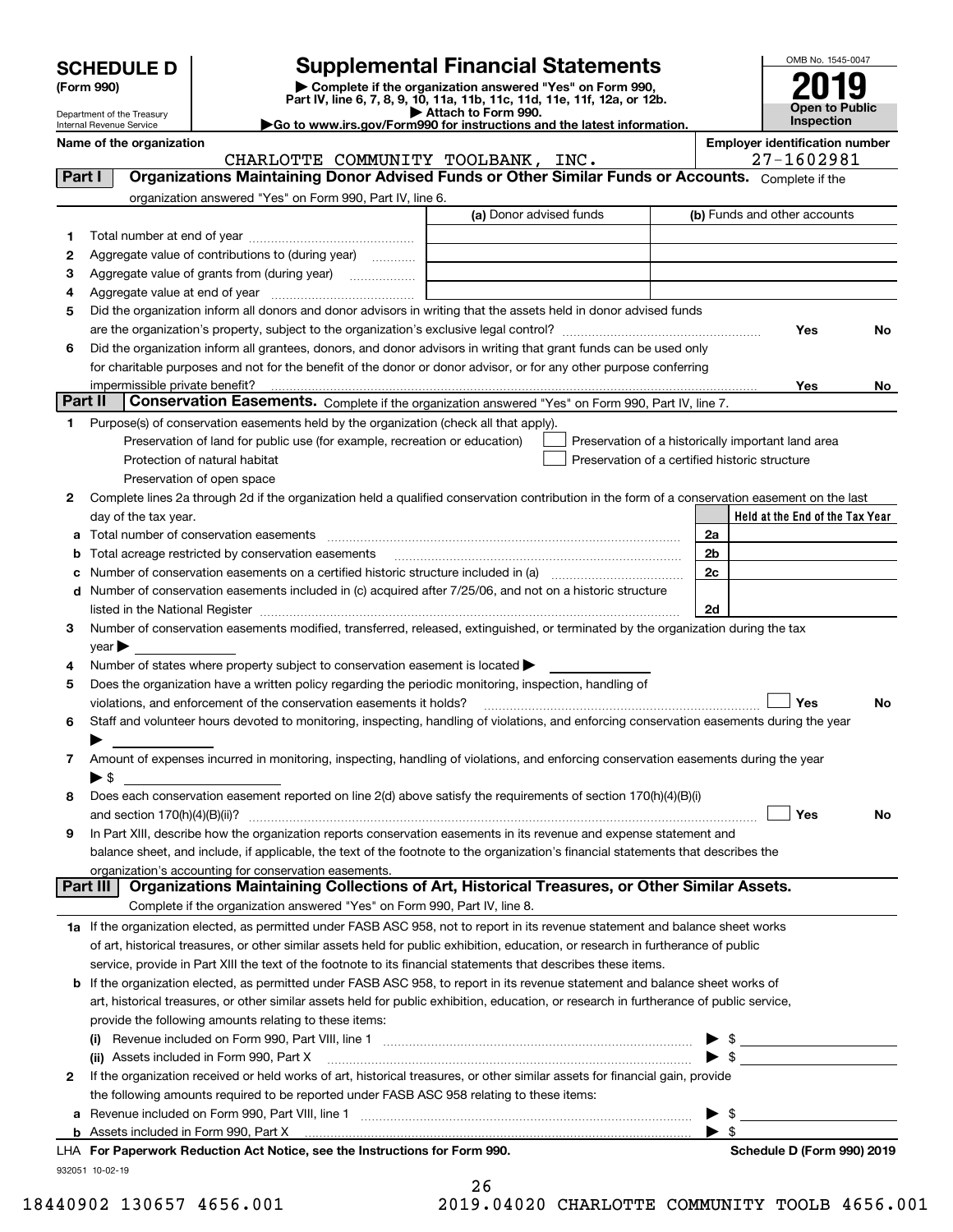|        | Schedule D (Form 990) 2019                                                                                                                                                                                                     | CHARLOTTE COMMUNITY TOOLBANK, INC.      |   |                                    |                                                                                                                                                                                                                               |                                 | $27 - 1602981$ Page 2 |           |
|--------|--------------------------------------------------------------------------------------------------------------------------------------------------------------------------------------------------------------------------------|-----------------------------------------|---|------------------------------------|-------------------------------------------------------------------------------------------------------------------------------------------------------------------------------------------------------------------------------|---------------------------------|-----------------------|-----------|
|        | Part III<br>Organizations Maintaining Collections of Art, Historical Treasures, or Other Similar Assets (continued)                                                                                                            |                                         |   |                                    |                                                                                                                                                                                                                               |                                 |                       |           |
| 3      | Using the organization's acquisition, accession, and other records, check any of the following that make significant use of its<br>collection items (check all that apply):                                                    |                                         |   |                                    |                                                                                                                                                                                                                               |                                 |                       |           |
| а      | Public exhibition                                                                                                                                                                                                              |                                         |   |                                    | Loan or exchange program                                                                                                                                                                                                      |                                 |                       |           |
| b      | Scholarly research                                                                                                                                                                                                             | e                                       |   |                                    | Other and the contract of the contract of the contract of the contract of the contract of the contract of the contract of the contract of the contract of the contract of the contract of the contract of the contract of the |                                 |                       |           |
| c      | Preservation for future generations                                                                                                                                                                                            |                                         |   |                                    |                                                                                                                                                                                                                               |                                 |                       |           |
| 4      | Provide a description of the organization's collections and explain how they further the organization's exempt purpose in Part XIII.                                                                                           |                                         |   |                                    |                                                                                                                                                                                                                               |                                 |                       |           |
| 5      | During the year, did the organization solicit or receive donations of art, historical treasures, or other similar assets                                                                                                       |                                         |   |                                    |                                                                                                                                                                                                                               |                                 |                       |           |
|        |                                                                                                                                                                                                                                |                                         |   |                                    |                                                                                                                                                                                                                               |                                 | Yes                   | No.       |
|        | Escrow and Custodial Arrangements. Complete if the organization answered "Yes" on Form 990, Part IV, line 9, or<br><b>Part IV</b>                                                                                              |                                         |   |                                    |                                                                                                                                                                                                                               |                                 |                       |           |
|        | reported an amount on Form 990, Part X, line 21.                                                                                                                                                                               |                                         |   |                                    |                                                                                                                                                                                                                               |                                 |                       |           |
|        | 1a Is the organization an agent, trustee, custodian or other intermediary for contributions or other assets not included                                                                                                       |                                         |   |                                    |                                                                                                                                                                                                                               |                                 | Yes                   | No.       |
|        | <b>b</b> If "Yes," explain the arrangement in Part XIII and complete the following table:                                                                                                                                      |                                         |   |                                    |                                                                                                                                                                                                                               |                                 |                       |           |
|        |                                                                                                                                                                                                                                |                                         |   |                                    |                                                                                                                                                                                                                               |                                 | Amount                |           |
| c      | Beginning balance material contracts and contracts and contracts and contracts and contracts and contracts and                                                                                                                 |                                         |   |                                    |                                                                                                                                                                                                                               | 1c                              |                       |           |
|        | d Additions during the year measurement contains and a state of the year measurement of the year measurement of                                                                                                                |                                         |   |                                    |                                                                                                                                                                                                                               | 1d                              |                       |           |
| е      | Distributions during the year manufactured and continuum and the year manufactured and the year manufactured and the year manufactured and the year manufactured and the year manufactured and the year manufactured and the y |                                         |   |                                    |                                                                                                                                                                                                                               | 1e                              |                       |           |
| f.     | Ending balance manufacture contract contract contract contract contract contract contract contract contract contract contract contract contract contract contract contract contract contract contract contract contract contra |                                         |   |                                    |                                                                                                                                                                                                                               | 1f                              |                       |           |
|        | 2a Did the organization include an amount on Form 990, Part X, line 21, for escrow or custodial account liability?                                                                                                             |                                         |   |                                    |                                                                                                                                                                                                                               |                                 | Yes                   | No        |
|        | <b>b</b> If "Yes," explain the arrangement in Part XIII. Check here if the explanation has been provided on Part XIII                                                                                                          |                                         |   |                                    |                                                                                                                                                                                                                               |                                 |                       |           |
| Part V | Endowment Funds. Complete if the organization answered "Yes" on Form 990, Part IV, line 10.                                                                                                                                    |                                         |   |                                    |                                                                                                                                                                                                                               |                                 |                       |           |
|        |                                                                                                                                                                                                                                | (a) Current year                        |   | (b) Prior year                     | (c) Two years back                                                                                                                                                                                                            | (d) Three years back            | (e) Four years back   |           |
|        | 1a Beginning of year balance                                                                                                                                                                                                   |                                         |   |                                    |                                                                                                                                                                                                                               |                                 |                       |           |
| b      |                                                                                                                                                                                                                                |                                         |   |                                    |                                                                                                                                                                                                                               |                                 |                       |           |
| с      | Net investment earnings, gains, and losses                                                                                                                                                                                     |                                         |   |                                    |                                                                                                                                                                                                                               |                                 |                       |           |
| d      |                                                                                                                                                                                                                                |                                         |   |                                    |                                                                                                                                                                                                                               |                                 |                       |           |
|        | e Other expenditures for facilities                                                                                                                                                                                            |                                         |   |                                    |                                                                                                                                                                                                                               |                                 |                       |           |
|        | and programs                                                                                                                                                                                                                   |                                         |   |                                    |                                                                                                                                                                                                                               |                                 |                       |           |
|        |                                                                                                                                                                                                                                |                                         |   |                                    |                                                                                                                                                                                                                               |                                 |                       |           |
| g      |                                                                                                                                                                                                                                |                                         |   |                                    |                                                                                                                                                                                                                               |                                 |                       |           |
| 2      | Provide the estimated percentage of the current year end balance (line 1g, column (a)) held as:                                                                                                                                |                                         |   |                                    |                                                                                                                                                                                                                               |                                 |                       |           |
| а      | Board designated or quasi-endowment                                                                                                                                                                                            |                                         | % |                                    |                                                                                                                                                                                                                               |                                 |                       |           |
| b      | Permanent endowment                                                                                                                                                                                                            | %<br>%                                  |   |                                    |                                                                                                                                                                                                                               |                                 |                       |           |
| c      | Term endowment $\blacktriangleright$<br>The percentages on lines 2a, 2b, and 2c should equal 100%.                                                                                                                             |                                         |   |                                    |                                                                                                                                                                                                                               |                                 |                       |           |
|        | 3a Are there endowment funds not in the possession of the organization that are held and administered for the organization                                                                                                     |                                         |   |                                    |                                                                                                                                                                                                                               |                                 |                       |           |
|        | by:                                                                                                                                                                                                                            |                                         |   |                                    |                                                                                                                                                                                                                               |                                 |                       | Yes<br>No |
|        | (i)                                                                                                                                                                                                                            |                                         |   |                                    |                                                                                                                                                                                                                               |                                 | 3a(i)                 |           |
|        |                                                                                                                                                                                                                                |                                         |   |                                    |                                                                                                                                                                                                                               |                                 | 3a(ii)                |           |
|        |                                                                                                                                                                                                                                |                                         |   |                                    |                                                                                                                                                                                                                               |                                 | 3b                    |           |
| 4      | Describe in Part XIII the intended uses of the organization's endowment funds.                                                                                                                                                 |                                         |   |                                    |                                                                                                                                                                                                                               |                                 |                       |           |
|        | Land, Buildings, and Equipment.<br>Part VI                                                                                                                                                                                     |                                         |   |                                    |                                                                                                                                                                                                                               |                                 |                       |           |
|        | Complete if the organization answered "Yes" on Form 990, Part IV, line 11a. See Form 990, Part X, line 10.                                                                                                                     |                                         |   |                                    |                                                                                                                                                                                                                               |                                 |                       |           |
|        | Description of property                                                                                                                                                                                                        | (a) Cost or other<br>basis (investment) |   | (b) Cost or other<br>basis (other) |                                                                                                                                                                                                                               | (c) Accumulated<br>depreciation | (d) Book value        |           |
|        |                                                                                                                                                                                                                                |                                         |   |                                    |                                                                                                                                                                                                                               |                                 |                       |           |
| b      |                                                                                                                                                                                                                                |                                         |   |                                    |                                                                                                                                                                                                                               |                                 |                       |           |
| c      |                                                                                                                                                                                                                                |                                         |   |                                    | 2,105.                                                                                                                                                                                                                        | 2,105.                          |                       | 0.        |
| d      |                                                                                                                                                                                                                                |                                         |   |                                    | 10,875.                                                                                                                                                                                                                       | 10,213.                         |                       | 662.      |
|        |                                                                                                                                                                                                                                |                                         |   |                                    | 278,625.                                                                                                                                                                                                                      |                                 |                       | 278,625.  |
|        |                                                                                                                                                                                                                                |                                         |   |                                    |                                                                                                                                                                                                                               |                                 |                       | 279,287.  |

**Schedule D (Form 990) 2019**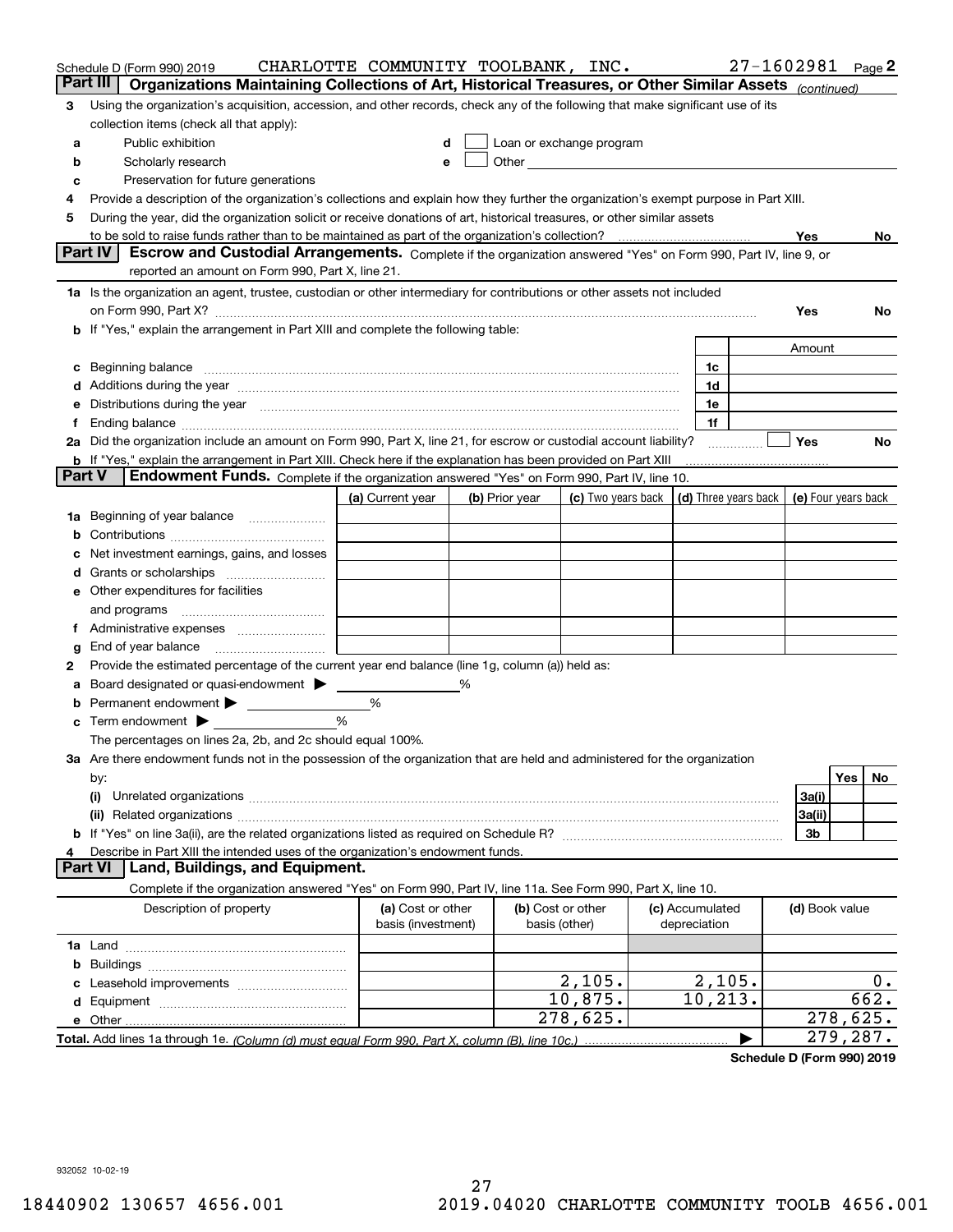| Compiete in the organization anowered in the only only over, in an original ribit occurrent over, nat A, mile iz. |                 |                                                                                                                                                      |                |
|-------------------------------------------------------------------------------------------------------------------|-----------------|------------------------------------------------------------------------------------------------------------------------------------------------------|----------------|
| (a) Description of security or category (including name of security)                                              | (b) Book value  | (c) Method of valuation: Cost or end-of-year market value                                                                                            |                |
| (1) Financial derivatives                                                                                         |                 |                                                                                                                                                      |                |
| (2) Closely held equity interests                                                                                 |                 |                                                                                                                                                      |                |
| (3) Other                                                                                                         |                 |                                                                                                                                                      |                |
| (A)                                                                                                               |                 |                                                                                                                                                      |                |
| (B)                                                                                                               |                 |                                                                                                                                                      |                |
| (C)                                                                                                               |                 |                                                                                                                                                      |                |
| (D)                                                                                                               |                 |                                                                                                                                                      |                |
| (E)                                                                                                               |                 |                                                                                                                                                      |                |
| (F)                                                                                                               |                 |                                                                                                                                                      |                |
| (G)                                                                                                               |                 |                                                                                                                                                      |                |
| (H)                                                                                                               |                 |                                                                                                                                                      |                |
| Total. (Col. (b) must equal Form 990, Part X, col. (B) line 12.) $\blacktriangleright$                            |                 |                                                                                                                                                      |                |
| Part VIII Investments - Program Related.                                                                          |                 |                                                                                                                                                      |                |
| Complete if the organization answered "Yes" on Form 990, Part IV, line 11c. See Form 990, Part X, line 13.        |                 |                                                                                                                                                      |                |
| (a) Description of investment                                                                                     | (b) Book value  | (c) Method of valuation: Cost or end-of-year market value                                                                                            |                |
|                                                                                                                   |                 |                                                                                                                                                      |                |
| (1)                                                                                                               |                 |                                                                                                                                                      |                |
| (2)                                                                                                               |                 |                                                                                                                                                      |                |
| (3)                                                                                                               |                 |                                                                                                                                                      |                |
| (4)                                                                                                               |                 |                                                                                                                                                      |                |
| (5)                                                                                                               |                 |                                                                                                                                                      |                |
| (6)                                                                                                               |                 |                                                                                                                                                      |                |
| (7)                                                                                                               |                 |                                                                                                                                                      |                |
| (8)                                                                                                               |                 |                                                                                                                                                      |                |
| (9)                                                                                                               |                 |                                                                                                                                                      |                |
| Total. (Col. (b) must equal Form 990, Part X, col. (B) line 13.)                                                  |                 |                                                                                                                                                      |                |
| <b>Other Assets.</b><br>Part IX                                                                                   |                 |                                                                                                                                                      |                |
| Complete if the organization answered "Yes" on Form 990, Part IV, line 11d. See Form 990, Part X, line 15.        |                 |                                                                                                                                                      |                |
|                                                                                                                   | (a) Description |                                                                                                                                                      | (b) Book value |
| (1)                                                                                                               |                 |                                                                                                                                                      |                |
| (2)                                                                                                               |                 |                                                                                                                                                      |                |
| (3)                                                                                                               |                 |                                                                                                                                                      |                |
| (4)                                                                                                               |                 |                                                                                                                                                      |                |
| (5)                                                                                                               |                 |                                                                                                                                                      |                |
|                                                                                                                   |                 |                                                                                                                                                      |                |
| (6)                                                                                                               |                 |                                                                                                                                                      |                |
| (7)                                                                                                               |                 |                                                                                                                                                      |                |
| (8)                                                                                                               |                 |                                                                                                                                                      |                |
| (9)                                                                                                               |                 |                                                                                                                                                      |                |
| Total. (Column (b) must equal Form 990, Part X, col. (B) line 15.)                                                |                 |                                                                                                                                                      |                |
| <b>Other Liabilities.</b><br>Part X                                                                               |                 |                                                                                                                                                      |                |
| Complete if the organization answered "Yes" on Form 990, Part IV, line 11e or 11f. See Form 990, Part X, line 25. |                 |                                                                                                                                                      |                |
| (a) Description of liability<br>1.                                                                                |                 |                                                                                                                                                      | (b) Book value |
| (1)<br>Federal income taxes                                                                                       |                 |                                                                                                                                                      |                |
| (2)                                                                                                               |                 |                                                                                                                                                      |                |
| (3)                                                                                                               |                 |                                                                                                                                                      |                |
| (4)                                                                                                               |                 |                                                                                                                                                      |                |
| (5)                                                                                                               |                 |                                                                                                                                                      |                |
| (6)                                                                                                               |                 |                                                                                                                                                      |                |
| (7)                                                                                                               |                 |                                                                                                                                                      |                |
| (8)                                                                                                               |                 |                                                                                                                                                      |                |
| (9)                                                                                                               |                 |                                                                                                                                                      |                |
|                                                                                                                   |                 |                                                                                                                                                      |                |
| Total. (Column (b) must equal Form 990. Part X, col. (B) line 25.)                                                |                 | 2. Liability for uncertain tax positions. In Part XIII, provide the text of the footnote to the organization's financial statements that reports the |                |

Liability for uncertain tax positions. In Part XIII, provide the text of the footnote to the organization's financial statements that reports the organization's liability for uncertain tax positions under FASB ASC 740. Check here if the text of the footnote has been provided in Part XIII

**Schedule D (Form 990) 2019**

932053 10-02-19

# Schedule D (Form 990) 2019 CHARLOTTE COMMUNITY TOOLBANK ,INC 。 27-1602981 Page ichedule D (Form 990) 2019 CHARLOTTE COMMUNITY TOOLBANK , INC 27–1602981 <sub>Page</sub> 3<br>**Part VII Investments - Other Securities.**<br>Complete if the organization answered "Yes

| (a) Description of security or category (including name of security) | (b) Book value | (c) Method of valuation: Cost or end-of-year market value |
|----------------------------------------------------------------------|----------------|-----------------------------------------------------------|
| (1) Financial derivatives                                            |                |                                                           |
| (2) Closely held equity interests                                    |                |                                                           |
| (3) Other                                                            |                |                                                           |
| (A)                                                                  |                |                                                           |
| (B)                                                                  |                |                                                           |
| (C)                                                                  |                |                                                           |
| (D)                                                                  |                |                                                           |
| (E)                                                                  |                |                                                           |
| (F)                                                                  |                |                                                           |
| (G)                                                                  |                |                                                           |
| (H)                                                                  |                |                                                           |
| $\cdots$                                                             |                |                                                           |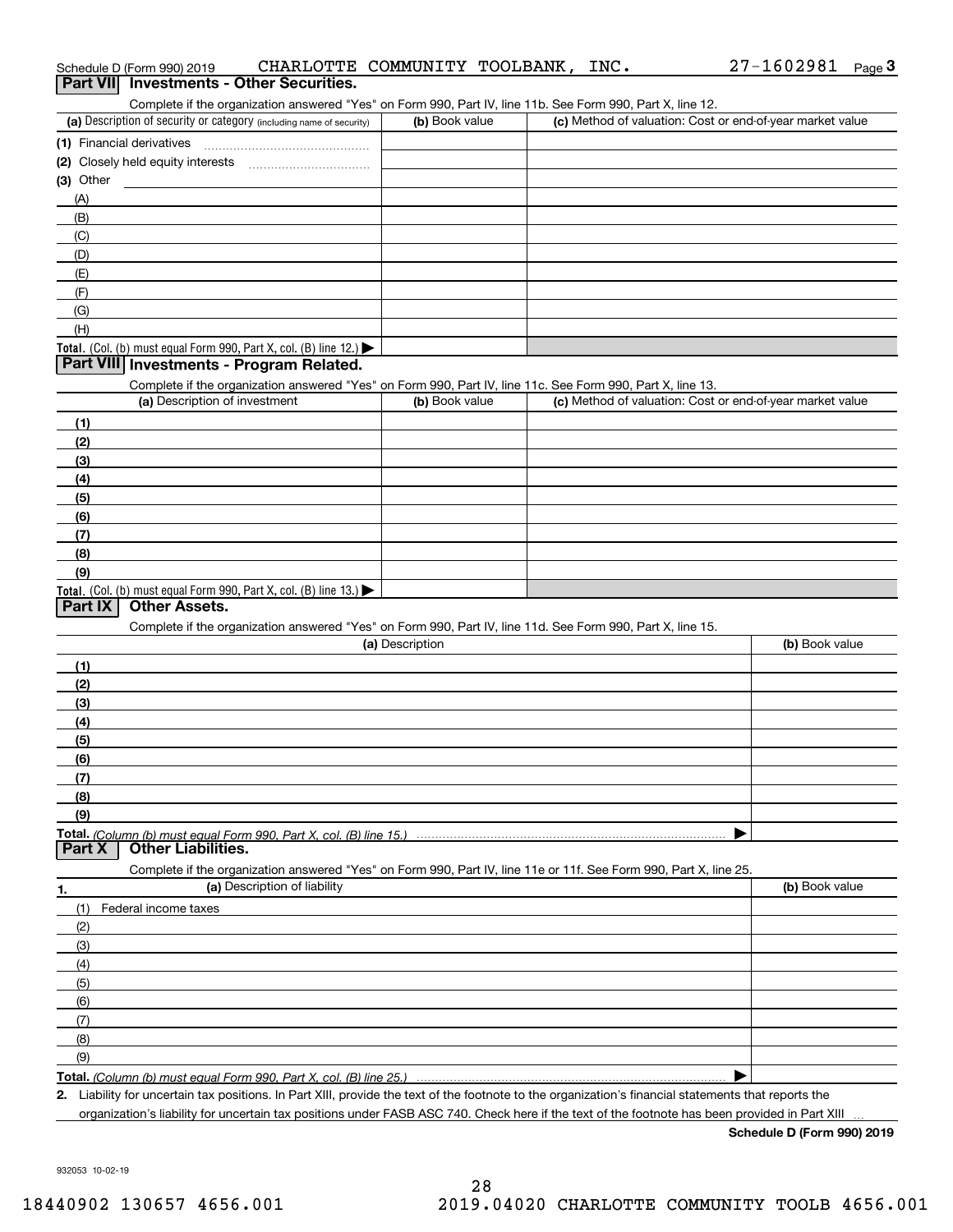| CHARLOTTE COMMUNITY TOOLBANK, INC.<br>Schedule D (Form 990) 2019                                                                                                                                                                        |                | 27-1602981<br>Page 4 |
|-----------------------------------------------------------------------------------------------------------------------------------------------------------------------------------------------------------------------------------------|----------------|----------------------|
| Reconciliation of Revenue per Audited Financial Statements With Revenue per Return.<br>Part XI                                                                                                                                          |                |                      |
| Complete if the organization answered "Yes" on Form 990, Part IV, line 12a.                                                                                                                                                             |                |                      |
| Total revenue, gains, and other support per audited financial statements<br>1                                                                                                                                                           | $\mathbf{1}$   |                      |
| Amounts included on line 1 but not on Form 990, Part VIII, line 12:<br>2                                                                                                                                                                |                |                      |
| Net unrealized gains (losses) on investments [11] matter contracts and the unrealized gains (losses) on investments<br>а                                                                                                                | 2a             |                      |
| b                                                                                                                                                                                                                                       | 2 <sub>b</sub> |                      |
|                                                                                                                                                                                                                                         | 2c             |                      |
| Other (Describe in Part XIII.) <b>Construction Contract Construction</b> [100]                                                                                                                                                          | 2d             |                      |
| Add lines 2a through 2d<br>е                                                                                                                                                                                                            |                | 2е                   |
| 3                                                                                                                                                                                                                                       |                | 3                    |
| Amounts included on Form 990, Part VIII, line 12, but not on line 1:<br>4                                                                                                                                                               |                |                      |
| а                                                                                                                                                                                                                                       | 4a l           |                      |
| b                                                                                                                                                                                                                                       | 4b.            |                      |
| Add lines 4a and 4b                                                                                                                                                                                                                     |                | 4c                   |
| 5.                                                                                                                                                                                                                                      |                | 5                    |
| Part XII   Reconciliation of Expenses per Audited Financial Statements With Expenses per Return.                                                                                                                                        |                |                      |
| Complete if the organization answered "Yes" on Form 990, Part IV, line 12a.                                                                                                                                                             |                |                      |
| 1                                                                                                                                                                                                                                       |                | $\mathbf{1}$         |
| Amounts included on line 1 but not on Form 990, Part IX, line 25:<br>2                                                                                                                                                                  |                |                      |
| a                                                                                                                                                                                                                                       | 2a             |                      |
|                                                                                                                                                                                                                                         | 2b             |                      |
|                                                                                                                                                                                                                                         | 2c             |                      |
|                                                                                                                                                                                                                                         | 2d             |                      |
| Add lines 2a through 2d <b>must be a constructed as the constant of the construction</b> and the state of the state of the state of the state of the state of the state of the state of the state of the state of the state of the<br>e |                | <b>2e</b>            |
| 3                                                                                                                                                                                                                                       |                | 3                    |
| Amounts included on Form 990, Part IX, line 25, but not on line 1:<br>4                                                                                                                                                                 |                |                      |
| a                                                                                                                                                                                                                                       | 4a             |                      |
| b                                                                                                                                                                                                                                       | 4h.            |                      |
| Add lines 4a and 4b                                                                                                                                                                                                                     |                | 4c                   |
| 5                                                                                                                                                                                                                                       |                | 5                    |
| Part XIII Supplemental Information.                                                                                                                                                                                                     |                |                      |
| Provide the descriptions required for Part II, lines 3, 5, and 9; Part III, lines 1a and 4; Part IV, lines 1b and 2b; Part V, line 4; Part X, line 2; Part XI,                                                                          |                |                      |

lines 2d and 4b; and Part XII, lines 2d and 4b. Also complete this part to provide any additional information.

932054 10-02-19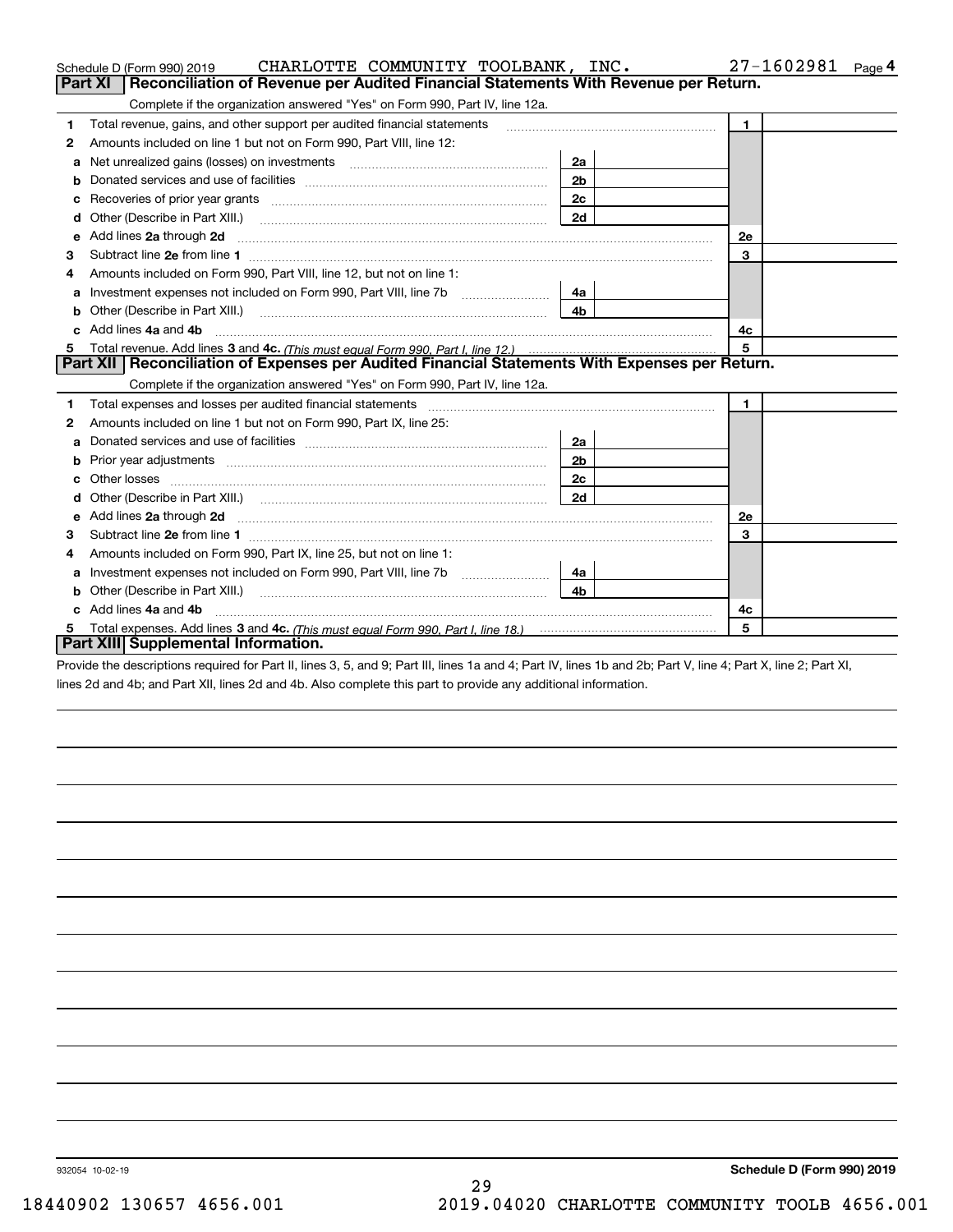| <b>SCHEDULE G</b>                                                                                                                                                | <b>Supplemental Information Regarding Fundraising or Gaming Activities</b> |                                                                                                                                                                                                                                                             |                         |                               |                                                                            |  |                                   | OMB No. 1545-0047                     |  |
|------------------------------------------------------------------------------------------------------------------------------------------------------------------|----------------------------------------------------------------------------|-------------------------------------------------------------------------------------------------------------------------------------------------------------------------------------------------------------------------------------------------------------|-------------------------|-------------------------------|----------------------------------------------------------------------------|--|-----------------------------------|---------------------------------------|--|
| (Form 990 or 990-EZ)                                                                                                                                             |                                                                            | Complete if the organization answered "Yes" on Form 990, Part IV, line 17, 18, or 19, or if the<br>organization entered more than \$15,000 on Form 990-EZ, line 6a.                                                                                         |                         |                               |                                                                            |  |                                   | 2019                                  |  |
| Department of the Treasury                                                                                                                                       |                                                                            | Attach to Form 990 or Form 990-EZ.                                                                                                                                                                                                                          |                         |                               |                                                                            |  |                                   | <b>Open to Public</b>                 |  |
| Internal Revenue Service<br>Go to www.irs.gov/Form990 for instructions and the latest information.                                                               |                                                                            |                                                                                                                                                                                                                                                             |                         |                               |                                                                            |  |                                   | Inspection                            |  |
| Name of the organization                                                                                                                                         |                                                                            |                                                                                                                                                                                                                                                             |                         |                               |                                                                            |  |                                   | <b>Employer identification number</b> |  |
| Part I                                                                                                                                                           |                                                                            | CHARLOTTE COMMUNITY TOOLBANK,                                                                                                                                                                                                                               |                         |                               | INC.                                                                       |  | 27-1602981                        |                                       |  |
| Fundraising Activities. Complete if the organization answered "Yes" on Form 990, Part IV, line 17. Form 990-EZ filers are not<br>required to complete this part. |                                                                            |                                                                                                                                                                                                                                                             |                         |                               |                                                                            |  |                                   |                                       |  |
| 1 Indicate whether the organization raised funds through any of the following activities. Check all that apply.                                                  |                                                                            |                                                                                                                                                                                                                                                             |                         |                               |                                                                            |  |                                   |                                       |  |
| Mail solicitations<br>a<br>b                                                                                                                                     | Internet and email solicitations                                           | е<br>f                                                                                                                                                                                                                                                      |                         |                               | Solicitation of non-government grants<br>Solicitation of government grants |  |                                   |                                       |  |
| Phone solicitations<br>с                                                                                                                                         |                                                                            | Special fundraising events<br>g                                                                                                                                                                                                                             |                         |                               |                                                                            |  |                                   |                                       |  |
| d<br>In-person solicitations                                                                                                                                     |                                                                            |                                                                                                                                                                                                                                                             |                         |                               |                                                                            |  |                                   |                                       |  |
|                                                                                                                                                                  |                                                                            | 2 a Did the organization have a written or oral agreement with any individual (including officers, directors, trustees, or                                                                                                                                  |                         |                               |                                                                            |  |                                   |                                       |  |
|                                                                                                                                                                  |                                                                            | key employees listed in Form 990, Part VII) or entity in connection with professional fundraising services?<br><b>b</b> If "Yes," list the 10 highest paid individuals or entities (fundraisers) pursuant to agreements under which the fundraiser is to be |                         |                               |                                                                            |  | Yes                               | No                                    |  |
| compensated at least \$5,000 by the organization.                                                                                                                |                                                                            |                                                                                                                                                                                                                                                             |                         |                               |                                                                            |  |                                   |                                       |  |
|                                                                                                                                                                  |                                                                            |                                                                                                                                                                                                                                                             | (iii) Did<br>fundraiser |                               |                                                                            |  | (v) Amount paid                   | (vi) Amount paid                      |  |
| (i) Name and address of individual<br>or entity (fundraiser)                                                                                                     |                                                                            | (ii) Activity                                                                                                                                                                                                                                               |                         | have custody<br>or control of | (iv) Gross receipts<br>from activity                                       |  | to (or retained by)<br>fundraiser | to (or retained by)                   |  |
|                                                                                                                                                                  |                                                                            |                                                                                                                                                                                                                                                             |                         | contributions?                |                                                                            |  | listed in col. (i)                | organization                          |  |
|                                                                                                                                                                  |                                                                            |                                                                                                                                                                                                                                                             | Yes                     | No                            |                                                                            |  |                                   |                                       |  |
|                                                                                                                                                                  |                                                                            |                                                                                                                                                                                                                                                             |                         |                               |                                                                            |  |                                   |                                       |  |
|                                                                                                                                                                  |                                                                            |                                                                                                                                                                                                                                                             |                         |                               |                                                                            |  |                                   |                                       |  |
|                                                                                                                                                                  |                                                                            |                                                                                                                                                                                                                                                             |                         |                               |                                                                            |  |                                   |                                       |  |
|                                                                                                                                                                  |                                                                            |                                                                                                                                                                                                                                                             |                         |                               |                                                                            |  |                                   |                                       |  |
|                                                                                                                                                                  |                                                                            |                                                                                                                                                                                                                                                             |                         |                               |                                                                            |  |                                   |                                       |  |
|                                                                                                                                                                  |                                                                            |                                                                                                                                                                                                                                                             |                         |                               |                                                                            |  |                                   |                                       |  |
|                                                                                                                                                                  |                                                                            |                                                                                                                                                                                                                                                             |                         |                               |                                                                            |  |                                   |                                       |  |
|                                                                                                                                                                  |                                                                            |                                                                                                                                                                                                                                                             |                         |                               |                                                                            |  |                                   |                                       |  |
|                                                                                                                                                                  |                                                                            |                                                                                                                                                                                                                                                             |                         |                               |                                                                            |  |                                   |                                       |  |
|                                                                                                                                                                  |                                                                            |                                                                                                                                                                                                                                                             |                         |                               |                                                                            |  |                                   |                                       |  |
|                                                                                                                                                                  |                                                                            |                                                                                                                                                                                                                                                             |                         |                               |                                                                            |  |                                   |                                       |  |
|                                                                                                                                                                  |                                                                            |                                                                                                                                                                                                                                                             |                         |                               |                                                                            |  |                                   |                                       |  |
|                                                                                                                                                                  |                                                                            |                                                                                                                                                                                                                                                             |                         |                               |                                                                            |  |                                   |                                       |  |
|                                                                                                                                                                  |                                                                            |                                                                                                                                                                                                                                                             |                         |                               |                                                                            |  |                                   |                                       |  |
|                                                                                                                                                                  |                                                                            |                                                                                                                                                                                                                                                             |                         |                               |                                                                            |  |                                   |                                       |  |
| Total                                                                                                                                                            |                                                                            |                                                                                                                                                                                                                                                             |                         |                               |                                                                            |  |                                   |                                       |  |
| or licensing.                                                                                                                                                    |                                                                            | 3 List all states in which the organization is registered or licensed to solicit contributions or has been notified it is exempt from registration                                                                                                          |                         |                               |                                                                            |  |                                   |                                       |  |
|                                                                                                                                                                  |                                                                            |                                                                                                                                                                                                                                                             |                         |                               |                                                                            |  |                                   |                                       |  |
|                                                                                                                                                                  |                                                                            |                                                                                                                                                                                                                                                             |                         |                               |                                                                            |  |                                   |                                       |  |
|                                                                                                                                                                  |                                                                            |                                                                                                                                                                                                                                                             |                         |                               |                                                                            |  |                                   |                                       |  |
|                                                                                                                                                                  |                                                                            |                                                                                                                                                                                                                                                             |                         |                               |                                                                            |  |                                   |                                       |  |
|                                                                                                                                                                  |                                                                            |                                                                                                                                                                                                                                                             |                         |                               |                                                                            |  |                                   |                                       |  |
|                                                                                                                                                                  |                                                                            |                                                                                                                                                                                                                                                             |                         |                               |                                                                            |  |                                   |                                       |  |
|                                                                                                                                                                  |                                                                            |                                                                                                                                                                                                                                                             |                         |                               |                                                                            |  |                                   |                                       |  |
|                                                                                                                                                                  |                                                                            |                                                                                                                                                                                                                                                             |                         |                               |                                                                            |  |                                   |                                       |  |
|                                                                                                                                                                  |                                                                            |                                                                                                                                                                                                                                                             |                         |                               |                                                                            |  |                                   |                                       |  |
|                                                                                                                                                                  |                                                                            | LHA For Paperwork Reduction Act Notice, see the Instructions for Form 990 or 990-EZ.                                                                                                                                                                        |                         |                               |                                                                            |  |                                   | Schedule G (Form 990 or 990-EZ) 2019  |  |

932081 09-11-19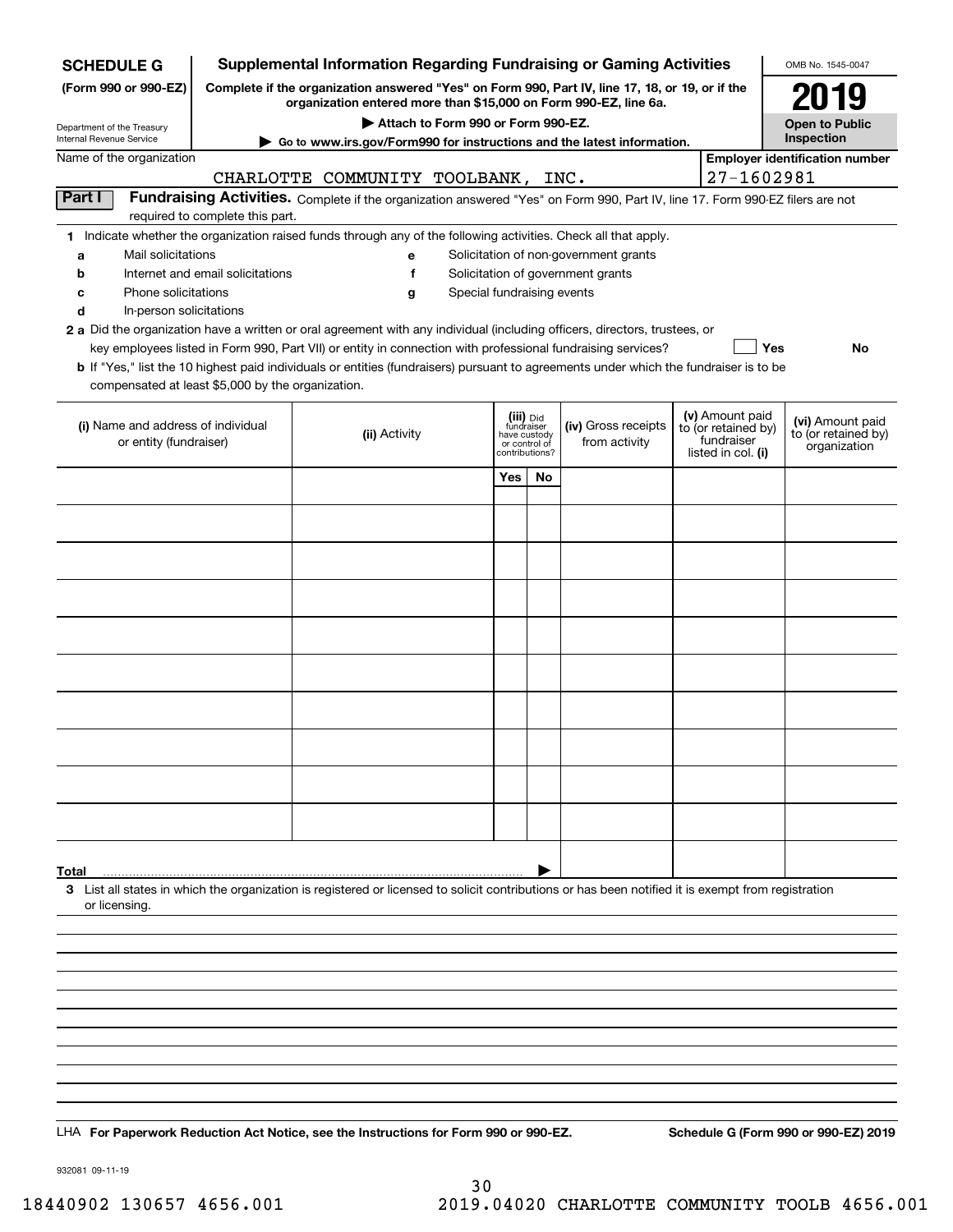**2** Schedule G (Form 990 or 990-EZ) 2019 CHARLOTTE COMMUNITY TOOLBANK, INC. CHARLOTTE COMMUNITY TOOLBANK, INC. 27-1602981

**Part II Fundraising Events.** Complete if the organization answered "Yes" on Form 990, Part IV, line 18, or reported more than \$15,000<br>15.000 of fundraising event contributions and gross income on Form 990-EZ. lines 1 an of fundraising event contributions and gross income on Form 990-EZ, lines 1 and 6b. List events with gross receipts greater than \$5,000.

|                        |              | ianalalang overit communitions and gross income on nomin sou EZ, illies in and ob. Else events with gross receipts greater than \$0,000. |                         |                                                  |                  |                                                     |
|------------------------|--------------|------------------------------------------------------------------------------------------------------------------------------------------|-------------------------|--------------------------------------------------|------------------|-----------------------------------------------------|
|                        |              |                                                                                                                                          | (a) Event $#1$          | (b) Event $#2$                                   | (c) Other events | (d) Total events                                    |
|                        |              |                                                                                                                                          | HAMMERS &               |                                                  |                  | (add col. (a) through                               |
|                        |              |                                                                                                                                          | ALES                    | TOOL RUSH                                        | $\mathbf{1}$     | col. (c)                                            |
|                        |              |                                                                                                                                          | (event type)            | (event type)                                     | (total number)   |                                                     |
| Revenue                |              |                                                                                                                                          | 30,665.                 | 23,449.                                          | 12,435.          | 66,549.                                             |
|                        |              |                                                                                                                                          | 17, 230.                |                                                  | 10, 100.         | 27,330.                                             |
|                        |              | 3 Gross income (line 1 minus line 2)                                                                                                     | 13,435.                 | 23,449.                                          | 2,335.           | 39, 219.                                            |
|                        |              |                                                                                                                                          |                         |                                                  |                  |                                                     |
|                        | 5            |                                                                                                                                          |                         |                                                  |                  |                                                     |
|                        | 6            |                                                                                                                                          |                         |                                                  |                  |                                                     |
| Direct Expenses        |              | 7 Food and beverages                                                                                                                     |                         |                                                  |                  |                                                     |
|                        | 8            |                                                                                                                                          |                         |                                                  |                  |                                                     |
|                        | 9            |                                                                                                                                          | $\frac{1,200}{1,278}$ . | $\overline{134.}$                                | 1,031.           | $\frac{1,200}{2,443}$ .                             |
|                        | 10           | Direct expense summary. Add lines 4 through 9 in column (d)                                                                              |                         |                                                  |                  | 3,643.                                              |
|                        |              | 11 Net income summary. Subtract line 10 from line 3, column (d)                                                                          |                         |                                                  |                  | 35,576.                                             |
|                        | Part III     | Gaming. Complete if the organization answered "Yes" on Form 990, Part IV, line 19, or reported more than                                 |                         |                                                  |                  |                                                     |
|                        |              | \$15,000 on Form 990-EZ, line 6a.                                                                                                        |                         |                                                  |                  |                                                     |
|                        |              |                                                                                                                                          | (a) Bingo               | (b) Pull tabs/instant<br>bingo/progressive bingo | (c) Other gaming | (d) Total gaming (add<br>col. (a) through col. (c)) |
| Revenue                |              |                                                                                                                                          |                         |                                                  |                  |                                                     |
|                        |              |                                                                                                                                          |                         |                                                  |                  |                                                     |
| <b>Direct Expenses</b> |              |                                                                                                                                          |                         |                                                  |                  |                                                     |
|                        |              |                                                                                                                                          |                         |                                                  |                  |                                                     |
|                        |              |                                                                                                                                          |                         |                                                  |                  |                                                     |
|                        |              |                                                                                                                                          | Yes<br>%                | Yes<br>%                                         | Yes<br>%         |                                                     |
|                        | 6.           | Volunteer labor                                                                                                                          | No                      | No                                               | No               |                                                     |
|                        | $\mathbf{7}$ | Direct expense summary. Add lines 2 through 5 in column (d)                                                                              |                         |                                                  |                  |                                                     |
|                        |              |                                                                                                                                          |                         |                                                  |                  |                                                     |
|                        | 8            |                                                                                                                                          |                         |                                                  |                  |                                                     |
|                        |              |                                                                                                                                          |                         |                                                  |                  |                                                     |
| 9                      |              | Enter the state(s) in which the organization conducts gaming activities:                                                                 |                         |                                                  |                  |                                                     |
|                        |              |                                                                                                                                          |                         |                                                  |                  | Yes<br>No.                                          |
|                        |              | <b>b</b> If "No," explain:                                                                                                               |                         |                                                  |                  |                                                     |
|                        |              |                                                                                                                                          |                         |                                                  |                  |                                                     |
|                        |              | <b>b</b> If "Yes," explain:                                                                                                              |                         |                                                  |                  | Yes<br>No                                           |
|                        |              |                                                                                                                                          |                         |                                                  |                  |                                                     |
|                        |              |                                                                                                                                          |                         |                                                  |                  |                                                     |

932082 09-11-19

**Schedule G (Form 990 or 990-EZ) 2019**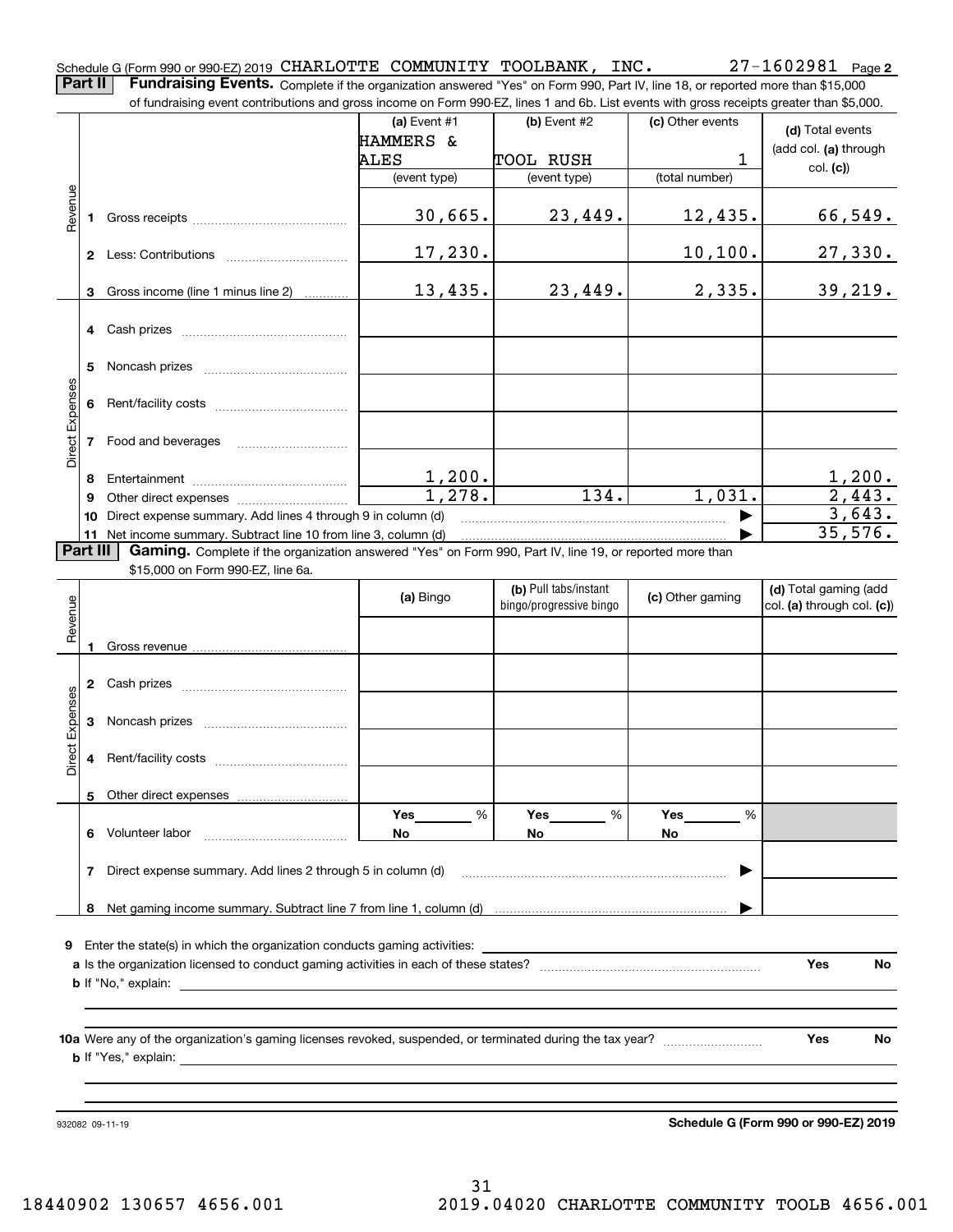| Schedule G (Form 990 or 990-EZ) 2019 CHARLOTTE COMMUNITY TOOLBANK, INC.                                                                                       | 27-1602981      | Page 3 |
|---------------------------------------------------------------------------------------------------------------------------------------------------------------|-----------------|--------|
|                                                                                                                                                               | Yes             | No     |
| 12 Is the organization a grantor, beneficiary or trustee of a trust, or a member of a partnership or other entity formed                                      |                 |        |
|                                                                                                                                                               | Yes             | No     |
| 13 Indicate the percentage of gaming activity conducted in:                                                                                                   |                 |        |
|                                                                                                                                                               | 13a             | %      |
| <b>b</b> An outside facility <i>www.communicality www.communicality.communicality www.communicality www.communicality.communicality www.communicality.com</i> | 13 <sub>b</sub> | %      |
| 14 Enter the name and address of the person who prepares the organization's gaming/special events books and records:                                          |                 |        |
| Name $\blacktriangleright$<br><u> 1990 - John Barnett, fransk politiker (d. 1980)</u>                                                                         |                 |        |
|                                                                                                                                                               |                 |        |
|                                                                                                                                                               |                 |        |
| 15a Does the organization have a contract with a third party from whom the organization receives gaming revenue?                                              | Yes             | No     |
|                                                                                                                                                               |                 |        |
|                                                                                                                                                               |                 |        |
| c If "Yes," enter name and address of the third party:                                                                                                        |                 |        |
| Name $\blacktriangleright$                                                                                                                                    |                 |        |
|                                                                                                                                                               |                 |        |
|                                                                                                                                                               |                 |        |
| 16 Gaming manager information:                                                                                                                                |                 |        |
| $Name \rightarrow$                                                                                                                                            |                 |        |
| Gaming manager compensation > \$                                                                                                                              |                 |        |
| Description of services provided $\blacktriangleright$ $\blacksquare$                                                                                         |                 |        |
|                                                                                                                                                               |                 |        |
|                                                                                                                                                               |                 |        |
| Director/officer<br>Employee<br>Independent contractor                                                                                                        |                 |        |
| <b>17</b> Mandatory distributions:                                                                                                                            |                 |        |
| a Is the organization required under state law to make charitable distributions from the gaming proceeds to                                                   |                 |        |
| retain the state gaming license?                                                                                                                              | Yes             | No     |
| <b>b</b> Enter the amount of distributions required under state law to be distributed to other exempt organizations or spent in the                           |                 |        |
| organization's own exempt activities during the tax year $\triangleright$ \$                                                                                  |                 |        |
| Part IV<br>Supplemental Information. Provide the explanations required by Part I, line 2b, columns (iii) and (v); and Part III, lines 9, 9b, 10b,             |                 |        |
| 15b, 15c, 16, and 17b, as applicable. Also provide any additional information. See instructions.                                                              |                 |        |
|                                                                                                                                                               |                 |        |
|                                                                                                                                                               |                 |        |
|                                                                                                                                                               |                 |        |
|                                                                                                                                                               |                 |        |
|                                                                                                                                                               |                 |        |
|                                                                                                                                                               |                 |        |
|                                                                                                                                                               |                 |        |
|                                                                                                                                                               |                 |        |
|                                                                                                                                                               |                 |        |
| Schedule G (Form 990 or 990-EZ) 2019                                                                                                                          |                 |        |
| 932083 09-11-19<br>32                                                                                                                                         |                 |        |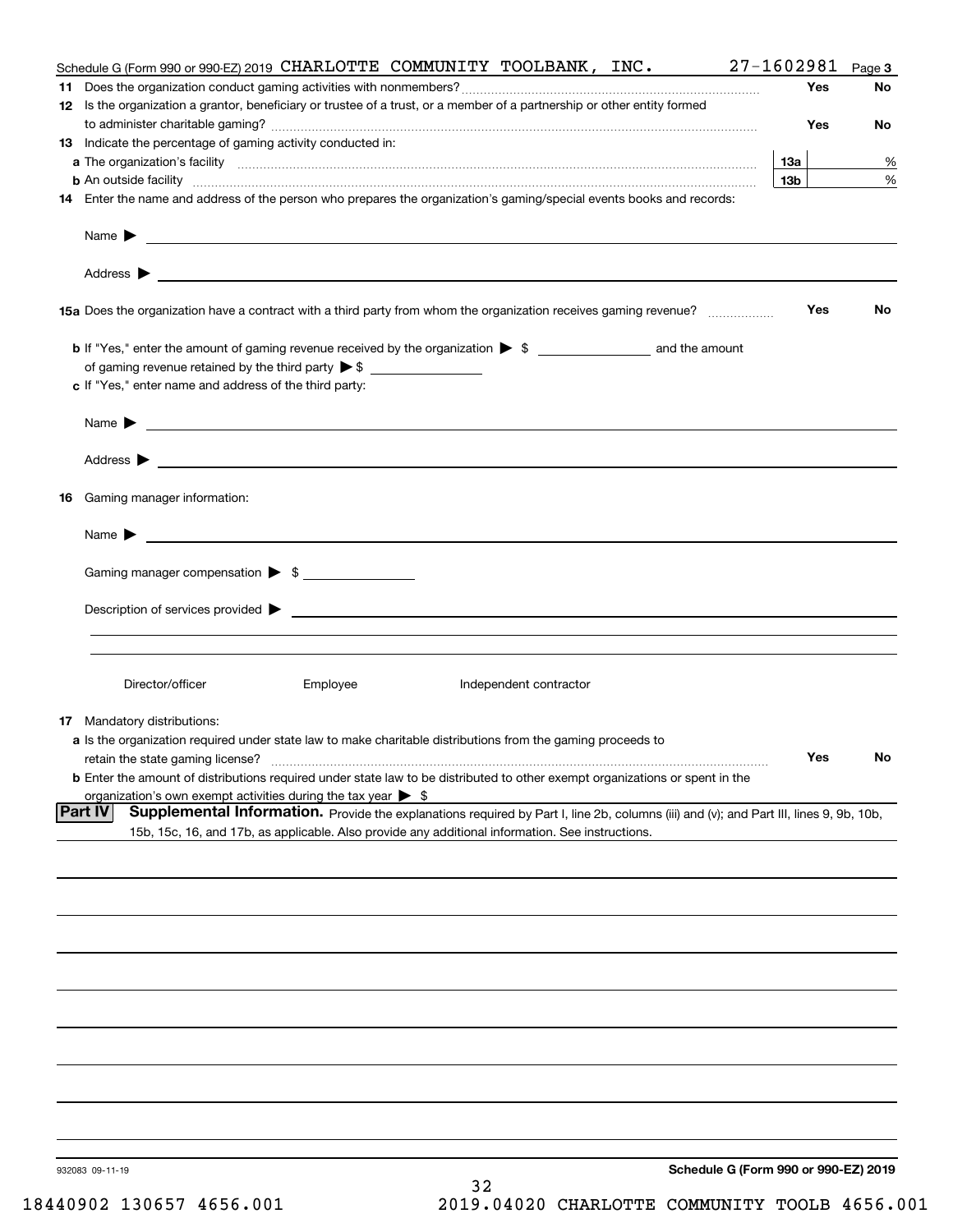| Schedule G (Form 990 or 990-EZ) CHARLOTTE (<br>Part IV   Supplemental Information (continued) | CHARLOTTE COMMUNITY TOOLBANK, INC. |  | 27-1602981 Page 4               |
|-----------------------------------------------------------------------------------------------|------------------------------------|--|---------------------------------|
|                                                                                               |                                    |  |                                 |
|                                                                                               |                                    |  |                                 |
|                                                                                               |                                    |  |                                 |
|                                                                                               |                                    |  |                                 |
|                                                                                               |                                    |  |                                 |
|                                                                                               |                                    |  |                                 |
|                                                                                               |                                    |  |                                 |
|                                                                                               |                                    |  |                                 |
|                                                                                               |                                    |  |                                 |
|                                                                                               |                                    |  |                                 |
|                                                                                               |                                    |  |                                 |
|                                                                                               |                                    |  |                                 |
|                                                                                               |                                    |  |                                 |
|                                                                                               |                                    |  |                                 |
|                                                                                               |                                    |  |                                 |
|                                                                                               |                                    |  |                                 |
|                                                                                               |                                    |  |                                 |
|                                                                                               |                                    |  |                                 |
|                                                                                               |                                    |  |                                 |
|                                                                                               |                                    |  |                                 |
|                                                                                               |                                    |  |                                 |
|                                                                                               |                                    |  |                                 |
|                                                                                               |                                    |  |                                 |
|                                                                                               |                                    |  |                                 |
|                                                                                               |                                    |  |                                 |
|                                                                                               |                                    |  |                                 |
|                                                                                               |                                    |  |                                 |
|                                                                                               |                                    |  |                                 |
|                                                                                               |                                    |  |                                 |
|                                                                                               |                                    |  |                                 |
|                                                                                               |                                    |  |                                 |
|                                                                                               |                                    |  |                                 |
|                                                                                               |                                    |  |                                 |
|                                                                                               |                                    |  |                                 |
|                                                                                               |                                    |  |                                 |
|                                                                                               |                                    |  |                                 |
|                                                                                               |                                    |  |                                 |
|                                                                                               |                                    |  |                                 |
|                                                                                               |                                    |  |                                 |
|                                                                                               |                                    |  |                                 |
|                                                                                               |                                    |  |                                 |
|                                                                                               |                                    |  |                                 |
|                                                                                               |                                    |  |                                 |
|                                                                                               |                                    |  |                                 |
|                                                                                               |                                    |  |                                 |
|                                                                                               |                                    |  |                                 |
|                                                                                               |                                    |  |                                 |
|                                                                                               |                                    |  |                                 |
|                                                                                               |                                    |  |                                 |
|                                                                                               |                                    |  | Schedule G (Form 990 or 990-EZ) |